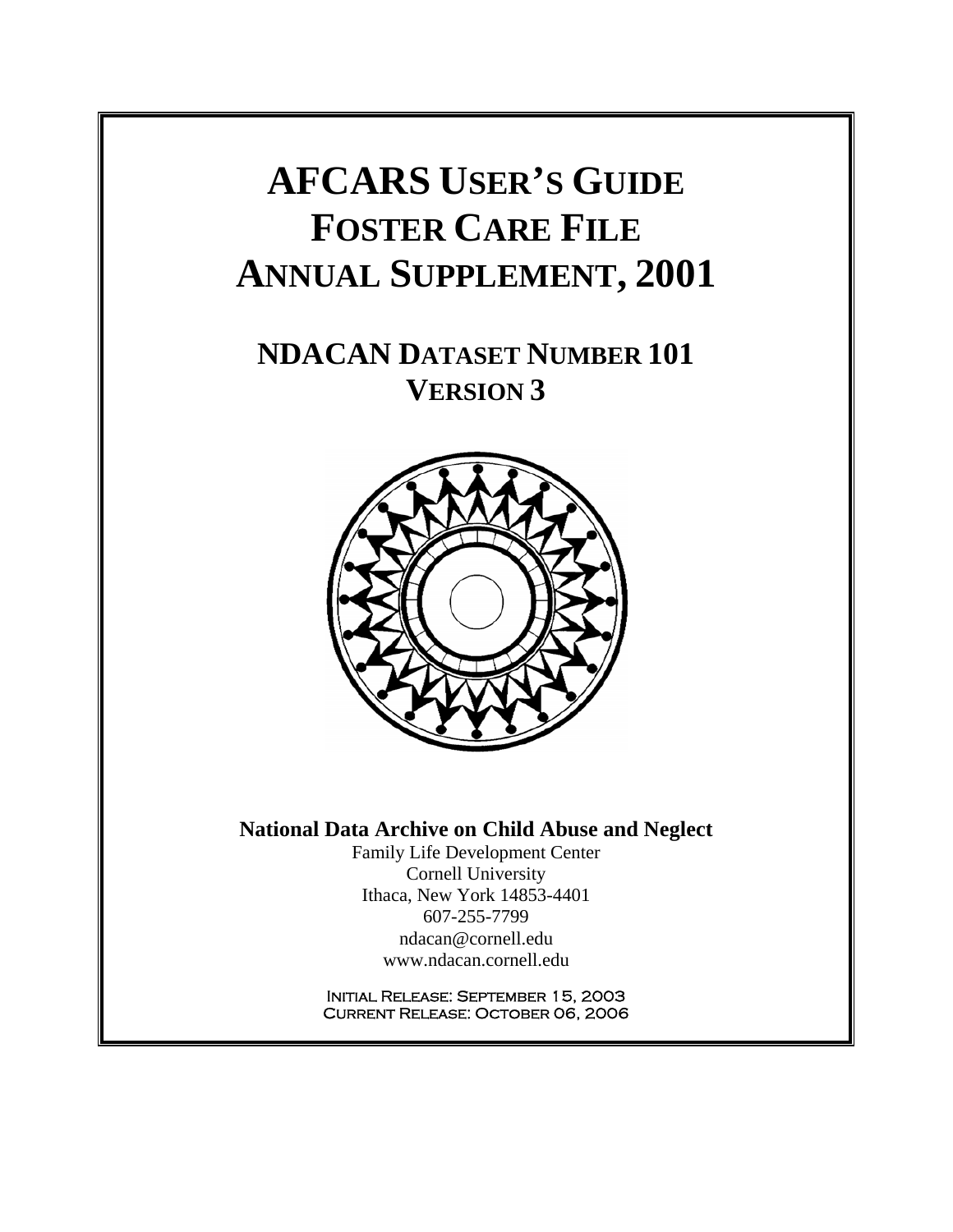# **AFCARS USER'S GUIDE FOSTER CARE FILE ANNUAL SUPPLEMENT, 2001**

## **NDACAN DATASET NUMBER 101 VERSION 3**

### **Data Provided by**

Children's Bureau Administration on Children, Youth and Families 330 C Street, S.W. Washington, DC 20204

## **Funded by**

Children's Bureau Administration on Children, Youth and Families Administration for Children and Families United States Department of Health and Human Services

## **Distributed by**

National Data Archive on Child Abuse and Neglect

### **Supplement Written by**

National Data Archive on Child Abuse and Neglect in collaboration with John Hargrove and Penny Maza Children's Bureau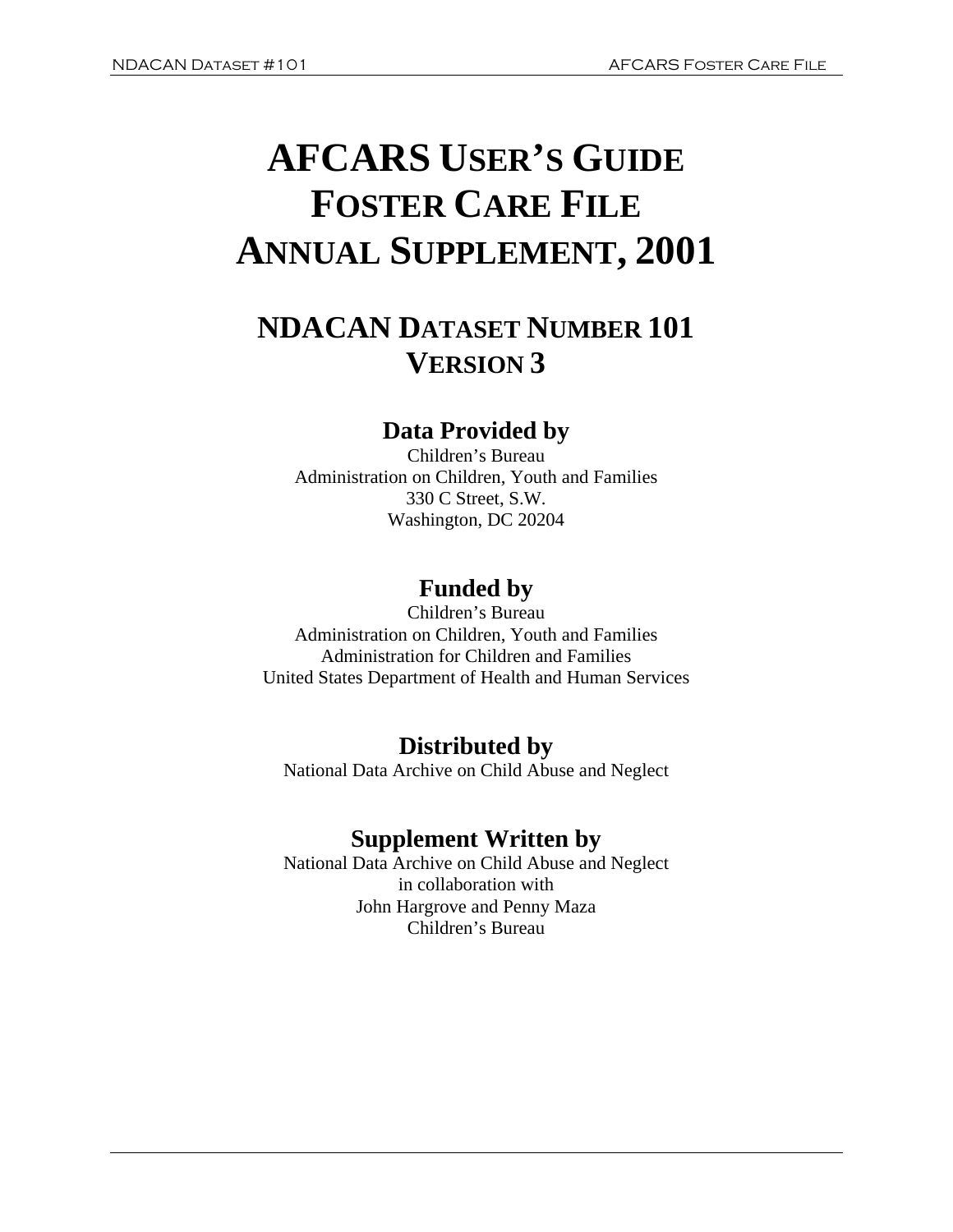**©2006 National Data Archive on Child Abuse and Neglect**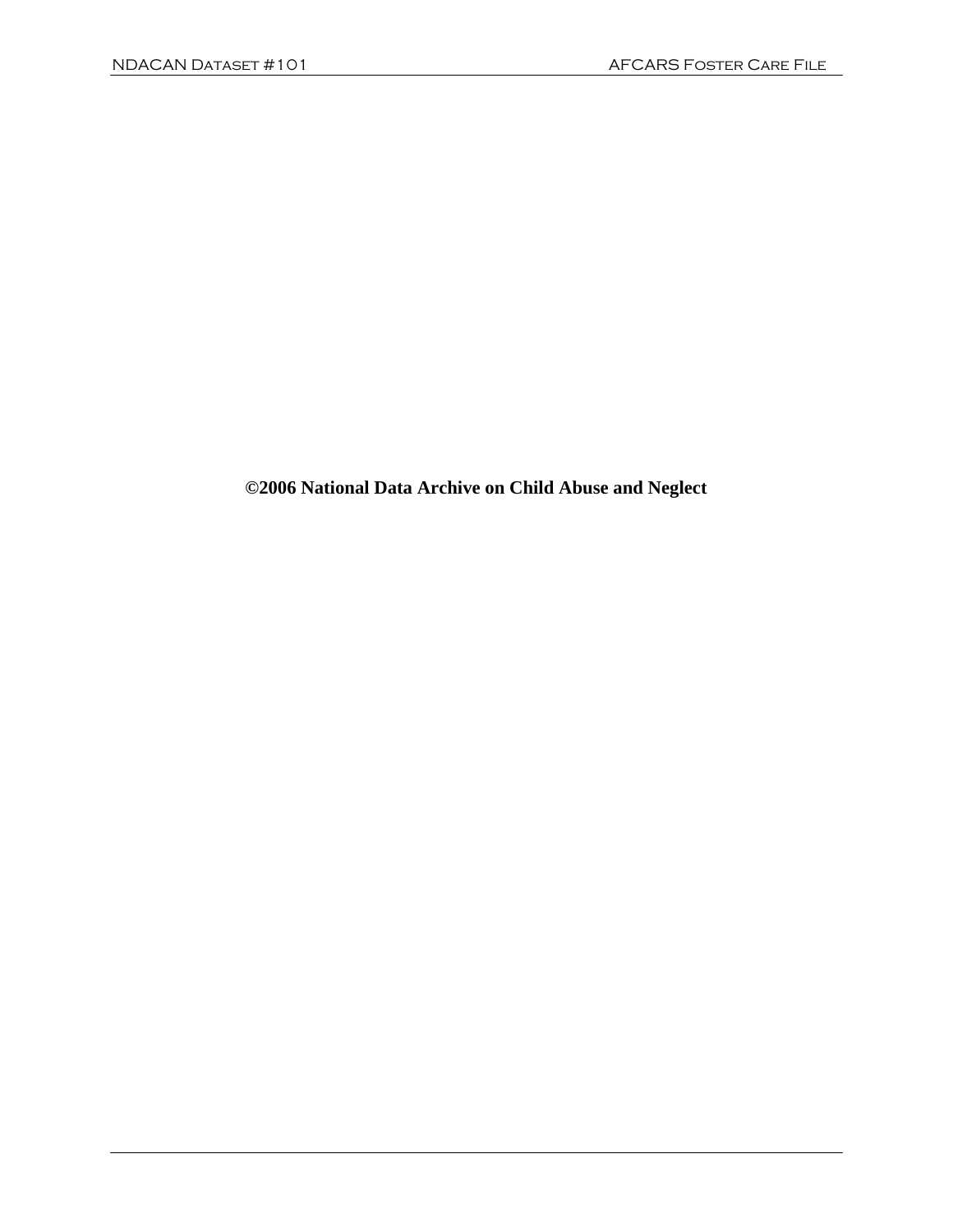#### **PREFACE**

The year 2001 data for the *Adoption and Foster Care Analysis and Reporting System (AFCARS)*  have been given to the National Data Archive on Child Abuse and Neglect for public distribution by the Children's Bureau. Funding for the project was provided by the Children's Bureau, Administration on Children, Youth and Families, Administration for Children and Families, U.S. Department of Health and Human Services. This user's guide supplement orients the user to the AFCARS Foster Care data for the year 2001, and should not be confused with the supplements detailing AFCARS data from earlier releases.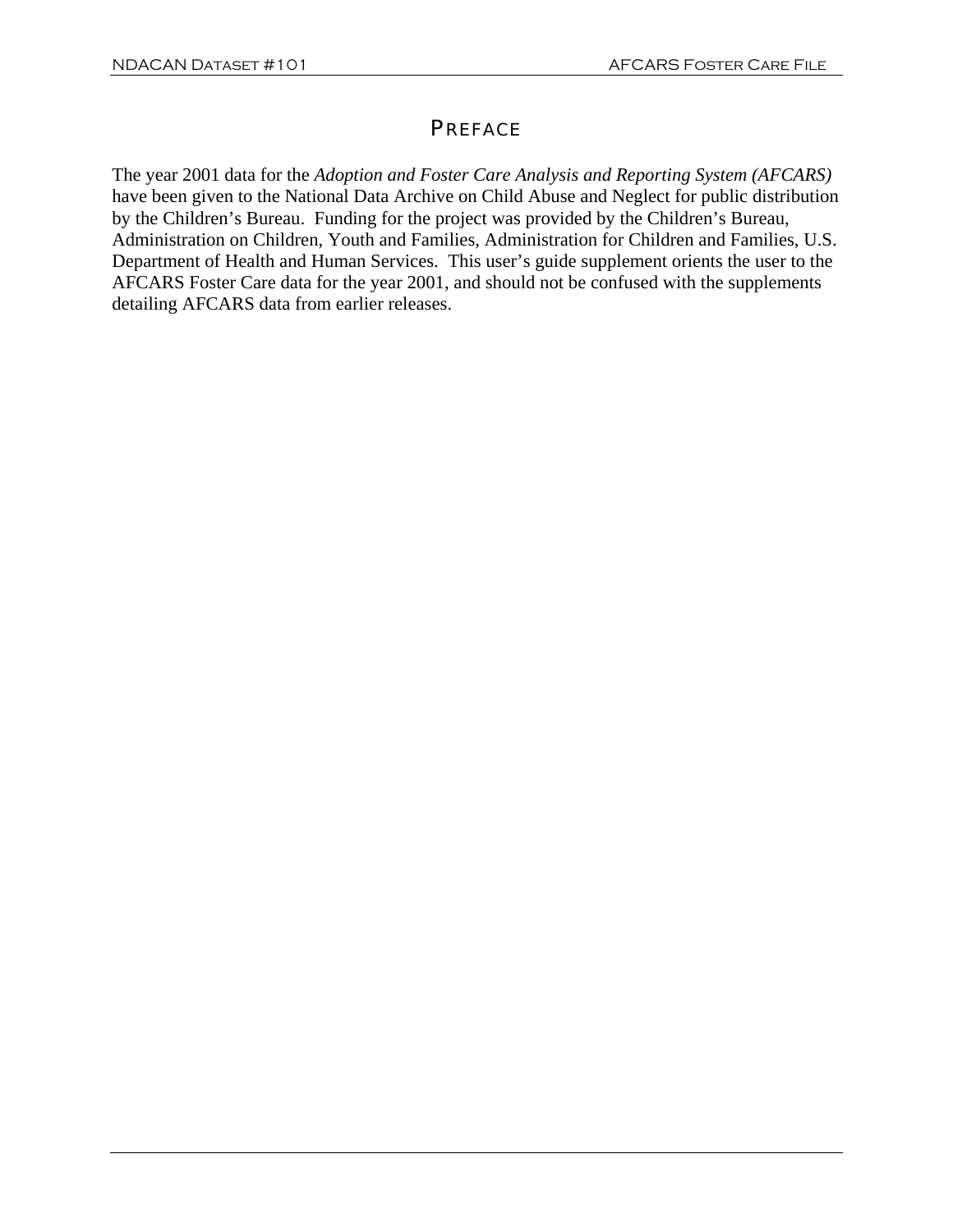### TABLE OF CONTENTS

| Part 1: Introduction |  |
|----------------------|--|
|                      |  |
|                      |  |
|                      |  |
|                      |  |
|                      |  |
|                      |  |
|                      |  |
|                      |  |
|                      |  |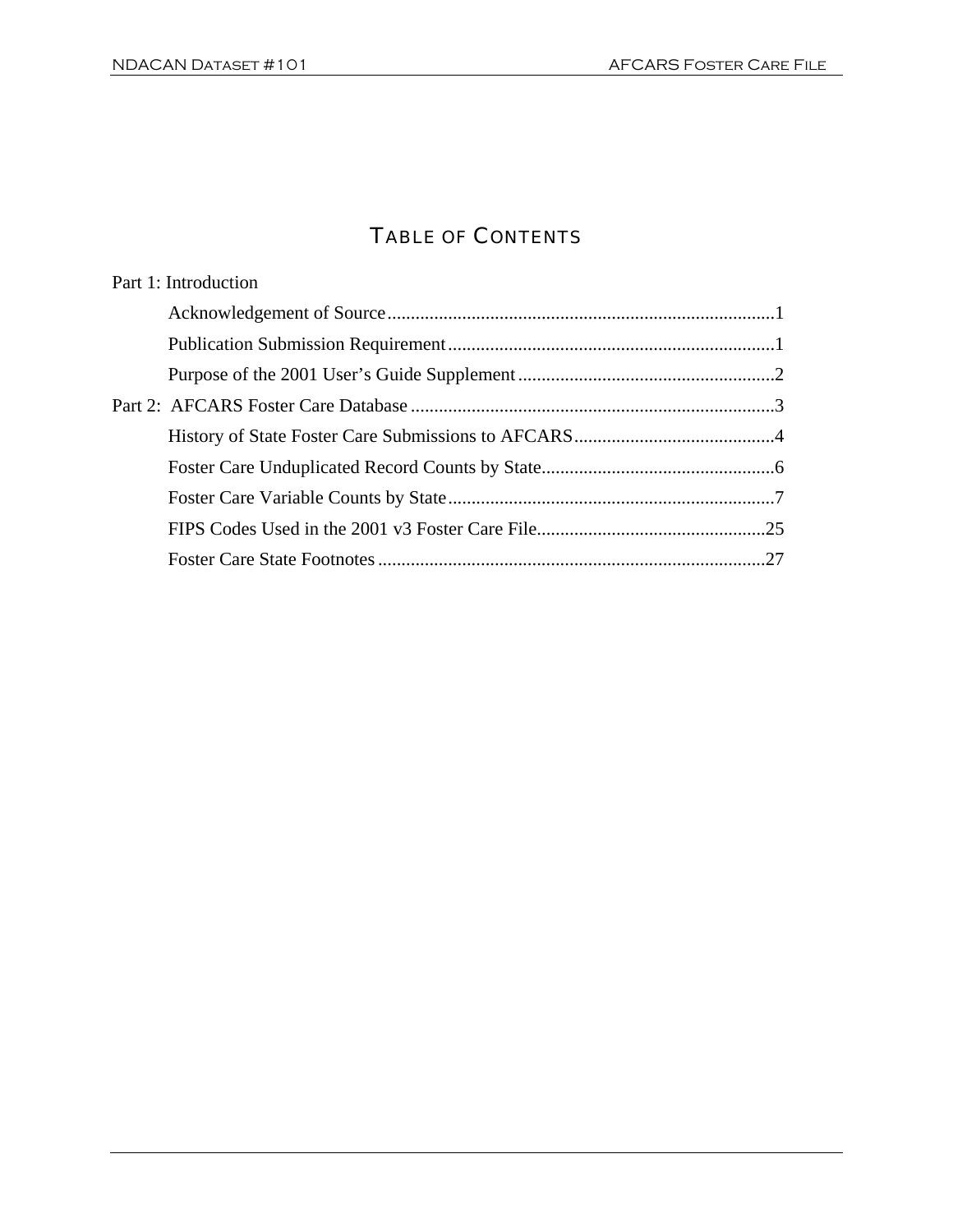#### ACKNOWLEGEMENT OF SOURCE

Authors should acknowledge the National Data Archive on Child Abuse and Neglect and the original collector of the data when they publish manuscripts that use data provided by NDACAN. Users of these data are urged to follow some adaptation of the statement below.

The data used in this publication were made available by the National Data Archive on Child Abuse and Neglect, Cornell University, Ithaca, NY, and have been used with permission. Data from the *Adoption and Foster Care Analysis and Reporting System (AFCARS)* were originally collected by the Children's Bureau. Funding for the project was provided by the Children's Bureau, Administration on Children, Youth and Families, Administration for Children and Families, U.S. Department of Health and Human Services. The collector of the original data, the funder, NDACAN, Cornell University and their agents or employees bear no responsibility for the analyses or interpretations presented here.

#### PUBLICATIONS SUBMISSION REQUIREMENTS

In accordance with the *Terms of Use Agreement* for these datasets, users of these data are required to deposit a copy of any published work or report based wholly or in part on these data with NDACAN. A copy of any completed manuscript, thesis abstract, or reprint should be sent to the National Data Archive on Child Abuse and Neglect, Cornell University, Family Life Development Center, Beebe Hall, Ithaca, New York 14853. Such copies will be used to provide funding agencies with essential information about the use of NDACAN resources and to facilitate the exchange of information about research activities among data users and contributors.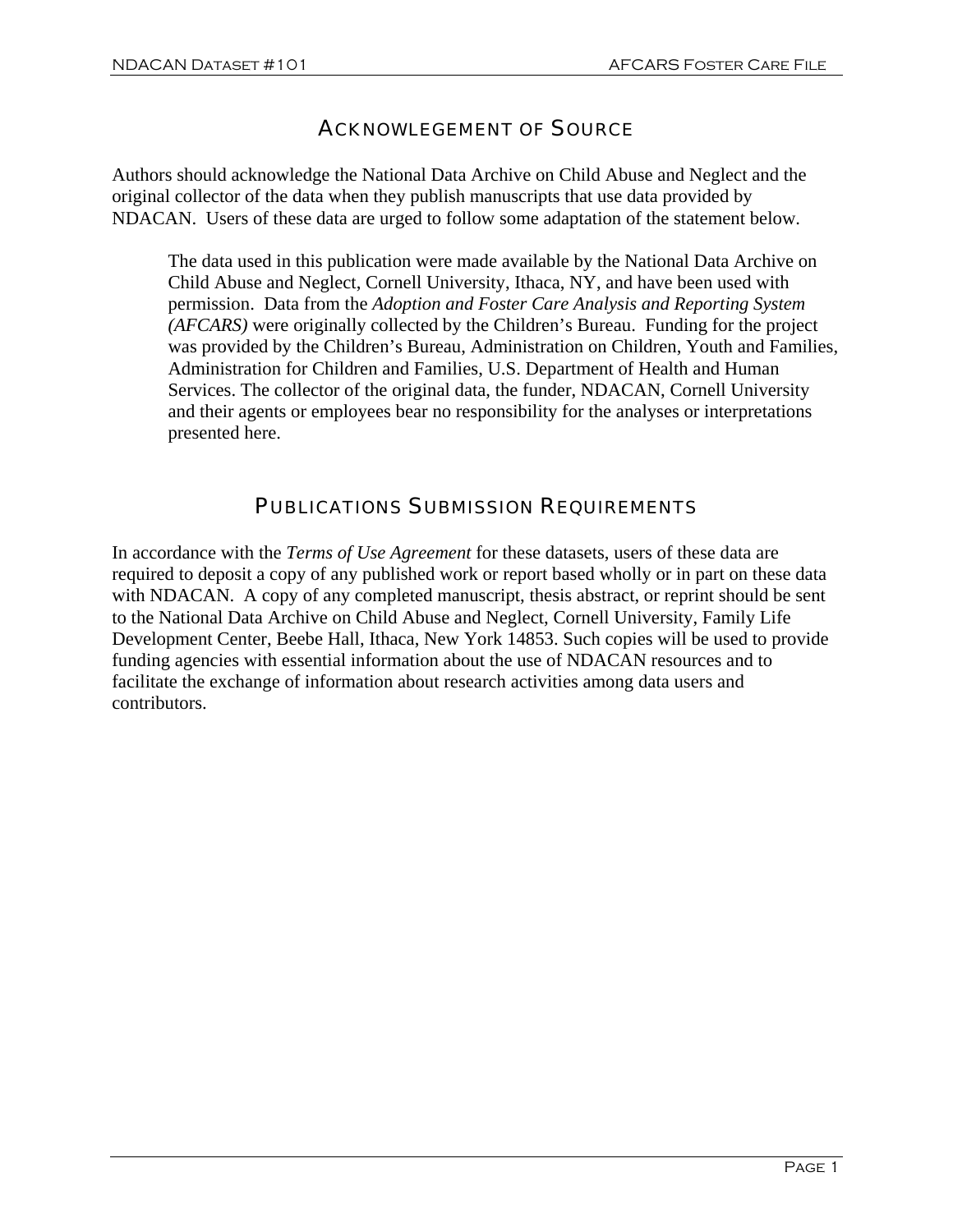#### PURPOSE OF THE 2001 USER'S GUIDE SUPPLEMENT

The *AFCARS User's Guide Annual Supplement, 2001* is intended for use with the *Adoption and Foster Care Analysis and Reporting System (AFCARS) User's Guide and Codebook*. The *User's Guide* contains a general overview of the AFCARS project and detailed descriptions of the variables contained in the adoption and foster care files. This *Supplement* contains information specific to the 2001 AFCARS Foster Care dataset, *FC2001v3*. This document contains

- a table specifying which states submitted data in the years 1995 through 2001
- a count of the number of records submitted by each state for the 2001 files
- counts of the number of non-missing values for each variable in the 2001 files
- a listing of the geographic FIPS codes included in the 2001 v3 foster care dataset
- explanatory footnotes provided by the states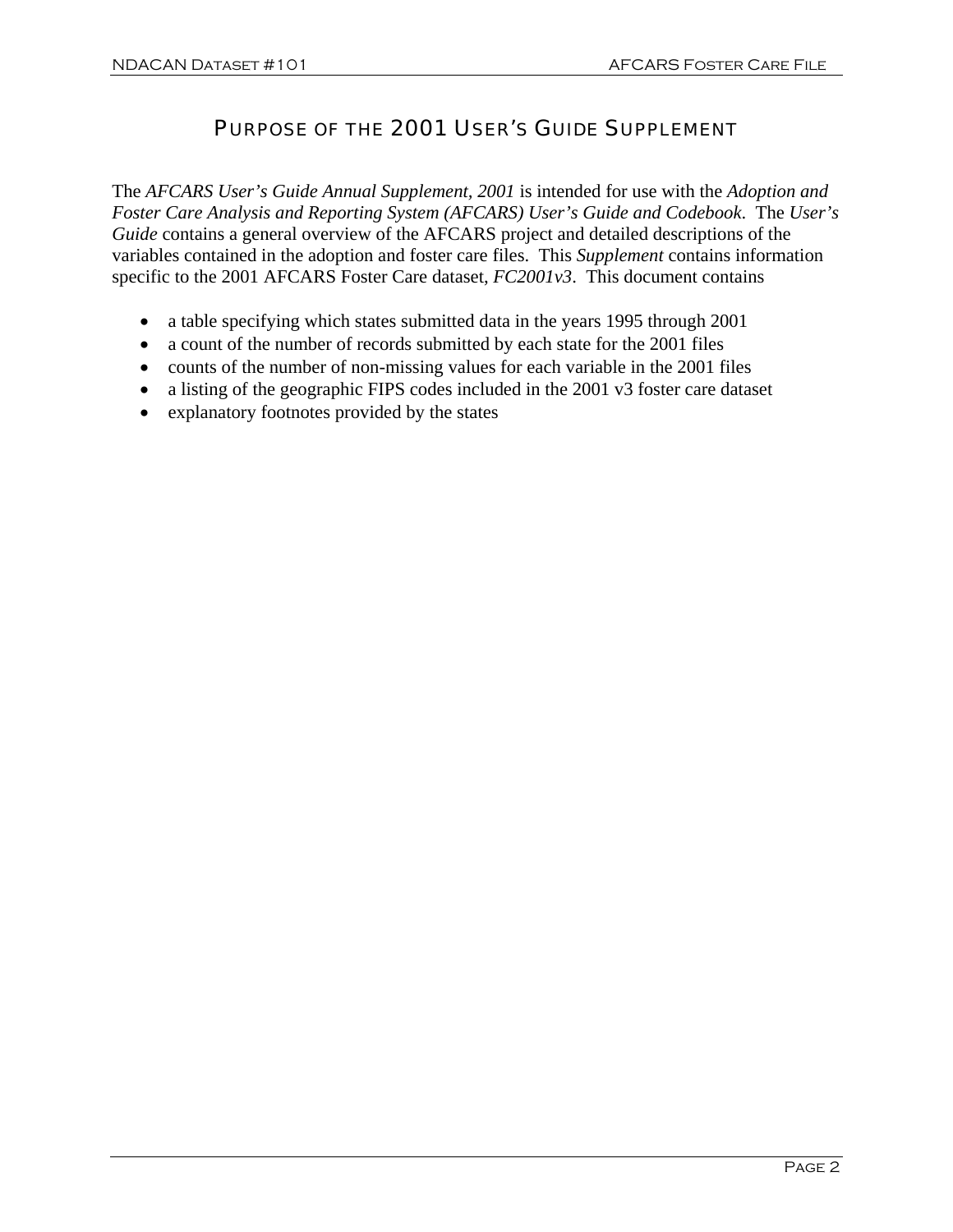## **PART 2**

# **AFCARS FOSTER CARE DATABASE**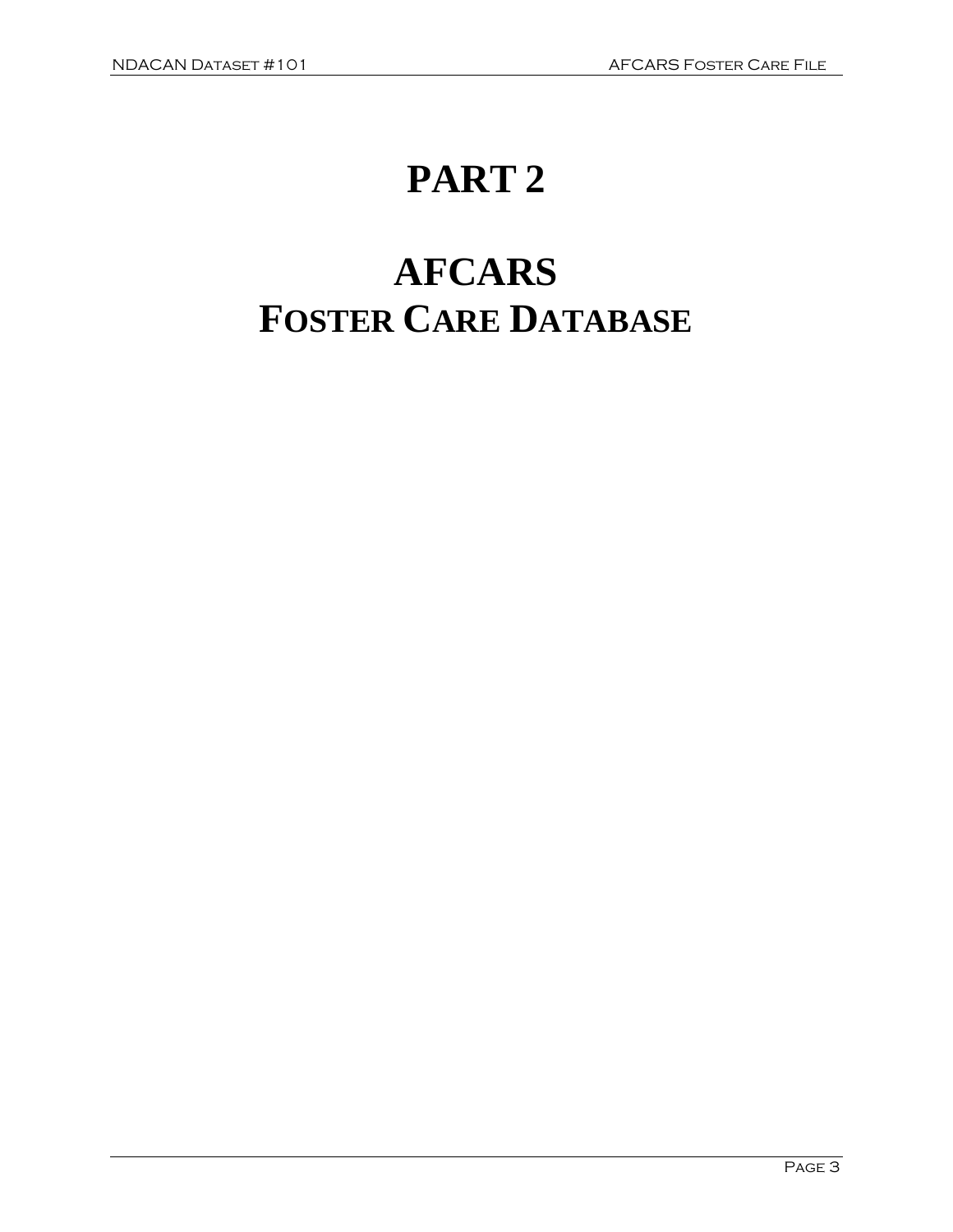#### HISTORY OF STATE FOSTER CARE SUBMISSIONS TO AFCARS

By AFCARS regulation, states were required to submit AFCARS data beginning in 1995. It was not until 1998, however, that penalties established by the same regulation became applicable. Data submitted prior to 1998 were often incomplete. The table below indicates the years in which individual states submitted data. Please note that a black dot in a cell below does not imply that a state's data file was complete; some state files contained very few records. The number of records in each state's files is contained in the *State Records Counts Table* for the year. 2001 was the first year that all states (including Puerto Rico and the District of Columbia) submitted data. Since then, all states have submitted data each year.

| <b>STATE</b>         | 1995      | 1996      | 1997      | 1998      | 1999      | 2000      | $2001+$   |
|----------------------|-----------|-----------|-----------|-----------|-----------|-----------|-----------|
| Alabama              |           |           |           | $\bullet$ | $\bullet$ | $\bullet$ |           |
| Alaska               | $\bullet$ | $\bullet$ | $\bullet$ | $\bullet$ | $\bullet$ | $\bullet$ | $\bullet$ |
| Arizona              |           |           |           |           |           |           |           |
| Arkansas             |           | $\bullet$ |           | $\bullet$ | $\bullet$ | $\bullet$ |           |
| California           |           |           |           | $\bullet$ |           |           |           |
| Colorado             |           | $\bullet$ | $\bullet$ | $\bullet$ | $\bullet$ | $\bullet$ | $\bullet$ |
| Connecticut          |           |           |           | $\bullet$ | ●         |           |           |
| Delaware             |           |           |           | $\bullet$ | $\bullet$ | ●         |           |
| District of Columbia |           | $\bullet$ |           | $\bullet$ | $\bullet$ |           |           |
| Florida              |           | $\bullet$ | $\bullet$ | $\bullet$ | $\bullet$ | $\bullet$ | $\bullet$ |
| Georgia              |           |           |           | $\bullet$ | $\bullet$ |           |           |
| Hawaii               |           |           |           |           |           |           |           |
| Idaho                | $\bullet$ |           |           | $\bullet$ | $\bullet$ |           |           |
| Illinois             |           |           |           | $\bullet$ | $\bullet$ |           |           |
| Indiana              |           |           |           | $\bullet$ | $\bullet$ |           |           |
| lowa                 |           |           |           |           |           |           |           |
| Kansas               |           |           |           |           | $\bullet$ |           |           |
| Kentucky             | $\bullet$ |           |           |           | $\bullet$ |           |           |
| Louisiana            |           |           | $\bullet$ | $\bullet$ | $\bullet$ |           |           |
| Maine                |           |           |           |           |           |           |           |
| Maryland             |           |           |           | $\bullet$ | $\bullet$ |           |           |
| Massachusetts        |           |           |           | $\bullet$ | $\bullet$ |           |           |
| Michigan             |           |           |           | $\bullet$ | $\bullet$ | $\bullet$ |           |
| Minnesota            |           |           |           |           |           |           |           |
| Mississippi          |           | $\bullet$ |           | $\bullet$ | $\bullet$ |           |           |
| Missouri             |           |           |           | $\bullet$ | $\bullet$ |           |           |
| Montana              |           |           | $\bullet$ | $\bullet$ | $\bullet$ | $\bullet$ | $\bullet$ |
| Nebraska             |           |           |           |           | $\bullet$ |           |           |
| Nevada               |           |           |           |           |           | $\bullet$ | $\bullet$ |

#### **STATES THAT SUBMITTED FOSTER CARE DATA**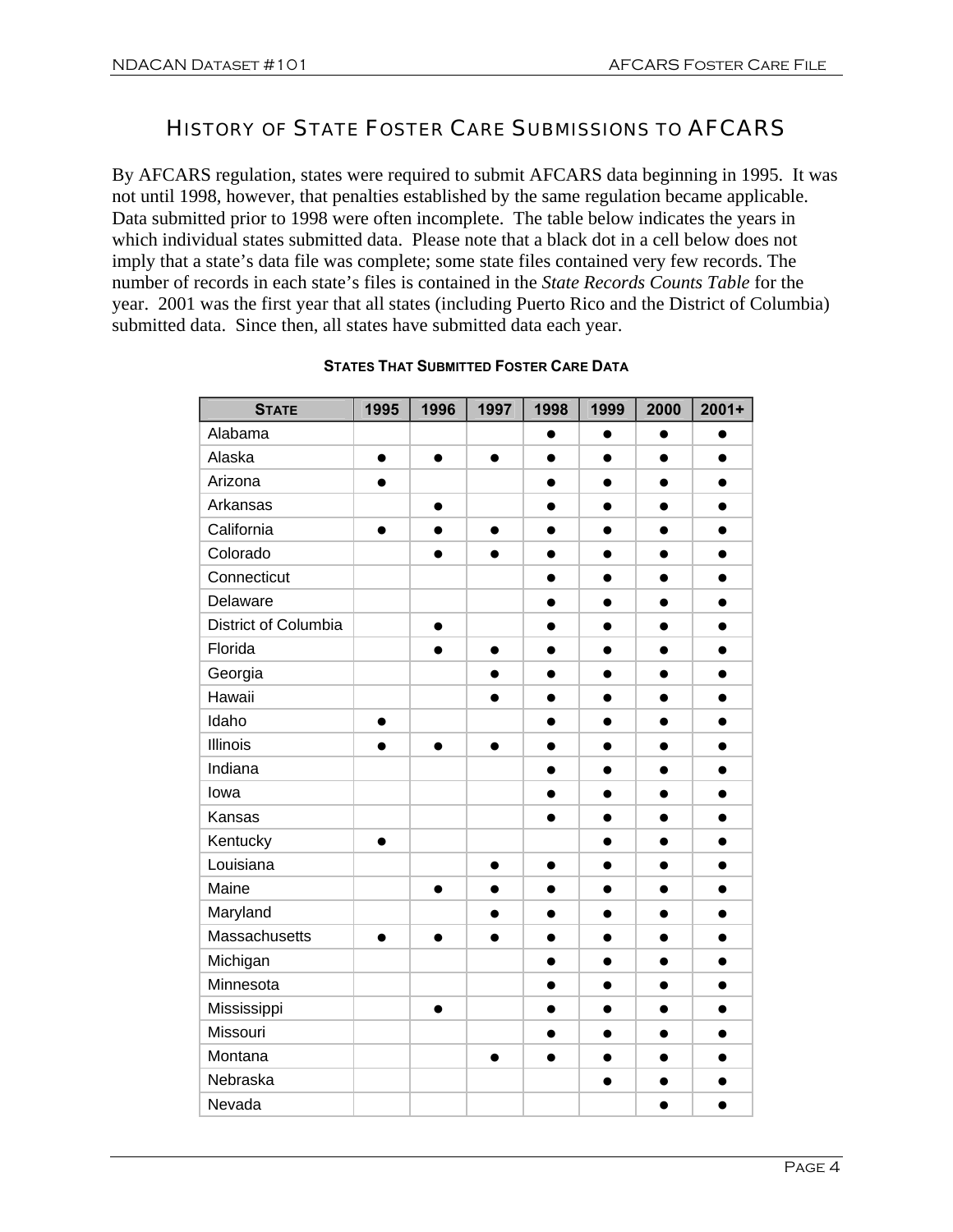| <b>STATE</b>      | 1995      | 1996      | 1997      | 1998      | 1999      | 2000      | $2001 +$  |
|-------------------|-----------|-----------|-----------|-----------|-----------|-----------|-----------|
| New Hampshire     |           |           |           |           | ●         | ●         |           |
| New Jersey        | $\bullet$ | $\bullet$ | $\bullet$ | $\bullet$ | $\bullet$ | $\bullet$ |           |
| <b>New Mexico</b> | $\bullet$ |           |           | $\bullet$ | ●         | $\bullet$ |           |
| New York          |           |           |           | $\bullet$ | $\bullet$ | $\bullet$ |           |
| North Carolina    |           | $\bullet$ | $\bullet$ | $\bullet$ | $\bullet$ | $\bullet$ | $\bullet$ |
| North Dakota      |           |           | ●         | $\bullet$ | $\bullet$ | ●         | ●         |
| Ohio              | ●         |           |           |           | ●         |           |           |
| Oklahoma          |           |           | ●         | $\bullet$ | ●         |           |           |
| Oregon            |           |           |           |           |           |           |           |
| Pennsylvania      |           |           |           | $\bullet$ | ●         | ●         |           |
| Rhode Island      | $\bullet$ | $\bullet$ |           | $\bullet$ |           |           |           |
| South Carolina    | ●         | ●         |           |           | ●         | ●         |           |
| South Dakota      |           |           |           |           | $\bullet$ | $\bullet$ | $\bullet$ |
| <b>Tennessee</b>  |           |           |           |           | $\bullet$ | $\bullet$ |           |
| <b>Texas</b>      |           |           |           | $\bullet$ | $\bullet$ | $\bullet$ |           |
| Utah              | $\bullet$ | $\bullet$ |           | $\bullet$ | ●         |           |           |
| Vermont           | ●         | ●         | ●         | $\bullet$ | ●         | ●         |           |
| Virginia          |           |           |           | ●         | ●         |           |           |
| Washington        |           | ●         |           | ●         |           |           |           |
| West Virginia     |           |           |           | $\bullet$ | $\bullet$ |           |           |
| Wisconsin         |           |           |           | $\bullet$ | ●         | ●         |           |
| Wyoming           |           |           |           | ●         | e         | $\bullet$ |           |
| Puerto Rico       |           |           |           |           |           |           |           |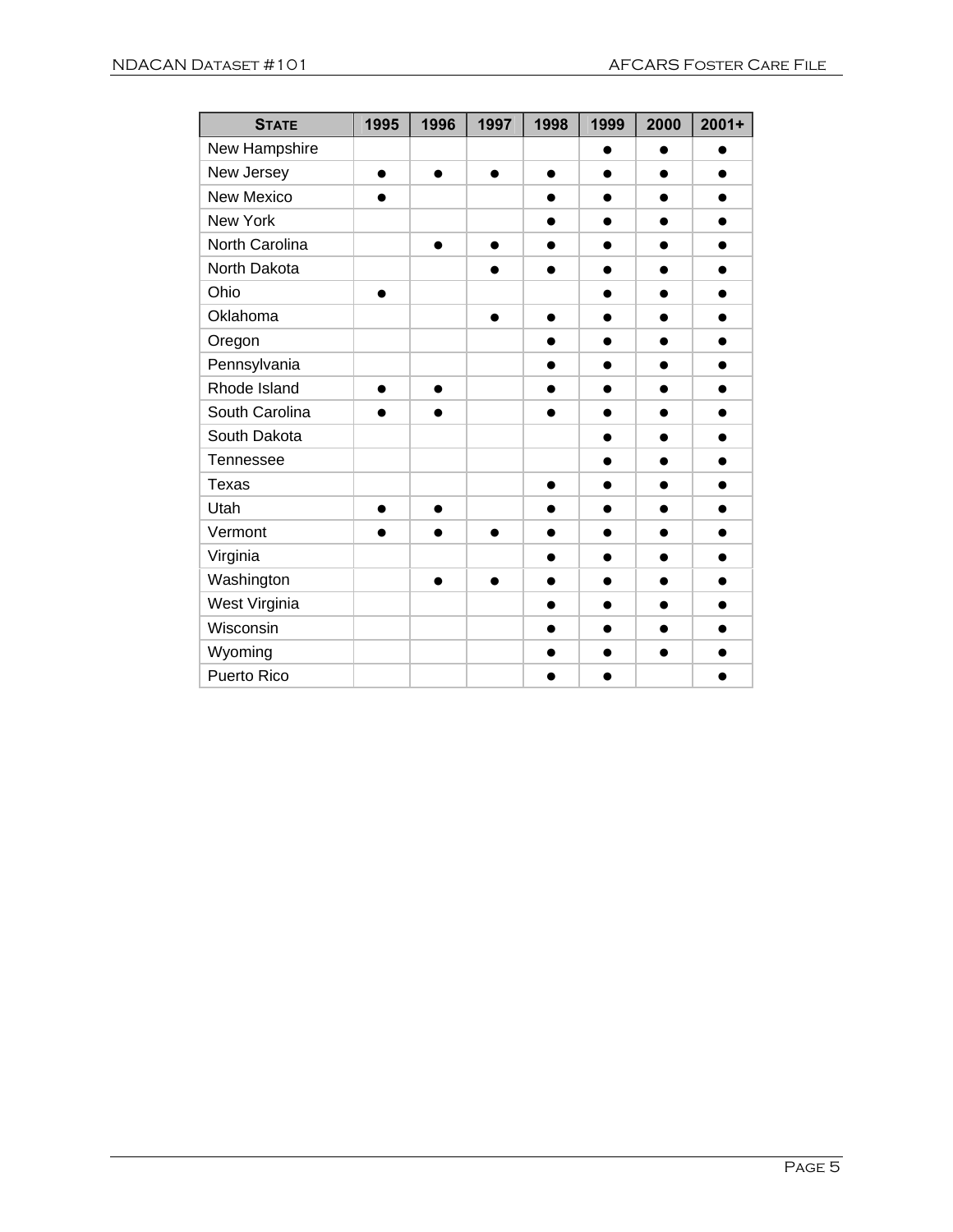#### 2001 FOSTER CARE UNDUPLICATED RECORD COUNTS

States submit data to AFCARS twice a year; the first reporting period ends April 30 and the second September 30. Prior to each annual release, the Children's Bureau combines submissions for the two reporting periods and removes duplicate records. The table that follows lists the number of records contained in the unduplicated annual 2001 files by state.

| Code      | <b>State</b>                | <b>N</b> Records |
|-----------|-----------------------------|------------------|
| AL        | Alabama                     | 8,130            |
| AK        | Alaska                      | 2,989            |
| <b>AZ</b> | Arizona                     | 10,779           |
| AR        | Arkansas                    | 6,203            |
| CA        | California                  | 151,264          |
| CO        | Colorado                    | 12,338           |
| <b>CT</b> | Connecticut                 | 9,389            |
| DE        | Delaware                    | 1,939            |
| DC        | <b>District of Columbia</b> | 3,729            |
| <b>FL</b> | Florida                     | 49,538           |
| GA        | Georgia                     | 20,430           |
| HI        | Hawaii                      | 4,504            |
| ID        | Idaho                       | 2,198            |
| IL        | Illinois                    | 36,552           |
| IN        | Indiana                     | 13,133           |
| IA        | lowa                        | 10,914           |
| ΚS        | Kansas                      | 8,210            |
| KY        | Kentucky                    | 10,409           |
| LA        | Louisiana                   | 8,208            |
| ME        | Maine                       | 3,941            |
| <b>MD</b> | Maryland                    | 15,628           |
| MA        | Massachusetts               | 18,204           |
| MI        | Michigan                    | 29,208           |
| <b>MN</b> | Minnesota                   | 17,436           |
| <b>MS</b> | Mississippi                 | 5,135            |
| МO        | Missouri                    | 19,097           |
| <b>MT</b> | Montana                     | 3,505            |

#### 2001 **V3 STATE FOSTER CARE RECORD COUNTS**

| Code      | <b>State</b>          | <b>N</b> Records |
|-----------|-----------------------|------------------|
| ΝE        | Nebraska              | 8,890            |
| <b>NV</b> | Nevada                | 6,012            |
| <b>NH</b> | New Hampshire         | 1,756            |
| NJ        | New Jersey            | 15,273           |
| <b>NM</b> | <b>New Mexico</b>     | 3,511            |
| <b>NY</b> | <b>New York</b>       | 62,068           |
| <b>NC</b> | <b>North Carolina</b> | 15,369           |
| <b>ND</b> | North Dakota          | 1,995            |
| OH        | Ohio                  | 35,720           |
| OK        | Oklahoma              | 14,538           |
| <b>OR</b> | Oregon                | 13,553           |
| PA        | Pennsylvania          | 33,664           |
| RI        | Rhode Island          | 3,641            |
| SC        | South Carolina        | 7,881            |
| <b>SD</b> | South Dakota          | 2,540            |
| <b>TN</b> | Tennessee             | 14,768           |
| <b>TX</b> | Texas                 | 28,597           |
| UT        | Utah                  | 3,966            |
| VT        | Vermont               | 1,962            |
| VA        | Virginia              | 8,962            |
| WA        | Washington            | 15,539           |
| WV        | West Virginia         | 5,638            |
| WI        | Wisconsin             | 13,855           |
| <b>WY</b> | Wyoming               | 1,654            |
| <b>PR</b> | Puerto Rico           | 9,455            |
|           | <b>Total Records</b>  | 813,817          |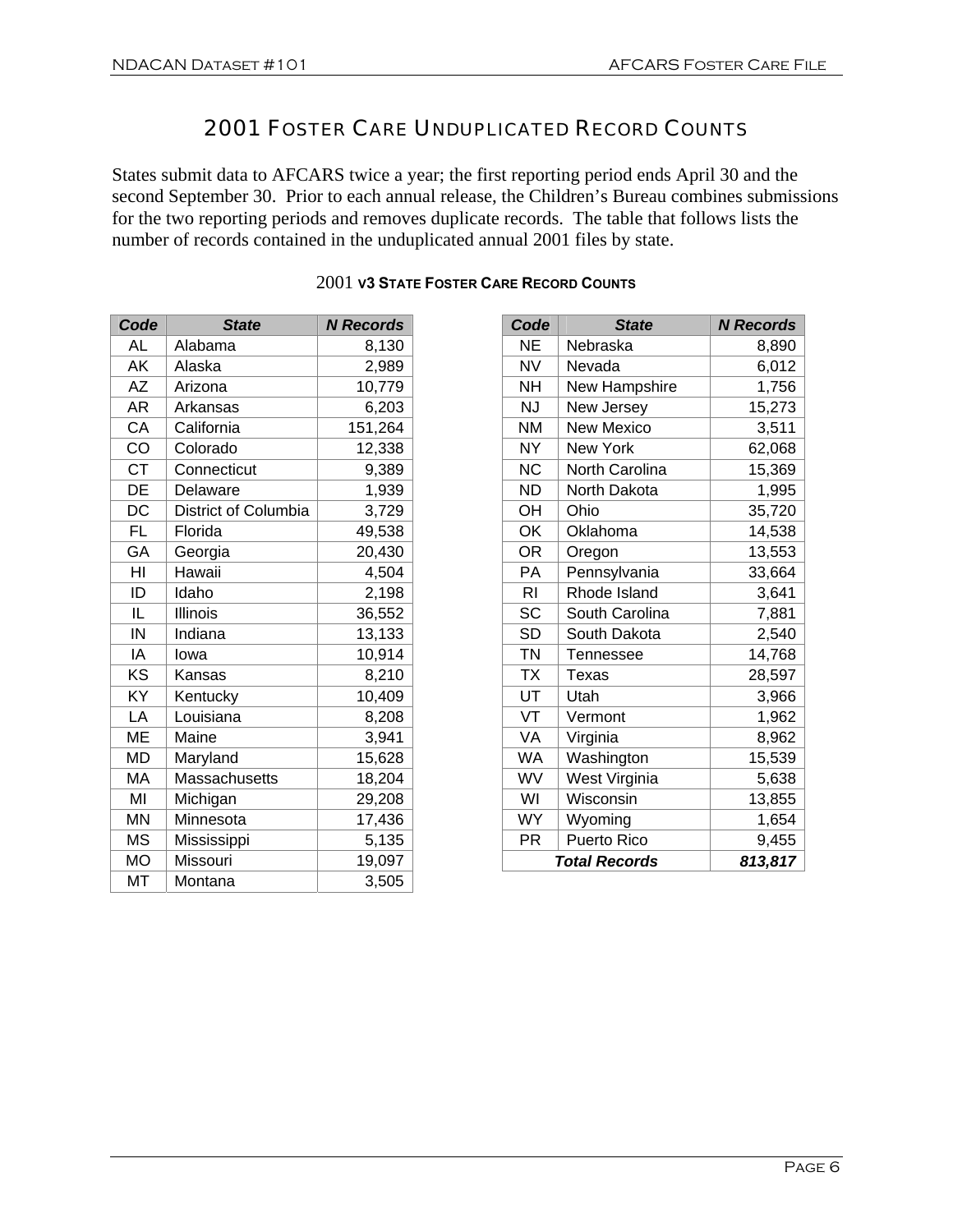#### 2001 V3 FOSTER CARE VARIABLE COUNTS BY STATE

The first column in the following table contains the names of the variables in the foster care file. Please refer to the *AFCARS User's Guide and Codebook* for more information about specific variables. Subsequent columns contain the number of records with non-missing values for the variable in the state identified in the column heading. A complete set of a state's variables spans three pages. The first row in the set indicates the total number of records for the state. Reviewing the table before attempting an AFCARS analysis can be useful for identifying which states cannot provide data for a particular variable.

|                 | 2001 v3 Foster Care Variable Counts by State |           |           |           |                         |        |           |           |       |  |  |  |
|-----------------|----------------------------------------------|-----------|-----------|-----------|-------------------------|--------|-----------|-----------|-------|--|--|--|
|                 |                                              |           |           |           | Alaska through Delaware |        |           |           |       |  |  |  |
|                 | AK                                           | <b>AL</b> | <b>AR</b> | <b>AZ</b> | CA                      | CO     | <b>CT</b> | <b>DC</b> | DE    |  |  |  |
| <b>NRecords</b> | 2,989                                        | 8,130     | 6,203     | 10,779    | 151,264                 | 12,338 | 9,389     | 3,729     | 1,939 |  |  |  |
| <b>STATE</b>    | 2,989                                        | 8,130     | 6,203     | 10,779    | 151,264                 | 12,338 | 9,389     | 3,729     | 1,939 |  |  |  |
| <b>REPDATYR</b> | 2,989                                        | 8,130     | 6,203     | 10,779    | 151,264                 | 12,338 | 9,389     | 3,729     | 1,939 |  |  |  |
| <b>REPDATMO</b> | 2,989                                        | 8,130     | 6,203     | 10,779    | 151,264                 | 12,338 | 9,389     | 3,729     | 1,939 |  |  |  |
| <b>FIPSCODE</b> | 0                                            | 8,130     | 6,199     | 10,779    | 151,264                 | 12,320 | 9,389     | 3,729     | 1,939 |  |  |  |
| <b>RECNUMBR</b> | 2,989                                        | 8,130     | 6,203     | 10,779    | 151,264                 | 12,336 | 9,389     | 3,729     | 1,939 |  |  |  |
| <b>PEDREVYR</b> | 0                                            | 6,477     | 5,316     | 6,864     | 119,265                 | 5,900  | 1,335     | 3,615     | 1,067 |  |  |  |
| <b>PEDREVMO</b> | $\mathbf 0$                                  | 6,477     | 5,316     | 6,864     | 119,265                 | 5,900  | 1,335     | 3,615     | 1,067 |  |  |  |
| <b>PEDREVDA</b> | $\mathbf 0$                                  | 6,477     | 5,316     | 6,864     | 119,265                 | 5,900  | 1,335     | 3,615     | 1,067 |  |  |  |
| <b>DOBYR</b>    | 2,989                                        | 8,130     | 6,203     | 10,779    | 151,250                 | 12,338 | 9,389     | 3,729     | 1,939 |  |  |  |
| <b>DOBMO</b>    | 2,989                                        | 8,130     | 6,203     | 10,779    | 151,250                 | 12,338 | 9,389     | 3,729     | 1,939 |  |  |  |
| <b>DOBDA</b>    | 2,989                                        | 8,130     | 6,203     | 10,779    | 151,250                 | 12,338 | 9,389     | 3,729     | 1,939 |  |  |  |
| <b>SEX</b>      | 2,989                                        | 8,130     | 6,203     | 10,778    | 151,249                 | 12,337 | 9,389     | 3,729     | 1,939 |  |  |  |
| <b>AMIAKN</b>   | 2,989                                        | 8,130     | 6,203     | 10,779    | 151,264                 | 12,338 | 9,389     | 3,729     | 1,939 |  |  |  |
| <b>ASIAN</b>    | 2,989                                        | 8,130     | 6,203     | 10,779    | 151,264                 | 12,338 | 9,389     | 3,729     | 1,939 |  |  |  |
| <b>BLKAFRAM</b> | 2,989                                        | 8,130     | 6,203     | 10,779    | 151,264                 | 12,338 | 9,389     | 3,729     | 1,939 |  |  |  |
| <b>HAWAIIPI</b> | 2,989                                        | 8,130     | 6,203     | 10,779    | 151,264                 | 12,338 | 9,389     | 3,729     | 1,939 |  |  |  |
| <b>WHITE</b>    | 2,989                                        | 8,130     | 6,203     | 10,779    | 151,264                 | 12,338 | 9,389     | 3,729     | 1,939 |  |  |  |
| <b>UNTODETM</b> | 2,989                                        | 8,130     | 6,203     | 10,779    | 151,264                 | 12,338 | 9,389     | 3,729     | 1,939 |  |  |  |
| <b>HISORGIN</b> | 2,989                                        | 8,130     | 6,199     | 10,779    | 151,136                 | 12,307 | 8,849     | 3,729     | 1,939 |  |  |  |
| <b>CLINDIS</b>  | 0                                            | 8,130     | 6,203     | 10,779    | 151,264                 | 12,338 | 8,755     | 3,729     | 1,913 |  |  |  |
| <b>MR</b>       | 0                                            | 8,130     | 5,969     | 10,779    | 151,264                 | 12,338 | 8,755     | 3,729     | 1,913 |  |  |  |
| <b>VISHEAR</b>  | 0                                            | 8,130     | 5,969     | 10,779    | 151,264                 | 12,338 | 8,755     | 3,729     | 1,913 |  |  |  |
| <b>PHYDIS</b>   | 0                                            | 8,130     | 5,969     | 10,779    | 151,264                 | 12,338 | 8,755     | 3,729     | 1,913 |  |  |  |
| <b>DSMIII</b>   | 0                                            | 8,130     | 5,969     | 10,779    | 151,264                 | 12,338 | 8,755     | 3,729     | 1,939 |  |  |  |
| <b>OTHERMED</b> | 0                                            | 8,130     | 5,969     | 10,779    | 151,264                 | 12,338 | 8,755     | 3,729     | 1,913 |  |  |  |
| <b>EVERADPT</b> | 0                                            | 8,130     | 6,106     | 10,779    | 151,263                 | 12,326 | 9,389     | 3,729     | 1,913 |  |  |  |
| <b>AGEADOPT</b> | 0                                            | 58        | 6,203     | 10,779    | 151,264                 | 12,330 | 9,389     | 3,729     | 36    |  |  |  |
| <b>REM1YR</b>   | 0                                            | 8,130     | 6,203     | 10,779    | 151,264                 | 12,338 | 9,389     | 3,727     | 1,939 |  |  |  |
| <b>REM1MO</b>   | 0                                            | 8,130     | 6,203     | 10,779    | 151,264                 | 12,338 | 9,389     | 3,727     | 1,939 |  |  |  |
| <b>REM1DA</b>   | 0                                            | 8,130     | 6,203     | 10,779    | 151,264                 | 12,338 | 9,389     | 3,727     | 1,939 |  |  |  |
| <b>TOTALREM</b> | 2,989                                        | 8,127     | 6,202     | 10,779    | 151,262                 | 12,326 | 9,389     | 3,716     | 1,936 |  |  |  |
| <b>DLSTFCYR</b> | 616                                          | 1,844     | 1,058     | 1,890     | 36,384                  | 4,003  | 1,266     | 976       | 527   |  |  |  |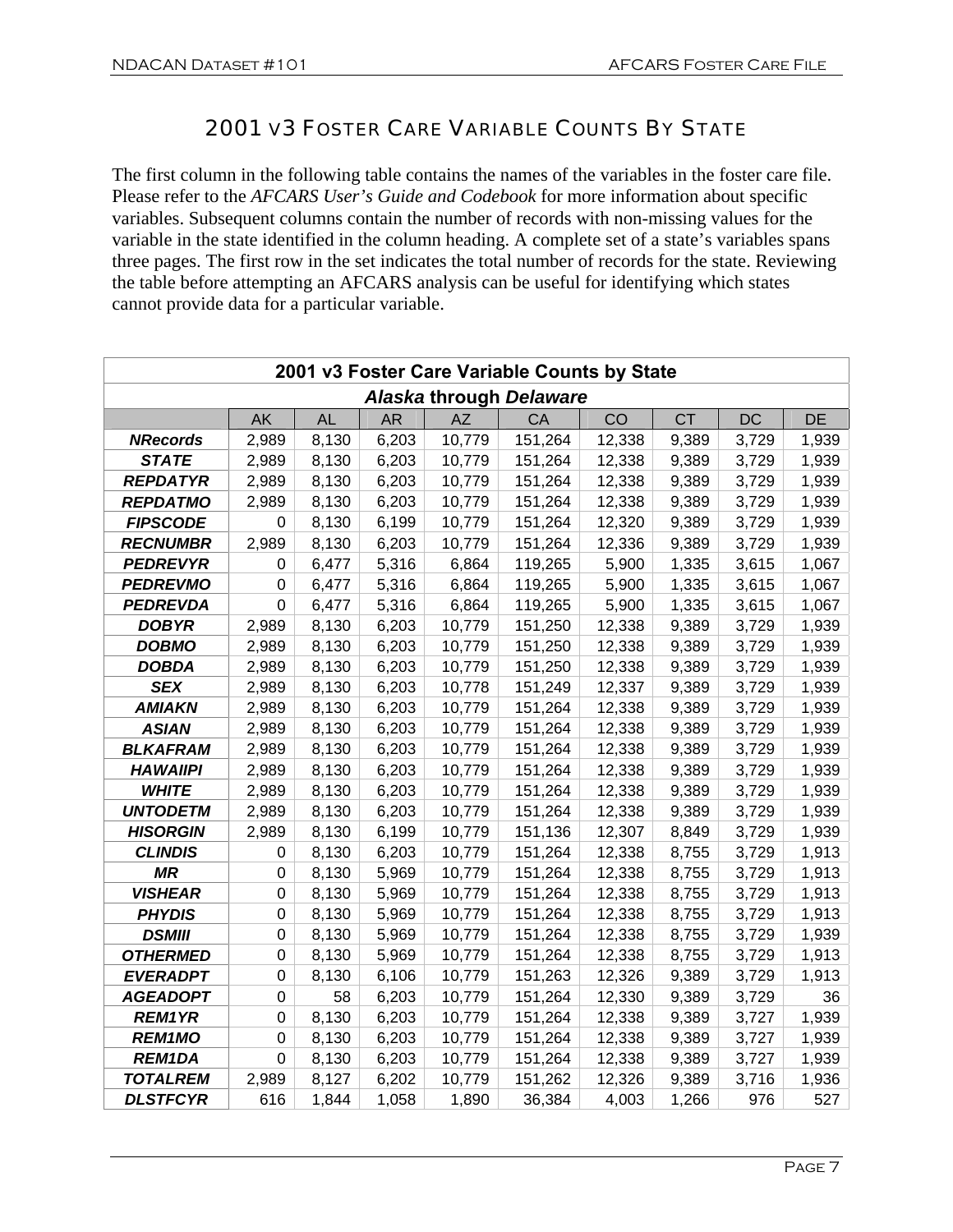|                                    | 2001 v3 Foster Care Variable Counts by State |                |                |                  |                         |                 |              |                |                |  |  |  |
|------------------------------------|----------------------------------------------|----------------|----------------|------------------|-------------------------|-----------------|--------------|----------------|----------------|--|--|--|
|                                    |                                              |                |                |                  | Alaska through Delaware |                 |              |                |                |  |  |  |
|                                    | AK                                           | <b>AL</b>      | <b>AR</b>      | <b>AZ</b>        | CA                      | CO              | <b>CT</b>    | DC             | <b>DE</b>      |  |  |  |
| <b>DLSTFCMO</b>                    | 616                                          | 1,844          | 1,058          | 1,890            | 36,384                  | 4,003           | 1,266        | 976            | 527            |  |  |  |
| <b>DLSTFCDA</b>                    | 616                                          | 1,844          | 1,058          | 1,890            | 36,384                  | 4,003           | 1,266        | 976            | 527            |  |  |  |
| <b>LATREMYR</b>                    | 2,989                                        | 8,130          | 6,203          | 10,779           | 151,264                 | 12,338          | 9,389        | 3,729          | 1,939          |  |  |  |
| <b>LATREMMO</b>                    | 2,989                                        | 8,130          | 6,203          | 10,779           | 151,264                 | 12,338          | 9,389        | 3,729          | 1,939          |  |  |  |
| <b>LATREMDA</b>                    | 2,989                                        | 8,130          | 6,203          | 10,779           | 151,264                 | 12,338          | 9,389        | 3,729          | 1,939          |  |  |  |
| <b>REMTRNYR</b>                    | 0                                            | 8,130          | 6,202          | 10,779           | 151,264                 | 12,338          | 9,389        | 3,729          | 1,939          |  |  |  |
| <b>REMTRNMO</b>                    | 0                                            | 8,130          | 6,202          | 10,779           | 151,264                 | 12,338          | 9,389        | 3,729          | 1,939          |  |  |  |
| <b>REMTRNDA</b>                    | $\boldsymbol{0}$                             | 8,130          | 6,202          | 10,779           | 151,264                 | 12,338          | 9,389        | 3,729          | 1,939          |  |  |  |
| <b>CURSETYR</b>                    | 2,989                                        | 7,945          | 6,116          | 10,779           | 151,218                 | 12,110          | 9,345        | 3,725          | 1,939          |  |  |  |
| <b>CURSETMO</b>                    | 2,989                                        | 7,945          | 6,116          | 10,779           | 151,218                 | 12,110          | 9,345        | 3,725          | 1,939          |  |  |  |
| <b>CURSETDA</b>                    | 2,989                                        | 7,945          | 6,116          | 10,779           | 151,218                 | 12,110          | 9,345        | 3,725          | 1,939          |  |  |  |
| <b>NUMPLEP</b>                     | 2,989                                        | 8,130          | 6,116          | 10,691           | 151,215                 | 12,004          | 9,345        | 3,729          | 1,939          |  |  |  |
| <b>MANREM</b>                      | 0                                            | 8,120          | 6,190          | 10,779           | 151,264                 | 12,284          | 9,239        | 3,729          | 1,939          |  |  |  |
| <b>PHYABUSE</b>                    | $\boldsymbol{0}$                             | 8,130          | 6,193          | 10,779           | 151,264                 | 12,338          | 9,389        | 3,729          | 1,939          |  |  |  |
| <b>SEXABUSE</b>                    | 0                                            | 8,130          | 6,193          | 10,779           | 151,264                 | 12,334          | 9,389        | 3,729          | 1,939          |  |  |  |
| <b>NEGLECT</b>                     | 0                                            | 8,130          | 6,193          | 10,779           | 151,264                 | 12,331          | 9,389        | 3,729          | 1,939          |  |  |  |
| <b>AAPARENT</b>                    | 0                                            | 8,130          | 6,193          | 10,779           | 151,264                 | 12,329          | 9,389        | 3,729          | 1,939          |  |  |  |
| <b>DAPARENT</b>                    | 0                                            | 8,130          | 6,193          | 10,779           | 151,264                 | 12,329          | 9,389        | 3,729          | 1,939          |  |  |  |
| <b>AACHILD</b>                     | 0                                            | 8,130          | 6,193          | 10,779           | 151,264                 | 12,326          | 9,389        | 3,729          | 1,939          |  |  |  |
| <b>DACHILD</b>                     | 0                                            | 8,130          | 6,193          | 10,779           | 151,264                 | 12,326          | 9,389        | 3,729          | 1,939          |  |  |  |
| <b>CHILDIS</b>                     | 0                                            | 8,130          | 6,193          | 10,779           | 151,264                 | 12,326          | 9,389        | 3,729          | 1,939          |  |  |  |
| <b>CHBEHPRB</b>                    | 0                                            | 8,130          | 6,193          | 10,779           | 151,264                 | 12,326          | 9,389        | 3,729          | 1,939          |  |  |  |
| <b>PRTSDIED</b>                    | 0                                            | 8,130          | 6,193          | 10,779           | 151,264                 | 12,310          | 9,389        | 3,729          | 1,939          |  |  |  |
| <b>PRTSJAIL</b>                    | 0                                            | 8,130          | 6,193          | 10,779           | 151,264                 | 12,310          | 9,389        | 3,729          | 1,939          |  |  |  |
| <b>NOCOPE</b>                      | 0                                            | 8,130          | 6,193          | 10,779           | 151,264                 | 12,309          | 9,389        | 3,729          | 1,939          |  |  |  |
| <b>ABANDMNT</b>                    | 0                                            | 8,130          | 6,193          | 10,779           | 151,264                 | 12,249          | 9,389        | 3,729          | 1,939          |  |  |  |
| <b>RELINQSH</b>                    | 0                                            | 8,130          | 6,193          | 10,779           | 151,264                 | 12,247          | 9,389        | 3,729          | 1,939          |  |  |  |
| <b>HOUSING</b>                     | 0                                            | 8,130          | 6,193          | 10,779           | 151,264                 | 12,247          | 9,389        | 3,729          | 1,939          |  |  |  |
| <b>CURPLSET</b><br><b>PLACEOUT</b> | 2,986<br>0                                   | 7,994          | 6,092          | 10,645<br>10,609 | 150,884                 | 11,548          | 9,334        | 3,519          | 1,928          |  |  |  |
| <b>CASEGOAL</b>                    | 2,983                                        | 8,130<br>8,130 | 6,134<br>6,065 |                  | 151,264                 | 12,126          | 9,345        | 3,729          | 1,939          |  |  |  |
| <b>CTKFAMST</b>                    | 0                                            | 7,760          | 6,160          | 10,779<br>10,779 | 151,264<br>151,264      | 9,164<br>12,318 | 111<br>7,799 | 3,729          | 1,562<br>1,882 |  |  |  |
| CTK1YR                             | 0                                            | 8,045          | 5,257          | 10,696           | 60,271                  | 10,629          | 7,356        | 3,729<br>3,364 | 1,676          |  |  |  |
| CTK2YR                             | 0                                            | 7,893          | 1,487          | 2,667            | 16,806                  | 4,643           | 2,768        | 221            | 432            |  |  |  |
| <b>PRTMOMYR</b>                    | 950                                          | 1,046          | 895            | 3,747            | 2,067                   | 1,341           | 1,612        | 104            | 355            |  |  |  |
| <b>PRTMOMMO</b>                    | 950                                          | 1,046          | 895            | 3,747            | 2,067                   | 1,341           | 1,612        | 104            | 355            |  |  |  |
| <b>PRTMOMDA</b>                    | 950                                          | 1,046          | 895            | 3,747            | 2,067                   | 1,341           | 1,612        | 104            | 355            |  |  |  |
| <b>PRTDADYR</b>                    | 814                                          | 1,046          | 598            | 3,623            | 2,080                   | 1,338           | 1,501        | 0              | 351            |  |  |  |
| <b>PRTDADMO</b>                    | 814                                          | 1,046          | 598            | 3,623            | 2,080                   | 1,338           | 1,501        | 0              | 351            |  |  |  |
| <b>PRTDADDA</b>                    | 814                                          | 1,046          | 598            | 3,623            | 2,080                   | 1,338           | 1,501        | 0              | 351            |  |  |  |
| <b>FOSFAMST</b>                    | 0                                            | 8,130          | 4,607          | 6,252            | 139,804                 | 12,000          | 5,938        | 1,181          | 1,939          |  |  |  |
| <b>FCCTK1YR</b>                    | 0                                            | 5,503          | 2,223          | 6,242            | 41,194                  | 6,642           | 5,665        | 1,230          | 1,176          |  |  |  |
| <b>FCCTK2YR</b>                    | 0                                            | 3,480          | 2,100          | 4,004            | 19,427                  | 4,614           | 3,630        | 490            | 452            |  |  |  |
| <b>RF1AMAKN</b>                    | 0                                            | 5,536          | 3,996          | 6,252            | 151,264                 | 11,507          | 5,128        | 1,287          | 1,176          |  |  |  |
| <b>RF1ASIAN</b>                    | 0                                            | 5,536          | 3,996          | 6,252            | 151,264                 | 11,507          | 5,128        | 1,287          | 1,176          |  |  |  |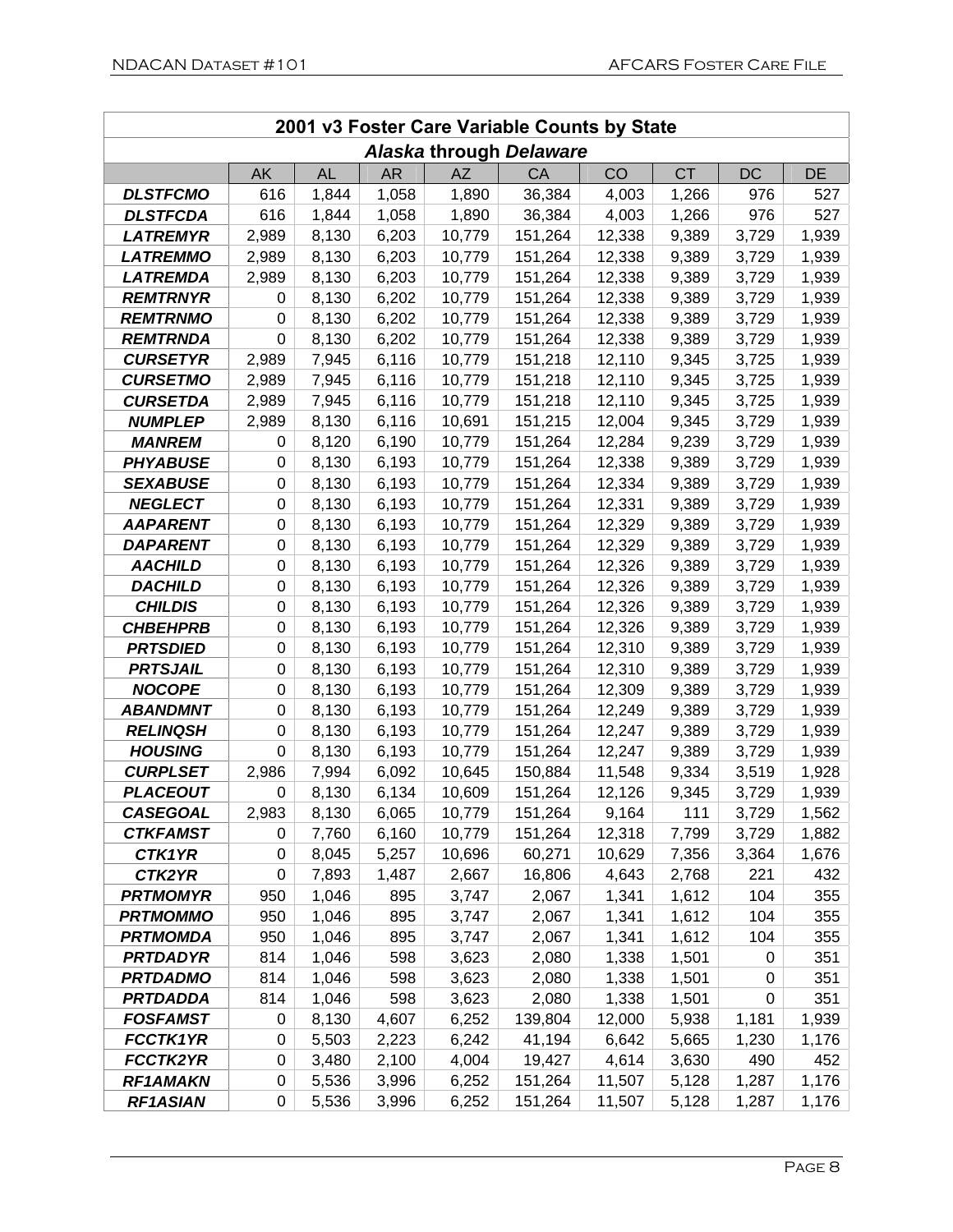| 2001 v3 Foster Care Variable Counts by State |           |       |           |        |                         |        |           |           |       |  |  |
|----------------------------------------------|-----------|-------|-----------|--------|-------------------------|--------|-----------|-----------|-------|--|--|
|                                              |           |       |           |        | Alaska through Delaware |        |           |           |       |  |  |
|                                              | <b>AK</b> | AL    | <b>AR</b> | AZ     | <b>CA</b>               | CO     | <b>CT</b> | <b>DC</b> | DE    |  |  |
| RF1BLKAA                                     | 0         | 5,536 | 3,996     | 6,252  | 151,264                 | 11,507 | 5,128     | 1,287     | 1,176 |  |  |
| <b>RF1NHOPI</b>                              | 0         | 5,536 | 3,996     | 6,252  | 151,264                 | 11,507 | 5,128     | 1,287     | 1,176 |  |  |
| <b>RF1WHITE</b>                              | 0         | 5,536 | 3,996     | 6,252  | 151,264                 | 11,507 | 5,128     | 1,287     | 1,176 |  |  |
| <b>RF1UTOD</b>                               | 0         | 5,536 | 3,996     | 6,252  | 151,264                 | 11,507 | 5,128     | 1,287     | 1,176 |  |  |
| <b>HOFCCTK1</b>                              | 0         | 8,130 | 3,976     | 6,246  | 106,207                 | 11,139 | 5,943     | 1,166     | 1,176 |  |  |
| <b>RF2AMAKN</b>                              | 0         | 5,536 | 3,866     | 4,005  | 151,264                 | 9,782  | 3,296     | 503       | 452   |  |  |
| <b>RF2ASIAN</b>                              | 0         | 5,536 | 3,866     | 4,005  | 151,264                 | 9,782  | 3,296     | 503       | 452   |  |  |
| RF2BLKAA                                     | 0         | 5,536 | 3,866     | 4,005  | 151,264                 | 9,782  | 3,296     | 503       | 452   |  |  |
| <b>RF2NHOPI</b>                              | 0         | 5,536 | 3,866     | 4,005  | 151,264                 | 9,782  | 3,296     | 503       | 452   |  |  |
| <b>RF2WHITE</b>                              | 0         | 5,536 | 3,866     | 4,005  | 151,264                 | 9,782  | 3,296     | 503       | 452   |  |  |
| <b>RF2UTOD</b>                               | 0         | 5,536 | 3,866     | 4,005  | 151,264                 | 9,782  | 3,296     | 503       | 452   |  |  |
| HOFCCTK2                                     | 0         | 8,130 | 3,858     | 4,005  | 30,198                  | 9,124  | 3,942     | 2,487     | 452   |  |  |
| <b>DODFCYR</b>                               | 996       | 2,321 | 4,172     | 4,729  | 46,170                  | 6,349  | 1,958     | 390       | 917   |  |  |
| <b>DODFCMO</b>                               | 996       | 2,321 | 4,172     | 4,729  | 46,170                  | 6,349  | 1,958     | 390       | 917   |  |  |
| <b>DODFCDA</b>                               | 996       | 2,321 | 4,172     | 4,729  | 46,170                  | 6,349  | 1,958     | 390       | 917   |  |  |
| <b>DODTRNYR</b>                              | 0         | 2,321 | 4,170     | 4,729  | 45,659                  | 6,252  | 1,950     | 390       | 916   |  |  |
| <b>DODTRNMO</b>                              | 0         | 2,321 | 4,170     | 4,729  | 45,659                  | 6,252  | 1,950     | 390       | 916   |  |  |
| <b>DODTRNDA</b>                              | 0         | 2,321 | 4,170     | 4,729  | 45,659                  | 6,252  | 1,950     | 390       | 916   |  |  |
| <b>DISREASN</b>                              | 2,987     | 7,957 | 5,866     | 4,729  | 150,253                 | 12,020 | 1,714     | 3,729     | 1,938 |  |  |
| <b>IVEFC</b>                                 | 0         | 8,130 | 6,203     | 10,779 | 151,264                 | 12,338 | 9,389     | 3,729     | 1,939 |  |  |
| <b>IVEAA</b>                                 | 0         | 8,130 | 6,203     | 10,779 | 151,264                 | 12,338 | 9,389     | 3,729     | 1,939 |  |  |
| <b>IVAAFDC</b>                               | 0         | 8,130 | 6,203     | 10,779 | 151,264                 | 1,671  | 9,389     | 3,729     | 1,939 |  |  |
| <b>IVDCHSUP</b>                              | 0         | 8,130 | 6,203     | 10,779 | 0                       | 12,338 | 9,389     | 3,729     | 1,939 |  |  |
| <b>XIXMEDCD</b>                              | 0         | 8,130 | 6,203     | 10,779 | 151,264                 | 3,074  | 9,389     | 3,729     | 1,939 |  |  |
| <b>SSIOTHER</b>                              | 0         | 8,130 | 6,203     | 10,779 | 151,264                 | 12,338 | 9,389     | 3,729     | 1,939 |  |  |
| <b>NOA</b>                                   | 0         | 8,130 | 6,203     | 10,779 | 151,264                 | 12,338 | 9,389     | 3,729     | 1,939 |  |  |
| <b>FCMNTPAY</b>                              | 2,989     | 8,130 | 6,203     | 10,779 | 151,264                 | 12,338 | 9,389     | 3,729     | 1,932 |  |  |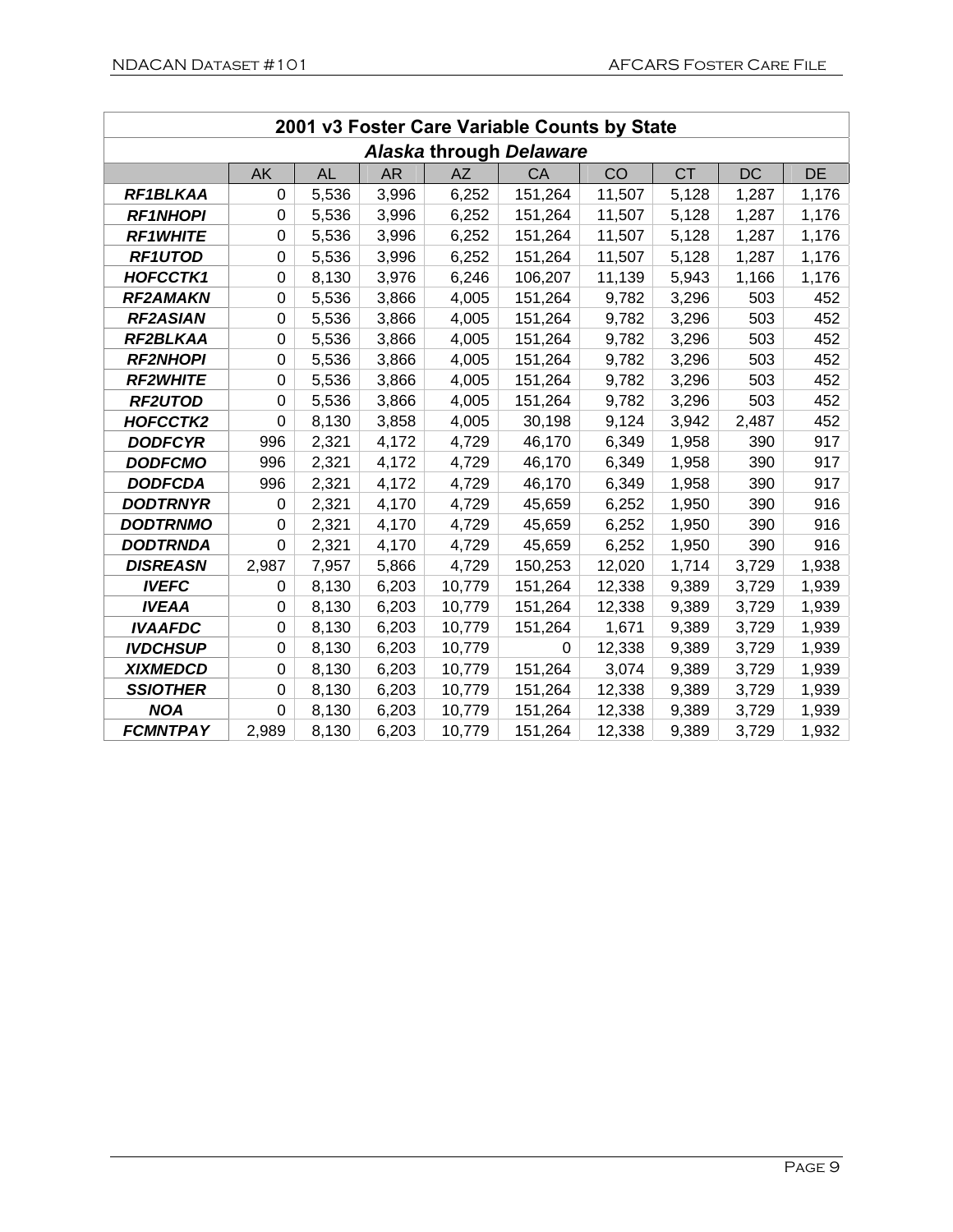| 2001 v3 Foster Care Variable Counts by State |           |           |       |                                 |       |        |        |       |        |  |  |  |
|----------------------------------------------|-----------|-----------|-------|---------------------------------|-------|--------|--------|-------|--------|--|--|--|
|                                              |           |           |       | <b>Florida through Kentucky</b> |       |        |        |       |        |  |  |  |
|                                              | <b>FL</b> | <b>GA</b> | HI    | IA                              | ID    | IL     | IN     | KS    | KY     |  |  |  |
| <b>NRecords</b>                              | 49,538    | 20,430    | 4,504 | 10,914                          | 2,198 | 36,552 | 13,133 | 8,210 | 10,409 |  |  |  |
| <b>STATE</b>                                 | 49,538    | 20,430    | 4,504 | 10,914                          | 2,198 | 36,552 | 13,133 | 8,210 | 10,409 |  |  |  |
| <b>REPDATYR</b>                              | 49,538    | 20,430    | 4,504 | 10,914                          | 2,198 | 36,552 | 13,133 | 8,210 | 10,409 |  |  |  |
| <b>REPDATMO</b>                              | 49,538    | 20,430    | 4,504 | 10,914                          | 2,198 | 36,552 | 13,133 | 8,210 | 10,409 |  |  |  |
| <b>FIPSCODE</b>                              | 49,538    | 20,430    | 4,504 | 10,914                          | 2,198 | 36,552 | 13,133 | 8,210 | 10,409 |  |  |  |
| <b>RECNUMBR</b>                              | 49,538    | 20,430    | 4,504 | 10,914                          | 2,198 | 36,552 | 13,133 | 8,210 | 10,409 |  |  |  |
| <b>PEDREVYR</b>                              | 35,420    | 16,790    | 3,022 | 4,913                           | 1,189 | 31,747 | 11,455 | 7,995 | 6,480  |  |  |  |
| <b>PEDREVMO</b>                              | 35,420    | 16,790    | 3,022 | 4,913                           | 1,189 | 31,747 | 11,455 | 7,995 | 6,480  |  |  |  |
| <b>PEDREVDA</b>                              | 35,420    | 16,790    | 3,022 | 4,913                           | 1,189 | 31,747 | 11,455 | 7,995 | 6,480  |  |  |  |
| <b>DOBYR</b>                                 | 49,533    | 20,430    | 4,504 | 10,914                          | 2,198 | 36,552 | 13,123 | 8,210 | 10,409 |  |  |  |
| <b>DOBMO</b>                                 | 49,533    | 20,430    | 4,504 | 10,914                          | 2,198 | 36,552 | 13,123 | 8,210 | 10,409 |  |  |  |
| <b>DOBDA</b>                                 | 49,533    | 20,430    | 4,504 | 10,914                          | 2,198 | 36,552 | 13,123 | 8,210 | 10,409 |  |  |  |
| <b>SEX</b>                                   | 49,527    | 20,430    | 4,503 | 10,914                          | 2,198 | 36,552 | 13,123 | 8,210 | 10,369 |  |  |  |
| <b>AMIAKN</b>                                | 49,538    | 20,430    | 4,504 | 10,914                          | 2,198 | 36,552 | 13,133 | 8,210 | 10,409 |  |  |  |
| <b>ASIAN</b>                                 | 49,538    | 20,430    | 4,504 | 10,914                          | 2,198 | 36,552 | 13,133 | 8,210 | 10,409 |  |  |  |
| <b>BLKAFRAM</b>                              | 49,538    | 20,430    | 4,504 | 10,914                          | 2,198 | 36,552 | 13,133 | 8,210 | 10,409 |  |  |  |
| <b>HAWAIIPI</b>                              | 49,538    | 20,430    | 4,504 | 10,914                          | 2,198 | 36,552 | 13,133 | 8,210 | 10,409 |  |  |  |
| <b>WHITE</b>                                 | 49,538    | 20,430    | 4,504 | 10,914                          | 2,198 | 36,552 | 13,133 | 8,210 | 10,409 |  |  |  |
| <b>UNTODETM</b>                              | 49,538    | 20,430    | 4,504 | 10,914                          | 2,198 | 36,552 | 13,133 | 8,210 | 10,409 |  |  |  |
| <b>HISORGIN</b>                              | 49,000    | 20,430    | 4,436 | 10,914                          | 2,198 | 36,552 | 13,133 | 8,210 | 10,409 |  |  |  |
| <b>CLINDIS</b>                               | 48,195    | 20,430    | 4,504 | 10,914                          | 2,198 | 36,385 | 13,133 | 8,210 | 10,409 |  |  |  |
| <b>MR</b>                                    | 48,405    | 20,430    | 4,504 | 10,914                          | 2,198 | 36,552 | 13,133 | 8,210 | 10,409 |  |  |  |
| <b>VISHEAR</b>                               | 47,709    | 20,430    | 4,504 | 10,914                          | 2,198 | 36,552 | 13,133 | 8,210 | 10,409 |  |  |  |
| <b>PHYDIS</b>                                | 48,391    | 20,430    | 4,504 | 10,914                          | 2,198 | 36,552 | 13,133 | 8,210 | 10,409 |  |  |  |
| <b>DSMIII</b>                                | 48,485    | 20,430    | 4,504 | 10,914                          | 2,198 | 36,552 | 13,133 | 8,210 | 10,409 |  |  |  |
| <b>OTHERMED</b>                              | 48,451    | 20,430    | 4,504 | 10,914                          | 2,198 | 36,552 | 13,133 | 8,210 | 10,409 |  |  |  |
| <b>EVERADPT</b>                              | 47,799    | 20,430    | 4,502 | 10,914                          | 2,198 | 36,552 | 13,133 | 8,210 | 10,406 |  |  |  |
| <b>AGEADOPT</b>                              | 24,752    | 20,430    | 4,502 | 10,914                          | 2,198 | 36,552 | 13,133 | 9     | 10,409 |  |  |  |
| <b>REM1YR</b>                                | 49,282    | 20,430    | 4,504 | 10,914                          | 2,198 | 36,552 | 13,121 | 8,210 | 10,407 |  |  |  |
| <b>REM1MO</b>                                | 49,282    | 20,430    | 4,504 | 10,914                          | 2,198 | 36,552 | 13,121 | 8,210 | 10,407 |  |  |  |
| <b>REM1DA</b>                                | 49,282    | 20,430    | 4,504 | 10,914                          | 2,198 | 36,552 | 13,121 | 8,210 | 10,407 |  |  |  |
| <b>TOTALREM</b>                              | 49,158    | 20,430    | 4,504 | 10,914                          | 2,198 | 36,550 | 13,077 | 8,146 | 10,392 |  |  |  |
| <b>DLSTFCYR</b>                              | 4,621     | 2,807     | 1,055 | 3,479                           | 418   | 6,182  | 2,874  | 372   | 1,650  |  |  |  |
| <b>DLSTFCMO</b>                              | 4,621     | 2,807     | 1,055 | 3,479                           | 418   | 6,182  | 2,874  | 372   | 1,650  |  |  |  |
| <b>DLSTFCDA</b>                              | 4,621     | 2,807     | 1,055 | 3,479                           | 418   | 6,182  | 2,874  | 372   | 1,650  |  |  |  |
| <b>LATREMYR</b>                              | 49,538    | 20,430    | 4,504 | 10,914                          | 2,198 | 36,552 | 13,122 | 8,210 | 10,407 |  |  |  |
| <b>LATREMMO</b>                              | 49,538    | 20,430    | 4,504 | 10,914                          | 2,198 | 36,552 | 13,122 | 8,210 | 10,407 |  |  |  |
| <b>LATREMDA</b>                              | 49,538    | 20,430    | 4,504 | 10,914                          | 2,198 | 36,552 | 13,122 | 8,210 | 10,407 |  |  |  |
| <b>REMTRNYR</b>                              | 48,872    | 20,430    | 4,504 | 10,914                          | 2,198 | 36,552 | 11,412 | 8,210 | 10,407 |  |  |  |
| <b>REMTRNMO</b>                              | 48,872    | 20,430    | 4,504 | 10,914                          | 2,198 | 36,552 | 11,412 | 8,210 | 10,407 |  |  |  |
| <b>REMTRNDA</b>                              | 48,872    | 20,430    | 4,504 | 10,914                          | 2,198 | 36,552 | 11,412 | 8,210 | 10,407 |  |  |  |
| <b>CURSETYR</b>                              | 47,913    | 20,429    | 4,504 | 10,914                          | 2,198 | 36,538 | 13,133 | 8,074 | 10,407 |  |  |  |
| <b>CURSETMO</b>                              | 47,913    | 20,429    | 4,504 | 10,914                          | 2,198 | 36,538 | 13,133 | 8,074 | 10,407 |  |  |  |
| <b>CURSETDA</b>                              | 47,913    | 20,429    | 4,504 | 10,914                          | 2,198 | 36,538 | 13,133 | 8,074 | 10,407 |  |  |  |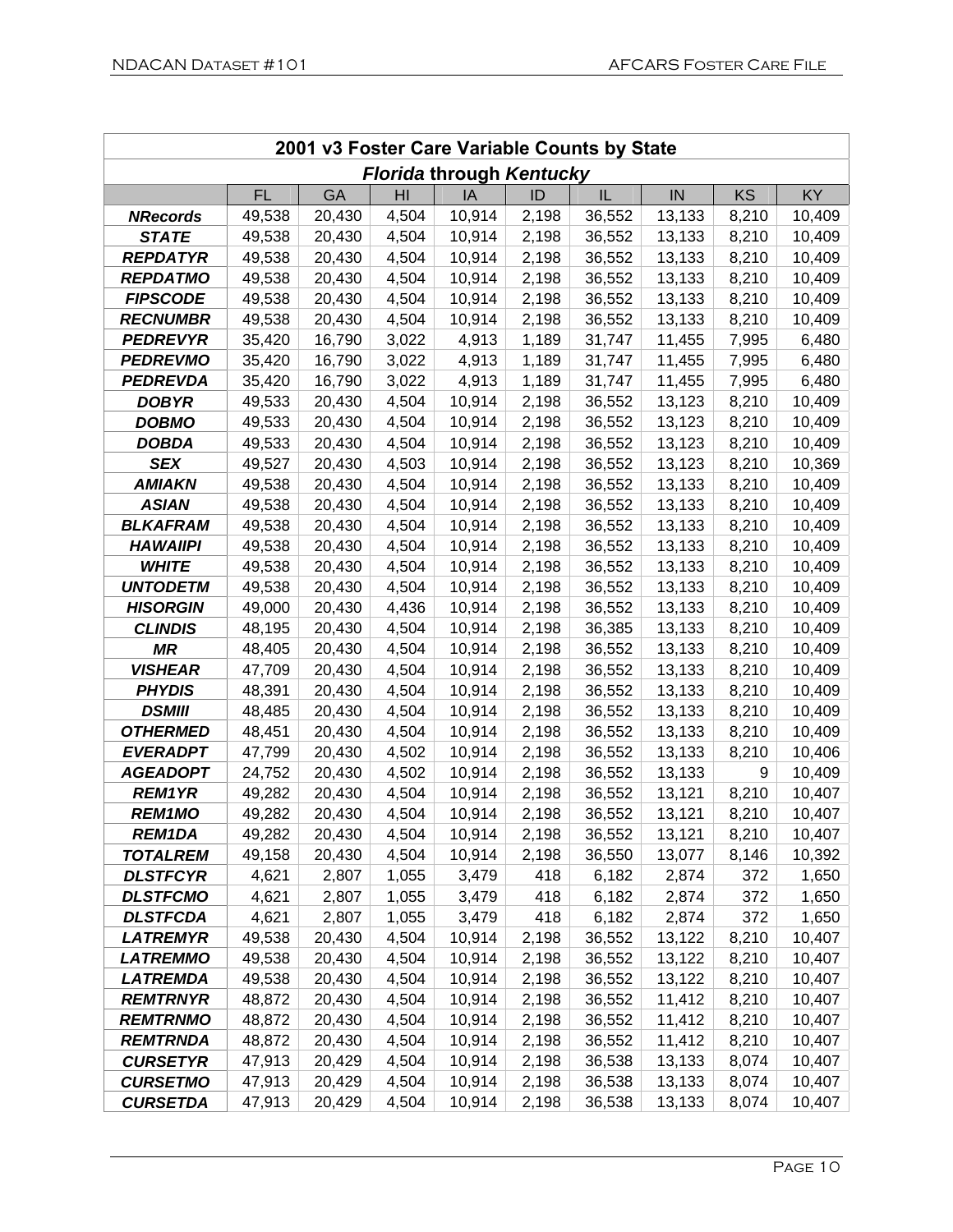| 2001 v3 Foster Care Variable Counts by State |                  |                  |                |                                 |                |                  |        |                |                |  |  |
|----------------------------------------------|------------------|------------------|----------------|---------------------------------|----------------|------------------|--------|----------------|----------------|--|--|
|                                              |                  |                  |                | <b>Florida through Kentucky</b> |                |                  |        |                |                |  |  |
|                                              | <b>FL</b>        | <b>GA</b>        | HI             | IA                              | ID             | IL               | IN     | <b>KS</b>      | <b>KY</b>      |  |  |
| <b>NUMPLEP</b>                               | 47,634           | 20,426           | 4,465          | 10,914                          | 2,197          | 36,552           | 13,112 | 7,962          | 10,409         |  |  |
| <b>MANREM</b>                                | 49,494           | 20,430           | 4,504          | 10,914                          | 2,198          | 36,552           | 13,122 | 8,210          | 10,409         |  |  |
| <b>PHYABUSE</b>                              | 49,519           | 20,430           | 4,408          | 10,803                          | 2,198          | 36,552           | 13,133 | 8,209          | 10,409         |  |  |
| <b>SEXABUSE</b>                              | 49,519           | 20,430           | 4,408          | 10,803                          | 2,198          | 36,552           | 13,133 | 8,209          | 10,409         |  |  |
| <b>NEGLECT</b>                               | 49,519           | 20,430           | 4,408          | 10,803                          | 2,198          | 36,552           | 13,133 | 8,209          | 10,409         |  |  |
| <b>AAPARENT</b>                              | 49,519           | 20,430           | 4,408          | 10,803                          | 2,198          | 36,552           | 13,133 | 8,209          | 10,409         |  |  |
| <b>DAPARENT</b>                              | 49,519           | 20,430           | 4,408          | 10,803                          | 2,198          | 36,552           | 13,133 | 8,209          | 10,409         |  |  |
| <b>AACHILD</b>                               | 48,855           | 20,430           | 4,408          | 10,803                          | 2,198          | 36,552           | 13,133 | 8,209          | 10,409         |  |  |
| <b>DACHILD</b>                               | 48,855           | 20,430           | 4,408          | 10,803                          | 2,198          | 36,552           | 13,133 | 8,209          | 10,409         |  |  |
| <b>CHILDIS</b>                               | 48,855           | 20,430           | 4,408          | 10,803                          | 2,198          | 36,552           | 13,133 | 8,209          | 10,409         |  |  |
| <b>CHBEHPRB</b>                              | 49,519           | 20,430           | 4,408          | 10,803                          | 2,198          | 36,552           | 13,133 | 8,209          | 10,409         |  |  |
| <b>PRTSDIED</b>                              | 48,855           | 20,430           | 4,408          | 10,803                          | 2,198          | 36,552           | 13,133 | 8,209          | 10,409         |  |  |
| <b>PRTSJAIL</b>                              | 48,855           | 20,430           | 4,408          | 10,803                          | 2,198          | 36,552           | 13,133 | 8,209          | 10,409         |  |  |
| <b>NOCOPE</b>                                | 49,519           | 20,430           | 4,408          | 10,803                          | 2,198          | 36,552           | 13,133 | 8,209          | 10,409         |  |  |
| <b>ABANDMNT</b>                              | 49,519           | 20,430           | 4,408          | 10,803                          | 2,198          | 36,552           | 13,133 | 8,209          | 10,409         |  |  |
| <b>RELINQSH</b>                              | 48,855           | 20,430           | 4,408          | 10,803                          | 2,198          | 36,552           | 13,133 | 8,210          | 10,409         |  |  |
| <b>HOUSING</b>                               | 48,855           | 20,430           | 4,408          | 10,803                          | 2,198          | 36,552           | 13,133 | 8,209          | 10,409         |  |  |
| <b>CURPLSET</b>                              | 44,133           | 20,028           | 4,467          | 10,914                          | 2,198          | 36,538           | 13,075 | 8,078          | 10,403         |  |  |
| <b>PLACEOUT</b>                              | 46,595           | 20,430           | 4,504          | 10,914                          | 2,198          | 36,346           | 13,133 | 8,208          | 10,409         |  |  |
| <b>CASEGOAL</b>                              | 47,378           | 20,430           | 4,434          | 10,914                          | 2,198          | 36,552           | 13,133 | 7,960          | 10,409         |  |  |
| <b>CTKFAMST</b>                              | 48,855           | 20,430           | 4,343          | 10,914                          | 2,198          | 36,552           | 12,913 | 7,860          | 10,409         |  |  |
| CTK1YR                                       | 45,214           | 20,347           | 4,314          | 8,436                           | 2,166          | 27,706           | 12,981 | 7,820          | 3,131          |  |  |
| CTK2YR                                       | 16,873           | 6,641            | 2,169          | 3,288                           | 973            | 8,196            | 4,545  | 2,580          | 1,038          |  |  |
| <b>PRTMOMYR</b>                              | 5,198            | 4,999            | 1,609          | 1,772                           | 367            | 14,514           | 2,500  | 1,617          | 158            |  |  |
| <b>PRTMOMMO</b>                              | 5,198            | 4,999            | 1,609          | 1,772                           | 367            | 14,514           | 2,500  | 1,617          | 158            |  |  |
| <b>PRTMOMDA</b>                              | 5,198            | 4,999            | 1,609          | 1,772                           | 367            | 14,514           | 2,500  | 1,617          | 158            |  |  |
| <b>PRTDADYR</b>                              | 4,843            | 4,773            | 1,570          | 1,776                           | 367            | 14,425           | 2,465  | 1,557          | 150            |  |  |
| <b>PRTDADMO</b>                              | 4,843            | 4,773            | 1,570          | 1,776                           | 367            | 14,425           | 2,465  | 1,557          | 150            |  |  |
| <b>PRTDADDA</b>                              | 4,843            | 4,773            | 1,570          | 1,776                           | 367            | 14,425           | 2,465  | 1,557          | 150            |  |  |
| <b>FOSFAMST</b>                              | 33,064           | 20,430           | 4,315          | 10,914                          | 2,198          | 19,472           | 13,008 | 3,950          | 10,409         |  |  |
| <b>FCCTK1YR</b>                              | 6,754            | 13,686           | 3,910          | 5,393                           | 1,751          | 19,370           | 7,862  | 3,890          | 4,719          |  |  |
| <b>FCCTK2YR</b>                              | 2,466            | 8,051            | 2,721          | 4,363                           | 1,470          | 7,215            | 5,162  | 2,897          | 3,344          |  |  |
| <b>RF1AMAKN</b>                              | 47,184           | 20,430           | 4,218          | 10,914                          | 2,198          | 36,552           | 13,133 | 3,950          | 4,725          |  |  |
| <b>RF1ASIAN</b>                              | 47,184           | 20,430           | 4,218          | 10,914                          | 2,198          | 36,552           | 13,133 | 3,950          | 4,725          |  |  |
| RF1BLKAA                                     | 47,184           | 20,430           | 4,218          | 10,914                          | 2,198          | 36,552           | 13,133 | 3,950          | 4,725          |  |  |
| <b>RF1NHOPI</b>                              | 47,184           | 20,430           | 4,218          | 10,914                          | 2,198          | 36,552           | 13,133 | 3,950          | 4,725          |  |  |
| <b>RF1WHITE</b>                              | 47,184           | 20,430           | 4,218          | 10,914                          | 2,198          | 36,552           | 13,133 | 3,950          | 4,725          |  |  |
| <b>RF1UTOD</b>                               | 16,614           | 20,430           | 4,218          | 10,914                          | 2,198          | 36,552           | 13,133 | 3,950          | 4,725          |  |  |
| <b>HOFCCTK1</b>                              | 16,614<br>23,641 | 20,430           | 4,281<br>4,082 | 10,914                          | 2,198          | 19,896           | 12,851 | 3,950          | 10,253         |  |  |
| <b>RF2AMAKN</b>                              |                  | 20,430           |                | 10,914                          | 2,198          | 36,552           | 13,133 | 2,912          | 3,348          |  |  |
| <b>RF2ASIAN</b><br>RF2BLKAA                  | 23,641<br>23,641 | 20,430<br>20,430 | 4,082<br>4,082 | 10,914<br>10,914                | 2,198<br>2,198 | 36,552           | 13,133 | 2,912<br>2,912 | 3,348<br>3,348 |  |  |
| <b>RF2NHOPI</b>                              | 23,641           | 20,430           | 4,082          |                                 |                | 36,552<br>36,552 | 13,133 |                |                |  |  |
|                                              |                  |                  |                | 10,914                          | 2,198          |                  | 13,133 | 2,912          | 3,348          |  |  |
| <b>RF2WHITE</b><br><b>RF2UTOD</b>            | 23,641           | 20,430           | 4,082          | 10,914                          | 2,198          | 36,552           | 13,133 | 2,912          | 3,348          |  |  |
|                                              | 6,990            | 20,430           | 4,082          | 10,914                          | 2,198          | 36,552           | 13,133 | 2,912          | 3,348          |  |  |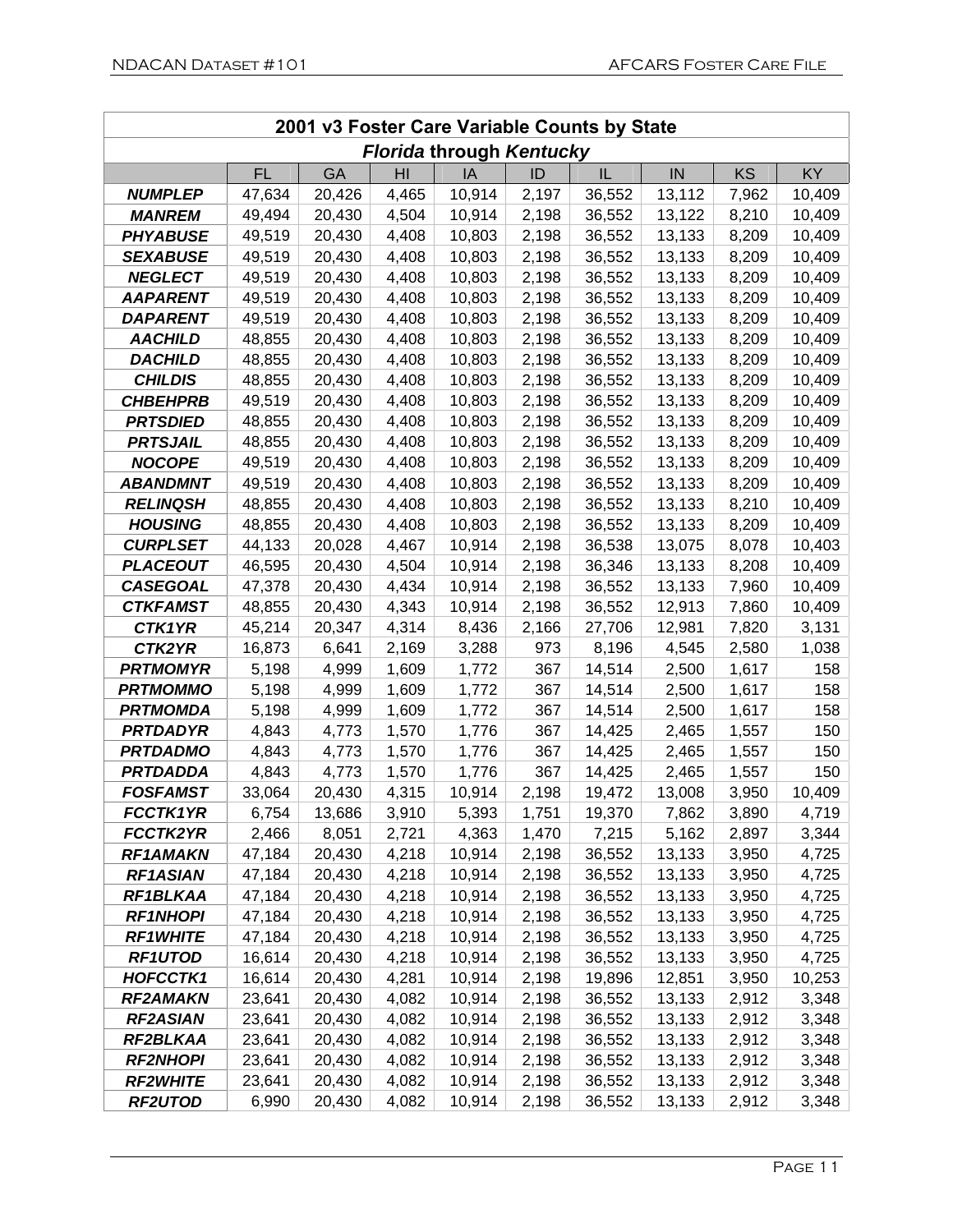| 2001 v3 Foster Care Variable Counts by State |                                 |           |       |        |       |        |        |       |           |  |  |  |  |
|----------------------------------------------|---------------------------------|-----------|-------|--------|-------|--------|--------|-------|-----------|--|--|--|--|
|                                              | <b>Florida through Kentucky</b> |           |       |        |       |        |        |       |           |  |  |  |  |
|                                              | FL                              | <b>GA</b> | HI    | IA     | ID    | IL     | IN     | KS    | <b>KY</b> |  |  |  |  |
| HOFCCTK2                                     | 38,582                          | 20,430    | 4,151 | 10,914 | 2,198 | 7,252  | 12,903 | 2,912 | 10,248    |  |  |  |  |
| <b>DODFCYR</b>                               | 17,373                          | 14,389    | 1,956 | 5,804  | 1,086 | 8,392  | 4,827  | 1,846 | 4,324     |  |  |  |  |
| <b>DODFCMO</b>                               | 17,373                          | 14,389    | 1,956 | 5,804  | 1,086 | 8,392  | 4,827  | 1,846 | 4,324     |  |  |  |  |
| <b>DODFCDA</b>                               | 17,373                          | 14,389    | 1,956 | 5,804  | 1,086 | 8,392  | 4,827  | 1,846 | 4,324     |  |  |  |  |
| DODTRNYR                                     | 16,992                          | 14,394    | 1,956 | 5,804  | 1,086 | 8,392  | 4,827  | 1,846 | 4,324     |  |  |  |  |
| <b>DODTRNMO</b>                              | 16,992                          | 14,394    | 1,956 | 5,804  | 1,086 | 8,392  | 4,827  | 1,846 | 4,324     |  |  |  |  |
| DODTRNDA                                     | 16,992                          | 14,394    | 1,956 | 5,804  | 1,086 | 8,392  | 4,827  | 1,846 | 4,324     |  |  |  |  |
| <b>DISREASN</b>                              | 49,538                          | 20,138    | 1,950 | 10,913 | 2,198 | 8,042  | 4,644  | 8,210 | 10,103    |  |  |  |  |
| <b>IVEFC</b>                                 | 49,538                          | 20,430    | 4,504 | 10,914 | 2,198 | 36,552 | 13,133 | 8,210 | 10,409    |  |  |  |  |
| <b>IVEAA</b>                                 | 49,538                          | 20,430    | 4,504 | 10,914 | 2,198 | 36,552 | 13,133 | 8,210 | 10,409    |  |  |  |  |
| <b>IVAAFDC</b>                               | 48,874                          | 20,430    | 4,504 | 10,914 | 2,198 | 36,552 | 13,133 | 8,210 | 10,409    |  |  |  |  |
| <b>IVDCHSUP</b>                              | 48,874                          | 20,430    | 4,504 | 10,914 | 2,198 | 36,552 | 13,133 | 8,210 | 10,409    |  |  |  |  |
| <b>XIXMEDCD</b>                              | 49,538                          | 20,430    | 4,504 | 10,914 | 2,198 | 36,552 | 13,133 | 8,210 | 10,409    |  |  |  |  |
| <b>SSIOTHER</b>                              | 49,538                          | 20,430    | 4,504 | 10,914 | 2,198 | 36,552 | 13,118 | 8,210 | 10,409    |  |  |  |  |
| <b>NOA</b>                                   | 49,538                          | 20,430    | 4,504 | 10,914 | 2,198 | 36,552 | 13,133 | 8,210 | 10,409    |  |  |  |  |
| <b>FCMNTPAY</b>                              | 49,538                          | 20,430    | 4,504 | 10,914 | 2,198 | 36,552 | 12,876 | 8,210 | 10,409    |  |  |  |  |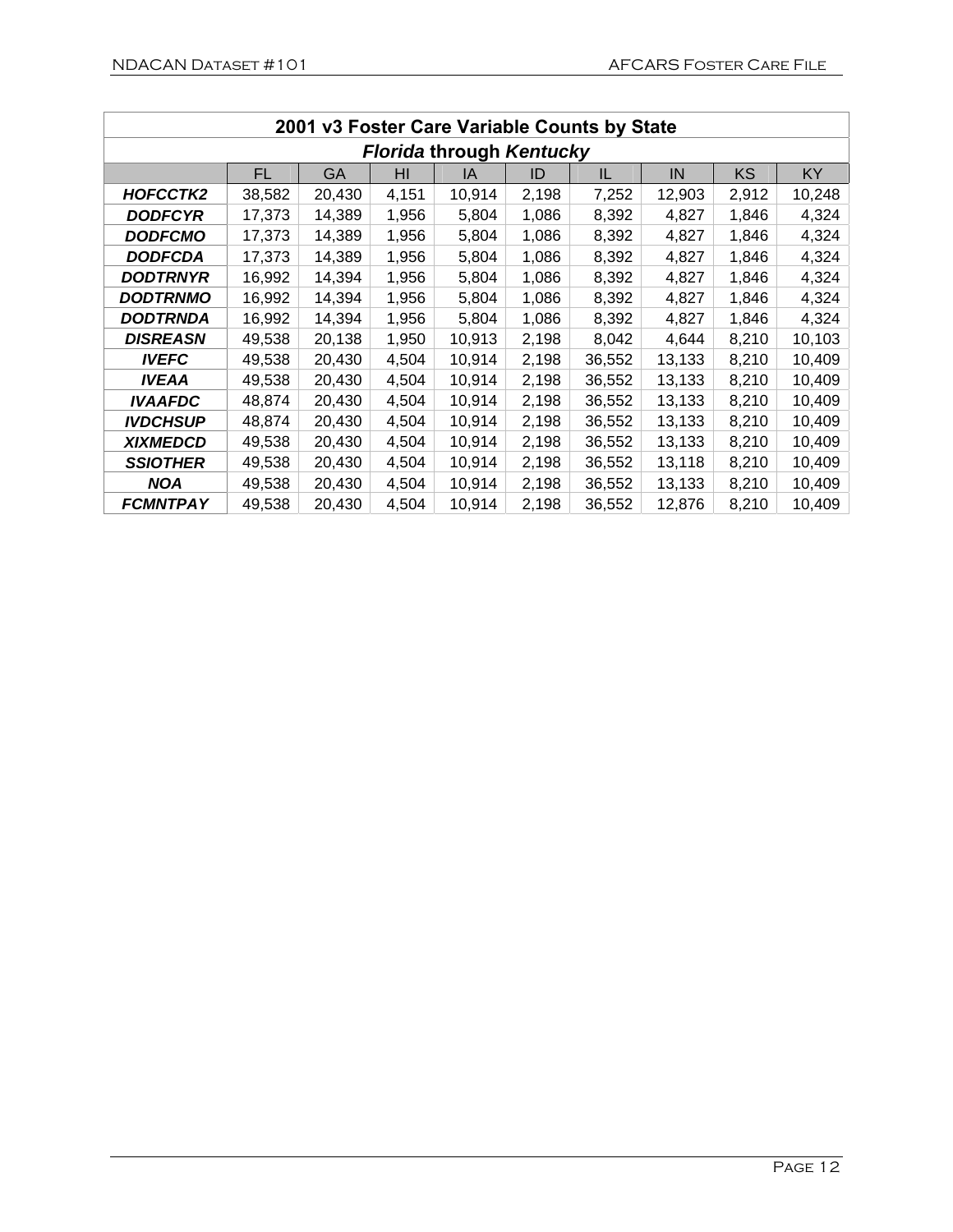| 2001 v3 Foster Care Variable Counts by State |       |           |                           |           |        |           |           |           |           |  |  |
|----------------------------------------------|-------|-----------|---------------------------|-----------|--------|-----------|-----------|-----------|-----------|--|--|
|                                              |       |           | Louisiana through Montana |           |        |           |           |           |           |  |  |
|                                              | LA    | <b>MA</b> | <b>MD</b>                 | <b>ME</b> | MI     | <b>MN</b> | <b>MO</b> | <b>MS</b> | <b>MT</b> |  |  |
| <b>NRecords</b>                              | 8,208 | 18,204    | 15,628                    | 3,941     | 29,208 | 17,436    | 19,097    | 5,135     | 3,505     |  |  |
| <b>STATE</b>                                 | 8,208 | 18,204    | 15,628                    | 3,941     | 29,208 | 17,436    | 19,097    | 5,135     | 3,505     |  |  |
| <b>REPDATYR</b>                              | 8,208 | 18,204    | 15,628                    | 3,941     | 29,208 | 17,436    | 19,097    | 5,135     | 3,505     |  |  |
| <b>REPDATMO</b>                              | 8,208 | 18,204    | 15,628                    | 3,941     | 29,208 | 17,436    | 19,097    | 5,135     | 3,505     |  |  |
| <b>FIPSCODE</b>                              | 8,208 | 18,203    | 15,628                    | 3,941     | 29,208 | 17,436    | 19,097    | 5,135     | 3,505     |  |  |
| <b>RECNUMBR</b>                              | 8,208 | 18,204    | 15,628                    | 3,941     | 29,208 | 17,436    | 19,097    | 5,135     | 3,505     |  |  |
| <b>PEDREVYR</b>                              | 6,197 | 13,705    | 14,695                    | 3,284     | 2,079  | 7,568     | 15,918    | 4,854     | 2,246     |  |  |
| <b>PEDREVMO</b>                              | 6,197 | 13,705    | 14,695                    | 3,284     | 2,079  | 7,568     | 15,918    | 4,854     | 2,246     |  |  |
| <b>PEDREVDA</b>                              | 6,197 | 13,705    | 14,695                    | 3,284     | 2,079  | 7,568     | 15,918    | 4,854     | 2,246     |  |  |
| <b>DOBYR</b>                                 | 8,208 | 18,196    | 15,628                    | 3,941     | 29,207 | 17,436    | 19,097    | 5,115     | 3,505     |  |  |
| <b>DOBMO</b>                                 | 8,208 | 18,196    | 15,628                    | 3,941     | 29,207 | 17,436    | 19,097    | 5,115     | 3,505     |  |  |
| <b>DOBDA</b>                                 | 8,208 | 18,196    | 15,628                    | 3,941     | 29,207 | 17,436    | 19,097    | 5,115     | 3,505     |  |  |
| <b>SEX</b>                                   | 8,208 | 18,072    | 15,624                    | 3,940     | 29,203 | 17,428    | 19,097    | 5,125     | 3,442     |  |  |
| <b>AMIAKN</b>                                | 8,208 | 18,204    | 15,628                    | 3,941     | 29,208 | 17,436    | 19,097    | 5,135     | 3,505     |  |  |
| <b>ASIAN</b>                                 | 8,208 | 18,204    | 15,628                    | 3,941     | 29,208 | 17,436    | 19,097    | 5,135     | 3,505     |  |  |
| <b>BLKAFRAM</b>                              | 8,208 | 18,204    | 15,628                    | 3,941     | 29,208 | 17,436    | 19,097    | 5,135     | 3,505     |  |  |
| <b>HAWAIIPI</b>                              | 8,208 | 18,204    | 15,628                    | 3,941     | 29,208 | 17,436    | 19,097    | 5,135     | 3,505     |  |  |
| <b>WHITE</b>                                 | 8,208 | 18,204    | 15,628                    | 3,941     | 29,208 | 17,436    | 19,097    | 5,135     | 3,505     |  |  |
| <b>UNTODETM</b>                              | 8,208 | 18,204    | 15,628                    | 3,941     | 29,208 | 17,436    | 19,097    | 5,135     | 3,505     |  |  |
| <b>HISORGIN</b>                              | 8,208 | 9,806     | 15,628                    | 3,660     | 2,293  | 17,436    | 19,094    | 5,093     | 3,505     |  |  |
| <b>CLINDIS</b>                               | 8,208 | 18,204    | 15,628                    | 3,941     | 2,293  | 17,378    | 19,097    | 4,696     | 3,505     |  |  |
| <b>MR</b>                                    | 8,208 | 18,204    | 15,628                    | 3,941     | 29,208 | 17,436    | 19,097    | 4,696     | 3,505     |  |  |
| <b>VISHEAR</b>                               | 8,208 | 18,204    | 15,628                    | 3,941     | 29,208 | 17,436    | 19,097    | 4,696     | 3,505     |  |  |
| <b>PHYDIS</b>                                | 8,208 | 18,204    | 15,628                    | 3,941     | 29,208 | 17,436    | 19,097    | 4,696     | 3,505     |  |  |
| <b>DSMIII</b>                                | 8,208 | 18,204    | 15,628                    | 3,941     | 29,208 | 17,436    | 19,097    | 4,696     | 3,505     |  |  |
| <b>OTHERMED</b>                              | 8,208 | 18,204    | 15,628                    | 3,941     | 29,208 | 17,436    | 19,097    | 4,696     | 3,505     |  |  |
| <b>EVERADPT</b>                              | 8,208 | 16,062    | 15,628                    | 3,644     | 2,293  | 17,436    | 18,901    | 4,917     | 3,505     |  |  |
| <b>AGEADOPT</b>                              | 8,208 | 18,204    | 15,628                    | 3,644     | 29,208 | 146       | 18,839    | 4,917     | 3,505     |  |  |
| <b>REM1YR</b>                                | 8,208 | 18,204    | 15,596                    | 3,941     | 2,293  | 17,436    | 19,096    | 5,135     | 3,505     |  |  |
| <b>REM1MO</b>                                | 8,208 | 18,204    | 15,596                    | 3,941     | 2,293  | 17,436    | 19,096    | 5,135     | 3,505     |  |  |
| REM1DA                                       | 8,208 | 18,204    | 15,596                    | 3,941     | 2,293  | 17,436    | 19,096    | 5,135     | 3,505     |  |  |
| <b>TOTALREM</b>                              | 8,208 | 18,194    | 15,596                    | 3,941     | 29,208 | 17,436    | 19,082    | 5,135     | 3,505     |  |  |
| <b>DLSTFCYR</b>                              | 1,503 | 5,774     | 3,419                     | 238       | 2,424  | 6,877     | 4,433     | 88        | 1,042     |  |  |
| <b>DLSTFCMO</b>                              | 1,503 | 5,774     | 3,419                     | 238       | 2,424  | 6,877     | 4,433     | 88        | 1,042     |  |  |
| <b>DLSTFCDA</b>                              | 1,503 | 5,774     | 3,419                     | 238       | 2,424  | 6,877     | 4,433     | 88        | 1,042     |  |  |
| <b>LATREMYR</b>                              | 8,208 | 18,204    | 15,628                    | 3,941     | 29,208 | 17,436    | 19,097    | 5,135     | 3,505     |  |  |
| <b>LATREMMO</b>                              | 8,208 | 18,204    | 15,628                    | 3,941     | 29,208 | 17,436    | 19,097    | 5,135     | 3,505     |  |  |
| <b>LATREMDA</b>                              | 8,208 | 18,204    | 15,628                    | 3,941     | 29,208 | 17,436    | 19,097    | 5,135     | 3,505     |  |  |
| <b>REMTRNYR</b>                              | 8,208 | 18,204    | 15,546                    | 3,941     | 2,293  | 17,417    | 19,097    | 5,108     | 3,505     |  |  |
| <b>REMTRNMO</b>                              | 8,208 | 18,204    | 15,546                    | 3,941     | 2,293  | 17,417    | 19,097    | 5,108     | 3,505     |  |  |
| <b>REMTRNDA</b>                              | 8,208 | 18,204    | 15,546                    | 3,941     | 2,293  | 17,417    | 19,097    | 5,108     | 3,505     |  |  |
| <b>CURSETYR</b>                              | 8,138 | 17,884    | 15,625                    | 3,941     | 29,208 | 17,436    | 19,096    | 4,960     | 3,505     |  |  |
| <b>CURSETMO</b>                              | 8,138 | 17,884    | 15,625                    | 3,941     | 29,208 | 17,436    | 19,096    | 4,960     | 3,505     |  |  |
| <b>CURSETDA</b>                              | 8,138 | 17,884    | 15,625                    | 3,941     | 29,208 | 17,436    | 19,096    | 4,960     | 3,505     |  |  |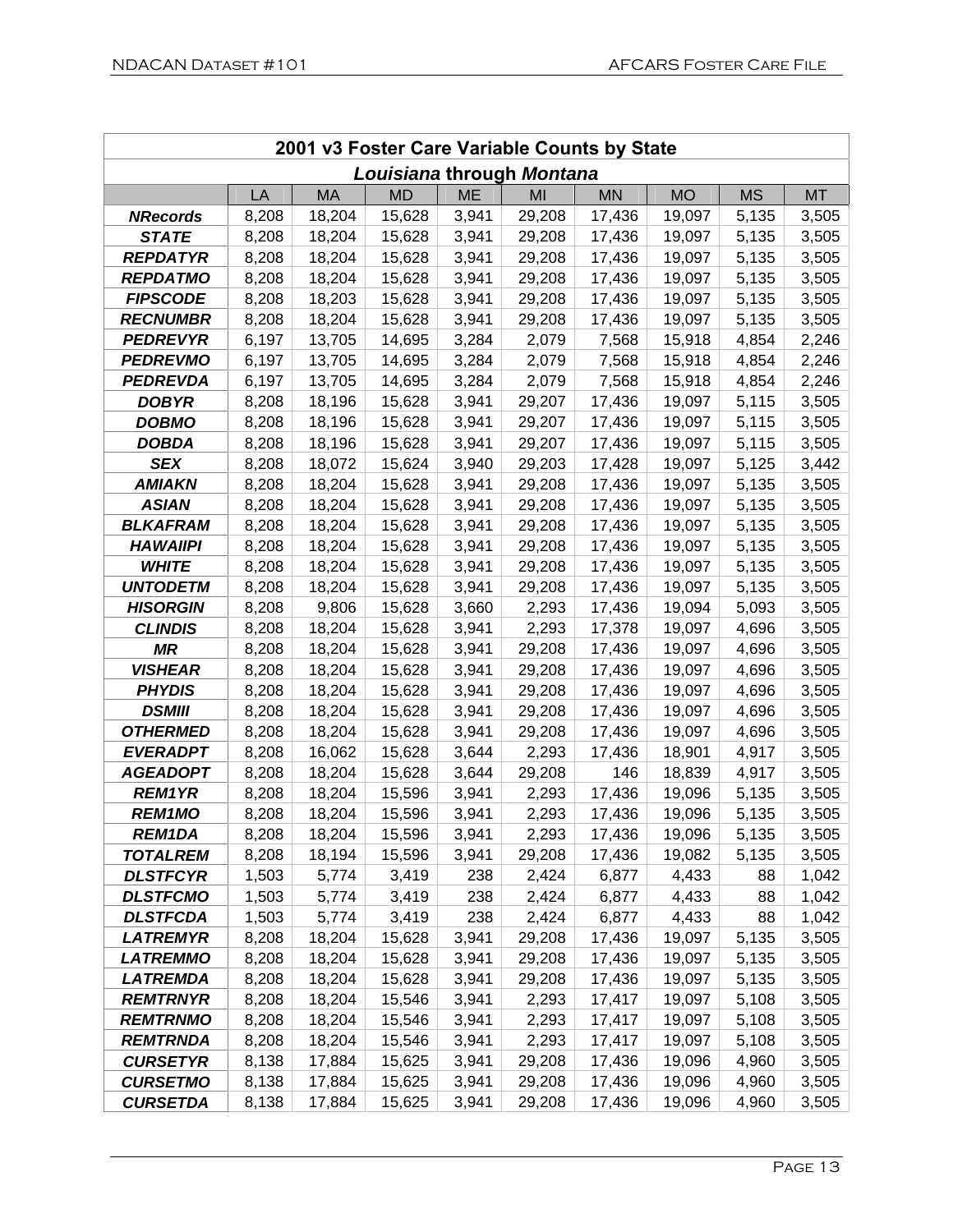|                 | 2001 v3 Foster Care Variable Counts by State |           |                           |           |        |           |           |           |           |
|-----------------|----------------------------------------------|-----------|---------------------------|-----------|--------|-----------|-----------|-----------|-----------|
|                 |                                              |           | Louisiana through Montana |           |        |           |           |           |           |
|                 | LA                                           | <b>MA</b> | <b>MD</b>                 | <b>ME</b> | MI     | <b>MN</b> | <b>MO</b> | <b>MS</b> | <b>MT</b> |
| <b>NUMPLEP</b>  | 8,138                                        | 17,897    | 15,628                    | 3,925     | 29,208 | 17,436    | 19,097    | 4,949     | 3,505     |
| <b>MANREM</b>   | 8,208                                        | 18,204    | 15,628                    | 3,901     | 2,293  | 17,436    | 19,097    | 5,113     | 3,505     |
| <b>PHYABUSE</b> | 8,208                                        | 16,017    | 15,628                    | 3,825     | 29,208 | 17,436    | 19,097    | 5,076     | 3,505     |
| <b>SEXABUSE</b> | 8,208                                        | 16,017    | 15,628                    | 3,822     | 29,208 | 17,436    | 19,097    | 5,076     | 3,505     |
| <b>NEGLECT</b>  | 8,208                                        | 16,017    | 15,628                    | 3,853     | 29,208 | 17,436    | 19,097    | 5,076     | 3,505     |
| <b>AAPARENT</b> | 8,208                                        | 16,017    | 15,628                    | 3,828     | 29,208 | 17,436    | 19,097    | 5,076     | 3,505     |
| <b>DAPARENT</b> | 8,208                                        | 16,017    | 15,628                    | 3,824     | 29,208 | 17,436    | 19,097    | 5,076     | 3,505     |
| <b>AACHILD</b>  | 8,208                                        | 16,017    | 15,628                    | 3,811     | 29,208 | 17,436    | 19,097    | 5,076     | 3,505     |
| <b>DACHILD</b>  | 8,208                                        | 16,017    | 15,628                    | 3,810     | 29,208 | 17,436    | 19,097    | 5,076     | 3,505     |
| <b>CHILDIS</b>  | 8,208                                        | 16,013    | 15,628                    | 3,805     | 29,208 | 17,436    | 19,097    | 5,076     | 3,505     |
| <b>CHBEHPRB</b> | 8,208                                        | 16,017    | 15,627                    | 3,824     | 29,208 | 17,436    | 19,097    | 5,076     | 3,505     |
| <b>PRTSDIED</b> | 8,208                                        | 16,017    | 15,628                    | 3,805     | 29,208 | 17,436    | 19,097    | 5,076     | 3,505     |
| <b>PRTSJAIL</b> | 8,208                                        | 16,017    | 15,628                    | 3,806     | 29,208 | 17,436    | 19,097    | 5,076     | 3,505     |
| <b>NOCOPE</b>   | 8,208                                        | 16,017    | 15,628                    | 3,830     | 29,208 | 17,436    | 19,097    | 5,076     | 3,505     |
| <b>ABANDMNT</b> | 8,208                                        | 16,017    | 15,628                    | 3,812     | 29,208 | 17,436    | 19,097    | 5,076     | 3,505     |
| <b>RELINQSH</b> | 8,208                                        | 16,017    | 15,628                    | 3,808     | 29,208 | 17,436    | 19,097    | 5,076     | 3,505     |
| <b>HOUSING</b>  | 8,208                                        | 16,017    | 15,628                    | 3,811     | 29,208 | 17,436    | 19,097    | 5,076     | 3,505     |
| <b>CURPLSET</b> | 8,208                                        | 17,826    | 15,499                    | 3,656     | 29,196 | 17,426    | 19,094    | 4,963     | 3,505     |
| <b>PLACEOUT</b> | 8,208                                        | 18,204    | 15,628                    | 3,941     | 2,293  | 17,429    | 19,097    | 4,967     | 3,505     |
| <b>CASEGOAL</b> | 8,208                                        | 18,176    | 15,628                    | 3,660     | 29,196 | 17,405    | 19,006    | 5,105     | 3,504     |
| <b>CTKFAMST</b> | 8,208                                        | 13,058    | 15,213                    | 3,618     | 2,211  | 17,436    | 18,978    | 5,126     | 3,505     |
| CTK1YR          | 8,027                                        | 12,263    | 13,287                    | 3,905     | 2,182  | 14,814    | 18,477    | 5,026     | 3,207     |
| CTK2YR          | 3,232                                        | 350       | 4,161                     | 967       | 621    | 4,654     | 7,365     | 1,716     | 1,990     |
| <b>PRTMOMYR</b> | 1,133                                        | 1,893     | 2,565                     | 1,098     | 6,777  | 2,159     | 2,904     | 542       | 1,046     |
| <b>PRTMOMMO</b> | 1,133                                        | 1,893     | 2,565                     | 1,098     | 6,777  | 2,159     | 2,904     | 542       | 1,046     |
| <b>PRTMOMDA</b> | 1,133                                        | 1,893     | 2,565                     | 1,098     | 6,777  | 2,159     | 2,904     | 542       | 1,046     |
| <b>PRTDADYR</b> | 1,073                                        | 1,897     | 2,563                     | 1,046     | 6,777  | 1,992     | 2,904     | 538       | 1,048     |
| <b>PRTDADMO</b> | 1,073                                        | 1,897     | 2,563                     | 1,046     | 6,777  | 1,992     | 2,904     | 538       | 1,048     |
| <b>PRTDADDA</b> | 1,073                                        | 1,897     | 2,563                     | 1,046     | 6,777  | 1,992     | 2,904     | 538       | 1,048     |
| <b>FOSFAMST</b> | 8,208                                        | 16,593    | 8,146                     | 2,763     | 29,208 | 17,436    | 13,058    | 4,868     | 3,277     |
| <b>FCCTK1YR</b> | 4,593                                        | 10,797    | 8,018                     | 2,111     | 1,335  | 9,267     | 11,949    | 3,156     | 2,387     |
| <b>FCCTK2YR</b> | 2,995                                        | 6,779     | 2,915                     | 1,650     | 792    | 5,978     | 7,621     | 1,683     | 1,815     |
| <b>RF1AMAKN</b> | 8,208                                        | 10,217    | 8,140                     | 1,905     | 29,208 | 17,436    | 11,967    | 4,748     | 2,736     |
| <b>RF1ASIAN</b> | 8,208                                        | 10,217    | 8,140                     | 1,905     | 29,208 | 17,436    | 11,967    | 4,748     | 2,736     |
| RF1BLKAA        | 8,208                                        | 10,217    | 8,140                     | 1,907     | 29,208 | 17,436    | 11,967    | 4,748     | 2,736     |
| <b>RF1NHOPI</b> | 8,208                                        | 10,217    | 8,140                     | 1,904     | 29,208 | 17,436    | 9,732     | 4,748     | 2,736     |
| <b>RF1WHITE</b> | 8,208                                        | 10,217    | 8,140                     | 2,086     | 29,208 | 17,436    | 11,967    | 4,748     | 2,736     |
| <b>RF1UTOD</b>  | 8,208                                        | 10,217    | 8,140                     | 2,091     | 29,208 | 17,436    | 9,732     | 4,748     | 2,736     |
| <b>HOFCCTK1</b> | 8,208                                        | 15,895    | 8,140                     | 1,769     | 29,208 | 17,436    | 11,965    | 4,833     | 3,178     |
| <b>RF2AMAKN</b> | 8,208                                        | 6,386     | 3,041                     | 1,378     | 29,208 | 17,436    | 8,833     | 4,708     | 2,246     |
| <b>RF2ASIAN</b> | 8,208                                        | 6,386     | 3,041                     | 1,377     | 29,208 | 17,436    | 8,833     | 4,708     | 2,246     |
| RF2BLKAA        | 8,208                                        | 6,386     | 3,041                     | 1,377     | 29,208 | 17,436    | 8,833     | 4,708     | 2,246     |
| <b>RF2NHOPI</b> | 8,208                                        | 6,386     | 3,041                     | 1,377     | 29,208 | 17,436    | 6,598     | 4,708     | 2,246     |
| <b>RF2WHITE</b> | 8,208                                        | 6,386     | 3,041                     | 1,596     | 29,208 | 17,436    | 8,833     | 4,708     | 2,246     |
| <b>RF2UTOD</b>  | 8,208                                        | 6,386     | 3,041                     | 1,597     | 29,208 | 17,436    | 6,598     | 4,708     | 2,246     |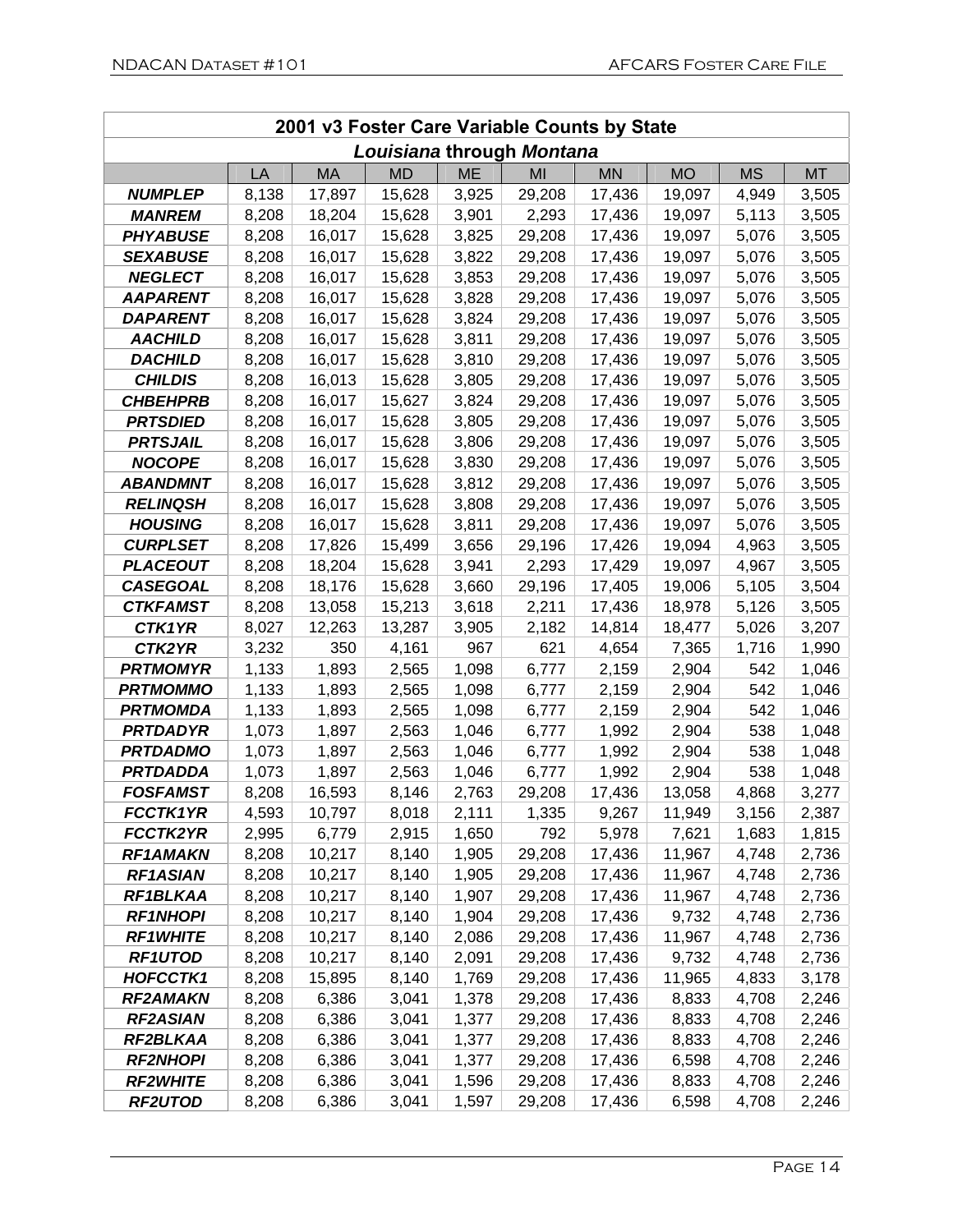|                 | 2001 v3 Foster Care Variable Counts by State |        |           |       |                           |           |           |           |           |
|-----------------|----------------------------------------------|--------|-----------|-------|---------------------------|-----------|-----------|-----------|-----------|
|                 |                                              |        |           |       | Louisiana through Montana |           |           |           |           |
|                 | LA                                           | МA     | <b>MD</b> | ME    | MI                        | <b>MN</b> | <b>MO</b> | <b>MS</b> | <b>MT</b> |
| HOFCCTK2        | 8,208                                        | 12,084 | 8,140     | 1,508 | 29,208                    | 17,436    | 7,635     | 4,810     | 3,352     |
| <b>DODFCYR</b>  | 3,189                                        | 6,651  | 3,093     | 720   | 8,947                     | 9,626     | 5,926     | 1,831     | 1,501     |
| <b>DODFCMO</b>  | 3,189                                        | 6,651  | 3,093     | 720   | 8,947                     | 9,626     | 5,926     | 1,831     | 1,501     |
| <b>DODFCDA</b>  | 3,189                                        | 6,651  | 3,093     | 720   | 8,947                     | 9,626     | 5,926     | 1,831     | 1,501     |
| <b>DODTRNYR</b> | 3,188                                        | 6,651  | 3,093     | 722   | 624                       | 9,625     | 5,923     | 1,819     | 1,494     |
| <b>DODTRNMO</b> | 3,188                                        | 6,651  | 3,093     | 722   | 624                       | 9,625     | 5,923     | 1,819     | 1,494     |
| DODTRNDA        | 3,188                                        | 6,651  | 3,093     | 722   | 624                       | 9,625     | 5,923     | 1,819     | 1,494     |
| <b>DISREASN</b> | 8,208                                        | 6,082  | 15,436    | 600   | 29,207                    | 9,626     | 5,925     | 4,716     | 3,361     |
| <b>IVEFC</b>    | 8,208                                        | 18,204 | 15,628    | 3,941 | 29,208                    | 14,619    | 19,097    | 5,135     | 3,505     |
| <b>IVEAA</b>    | 8,208                                        | 18,204 | 15,628    | 3,941 | 29,208                    | 17,436    | 19,097    | 5,135     | 3,505     |
| <b>IVAAFDC</b>  | 8,208                                        | 945    | 15,628    | 3,941 | 29,208                    | 14,018    | 19,097    | 5,135     | 3,505     |
| <b>IVDCHSUP</b> | 8,208                                        | 18,204 | 15,628    | 3,941 | 29,208                    | 14,415    | 19,097    | 5,135     | 3,505     |
| <b>XIXMEDCD</b> | 8,208                                        | 18,204 | 15,628    | 3,941 | 29,208                    | 14,623    | 19,097    | 5,135     | 3,505     |
| <b>SSIOTHER</b> | 8,208                                        | 18,204 | 15,628    | 3,941 | 29,208                    | 14,661    | 19,097    | 5,135     | 3,505     |
| <b>NOA</b>      | 8,208                                        | 18,204 | 15,628    | 3,941 | 29,208                    | 17,436    | 19,097    | 5,135     | 3,505     |
| <b>FCMNTPAY</b> | 8,208                                        | 18,204 | 14,879    | 3,941 | 29,208                    | 15,812    | 19,097    | 5,135     | 3,505     |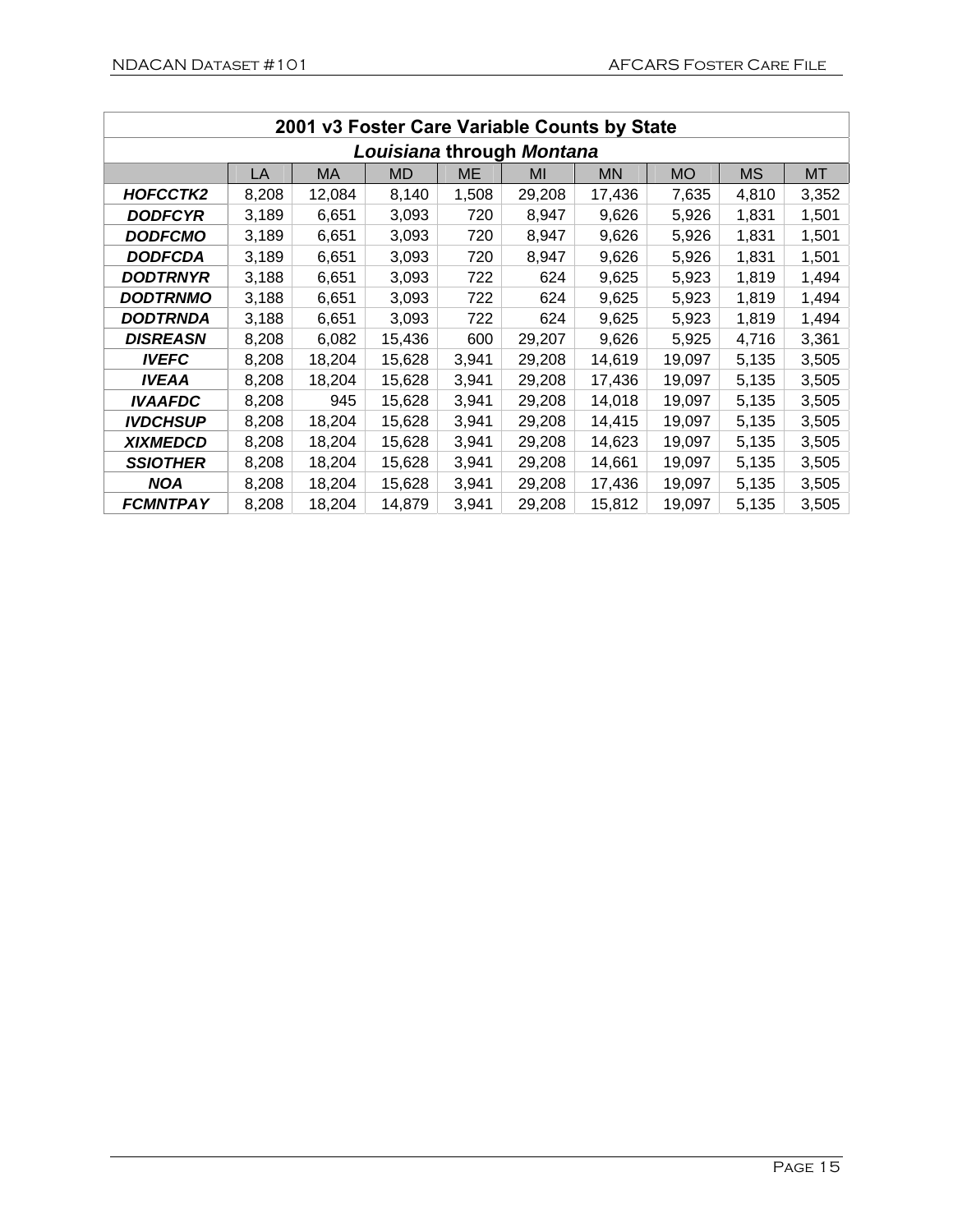|                 | 2001 v3 Foster Care Variable Counts by State |           |           |           |                                    |           |           |           |        |
|-----------------|----------------------------------------------|-----------|-----------|-----------|------------------------------------|-----------|-----------|-----------|--------|
|                 |                                              |           |           |           | <b>North Carolina through Ohio</b> |           |           |           |        |
|                 | <b>NC</b>                                    | <b>ND</b> | <b>NE</b> | <b>NH</b> | <b>NJ</b>                          | <b>NM</b> | <b>NV</b> | <b>NY</b> | OH     |
| <b>NRecords</b> | 15,369                                       | 1,995     | 8,890     | 1,756     | 15,273                             | 3,511     | 6,012     | 62,068    | 35,720 |
| <b>STATE</b>    | 15,369                                       | 1,995     | 8,890     | 1,756     | 15,273                             | 3,511     | 6,012     | 62,068    | 35,720 |
| <b>REPDATYR</b> | 15,369                                       | 1,995     | 8,890     | 1,756     | 15,273                             | 3,511     | 6,012     | 62,068    | 35,720 |
| <b>REPDATMO</b> | 15,369                                       | 1,995     | 8,890     | 1,756     | 15,273                             | 3,511     | 6,012     | 62,068    | 35,720 |
| <b>FIPSCODE</b> | 15,369                                       | 1,995     | 8,890     | 1,755     | 15,273                             | 3,511     | 5,123     | 62,068    | 35,720 |
| <b>RECNUMBR</b> | 15,369                                       | 1,995     | 8,890     | 1,756     | 15,273                             | 3,511     | 6,012     | 62,068    | 35,720 |
| <b>PEDREVYR</b> | 11,605                                       | 1,298     | 6,026     | 1,483     | 15,266                             | 1,852     | 0         | 60,849    | 34,100 |
| <b>PEDREVMO</b> | 11,605                                       | 1,298     | 6,026     | 1,483     | 15,266                             | 1,852     | 0         | 60,849    | 34,100 |
| <b>PEDREVDA</b> | 11,605                                       | 1,298     | 6,026     | 1,483     | 15,266                             | 1,852     | 0         | 60,849    | 34,100 |
| <b>DOBYR</b>    | 15,367                                       | 1,995     | 8,890     | 1,756     | 15,273                             | 3,511     | 5,983     | 62,068    | 35,703 |
| <b>DOBMO</b>    | 15,367                                       | 1,995     | 8,890     | 1,756     | 15,273                             | 3,511     | 5,983     | 62,068    | 35,703 |
| <b>DOBDA</b>    | 15,367                                       | 1,995     | 8,890     | 1,756     | 15,273                             | 3,511     | 5,983     | 62,068    | 35,703 |
| <b>SEX</b>      | 15,369                                       | 1,995     | 8,884     | 1,756     | 15,273                             | 3,508     | 5,720     | 62,068    | 35,709 |
| <b>AMIAKN</b>   | 15,369                                       | 1,995     | 8,890     | 1,756     | 15,273                             | 3,511     | 6,012     | 62,068    | 35,720 |
| <b>ASIAN</b>    | 15,369                                       | 1,995     | 8,890     | 1,756     | 15,273                             | 3,511     | 6,012     | 62,068    | 35,720 |
| <b>BLKAFRAM</b> | 15,369                                       | 1,995     | 8,890     | 1,756     | 15,273                             | 3,511     | 6,012     | 62,068    | 35,720 |
| <b>HAWAIIPI</b> | 15,369                                       | 1,995     | 8,890     | 1,756     | 15,273                             | 3,511     | 6,012     | 62,068    | 35,720 |
| <b>WHITE</b>    | 15,369                                       | 1,995     | 8,890     | 1,756     | 15,273                             | 3,511     | 6,012     | 62,068    | 35,720 |
| <b>UNTODETM</b> | 15,369                                       | 1,995     | 8,890     | 1,756     | 15,273                             | 3,511     | 6,012     | 62,068    | 35,720 |
| <b>HISORGIN</b> | 15,369                                       | 1,995     | 8,890     | 1,737     | 15,270                             | 3,343     | 6,012     | 62,068    | 35,720 |
| <b>CLINDIS</b>  | 15,369                                       | 1,995     | 8,890     | 1,756     | 15,273                             | 3,511     | 89        | 0         | 35,720 |
| <b>MR</b>       | 15,369                                       | 1,995     | 8,890     | 1,756     | 15,273                             | 3,511     | 6,012     | 0         | 35,720 |
| <b>VISHEAR</b>  | 15,369                                       | 1,995     | 8,890     | 1,756     | 15,273                             | 3,511     | 6,012     | 0         | 35,720 |
| <b>PHYDIS</b>   | 15,369                                       | 1,995     | 8,890     | 1,756     | 15,273                             | 3,511     | 6,012     | 0         | 35,720 |
| <b>DSMIII</b>   | 15,369                                       | 1,995     | 8,890     | 1,756     | 15,273                             | 3,511     | 6,012     | 0         | 35,720 |
| <b>OTHERMED</b> | 15,369                                       | 1,995     | 8,890     | 1,756     | 15,273                             | 3,511     | 6,012     | 0         | 35,720 |
| <b>EVERADPT</b> | 15,369                                       | 1,995     | 8,890     | 1,623     | 15,273                             | 3,511     | 6,012     | 0         | 35,720 |
| <b>AGEADOPT</b> | 15,369                                       | 1,995     | 8,890     | 1,756     | 15,273                             | 3,498     | 6,012     | 0         | 35,720 |
| <b>REM1YR</b>   | 15,365                                       | 1,995     | 8,890     | 1,756     | 15,268                             | 3,501     | 6,012     | 62,067    | 35,720 |
| <b>REM1MO</b>   | 15,365                                       | 1,995     | 8,890     | 1,756     | 15,268                             | 3,501     | 6,012     | 62,067    | 35,720 |
| REM1DA          | 15,365                                       | 1,995     | 8,890     | 1,756     | 15,268                             | 3,501     | 6,012     | 62,067    | 35,720 |
| <b>TOTALREM</b> | 15,369                                       | 1,993     | 8,841     | 1,707     | 15,197                             | 3,500     | 5,854     | 62,068    | 35,720 |
| <b>DLSTFCYR</b> | 461                                          | 655       | 489       | 332       | 3,186                              | 434       | 577       | 13,393    | 11,387 |
| <b>DLSTFCMO</b> | 461                                          | 655       | 489       | 332       | 3,186                              | 434       | 577       | 13,393    | 11,387 |
| <b>DLSTFCDA</b> | 461                                          | 655       | 489       | 332       | 3,186                              | 434       | 577       | 13,393    | 11,387 |
| <b>LATREMYR</b> | 15,369                                       | 1,995     | 8,890     | 1,756     | 15,268                             | 3,501     | 6,012     | 62,067    | 35,720 |
| <b>LATREMMO</b> | 15,369                                       | 1,995     | 8,890     | 1,756     | 15,268                             | 3,501     | 6,012     | 62,067    | 35,720 |
| <b>LATREMDA</b> | 15,369                                       | 1,995     | 8,890     | 1,756     | 15,268                             | 3,501     | 6,012     | 62,067    | 35,720 |
| <b>REMTRNYR</b> | 15,367                                       | 1,994     | 8,889     | 1,756     | 15,268                             | 3,501     | 0         | 62,067    | 35,720 |
| <b>REMTRNMO</b> | 15,367                                       | 1,994     | 8,889     | 1,756     | 15,268                             | 3,501     | 0         | 62,067    | 35,720 |
| <b>REMTRNDA</b> | 15,367                                       | 1,994     | 8,889     | 1,756     | 15,268                             | 3,501     | 0         | 62,067    | 35,720 |
| <b>CURSETYR</b> | 15,369                                       | 1,959     | 8,861     | 1,753     | 14,914                             | 3,511     | 3,540     | 62,068    | 35,468 |
| <b>CURSETMO</b> | 15,369                                       | 1,959     | 8,861     | 1,753     | 14,914                             | 3,511     | 3,540     | 62,068    | 35,468 |
| <b>CURSETDA</b> | 15,369                                       | 1,959     | 8,861     | 1,753     | 14,914                             | 3,511     | 3,540     | 62,068    | 35,468 |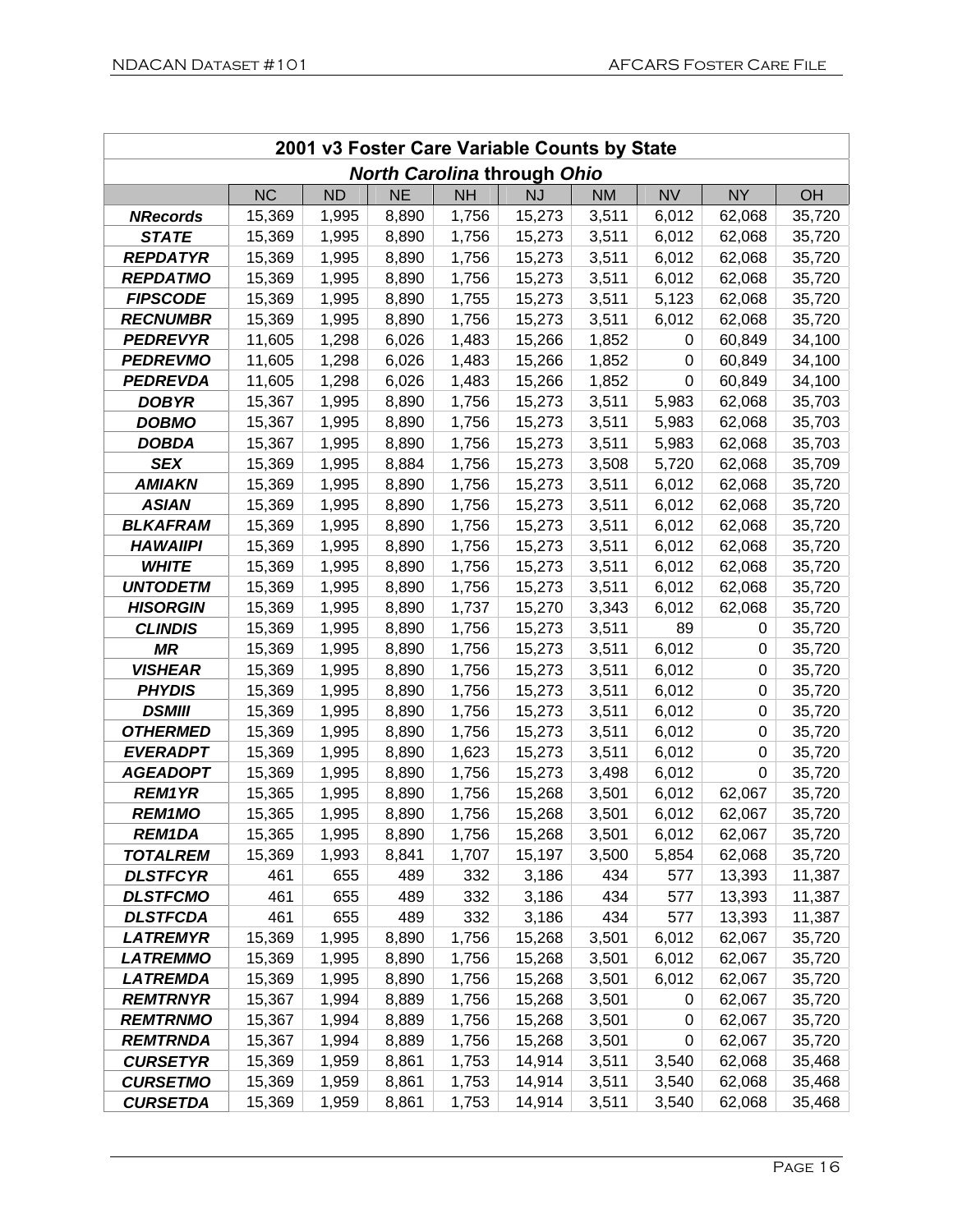|                 | 2001 v3 Foster Care Variable Counts by State |           |           |           |                                    |           |           |           |           |
|-----------------|----------------------------------------------|-----------|-----------|-----------|------------------------------------|-----------|-----------|-----------|-----------|
|                 |                                              |           |           |           | <b>North Carolina through Ohio</b> |           |           |           |           |
|                 | <b>NC</b>                                    | <b>ND</b> | <b>NE</b> | <b>NH</b> | <b>NJ</b>                          | <b>NM</b> | <b>NV</b> | <b>NY</b> | <b>OH</b> |
| <b>NUMPLEP</b>  | 15,369                                       | 1,937     | 8,890     | 1,756     | 14,917                             | 3,511     | 6,012     | 61,556    | 35,303    |
| <b>MANREM</b>   | 15,369                                       | 1,995     | 8,890     | 1,756     | 15,273                             | 3,489     | 6,012     | 0         | 35,719    |
| <b>PHYABUSE</b> | 15,369                                       | 1,858     | 8,890     | 1,756     | 15,273                             | 3,511     | 6,012     | 0         | 35,720    |
| <b>SEXABUSE</b> | 15,369                                       | 1,858     | 8,890     | 1,756     | 15,273                             | 3,511     | 6,012     | 0         | 35,720    |
| <b>NEGLECT</b>  | 15,369                                       | 1,858     | 8,890     | 1,756     | 15,273                             | 3,511     | 6,012     | 0         | 35,720    |
| <b>AAPARENT</b> | 15,369                                       | 1,858     | 8,890     | 1,756     | 15,273                             | 3,511     | 6,012     | 0         | 35,720    |
| <b>DAPARENT</b> | 15,369                                       | 1,858     | 8,890     | 1,756     | 15,273                             | 3,511     | 6,012     | 0         | 35,720    |
| <b>AACHILD</b>  | 15,369                                       | 1,858     | 8,890     | 1,756     | 15,273                             | 3,511     | 6,012     | 0         | 35,720    |
| <b>DACHILD</b>  | 15,369                                       | 1,858     | 8,890     | 1,756     | 15,273                             | 3,511     | 6,012     | 0         | 35,720    |
| <b>CHILDIS</b>  | 15,369                                       | 1,858     | 8,890     | 1,756     | 15,273                             | 3,511     | 6,012     | 0         | 35,720    |
| <b>CHBEHPRB</b> | 15,369                                       | 1,858     | 8,890     | 1,756     | 15,273                             | 3,511     | 6,012     | 0         | 35,720    |
| <b>PRTSDIED</b> | 15,369                                       | 1,858     | 8,890     | 1,756     | 15,273                             | 3,511     | 6,012     | 0         | 35,720    |
| <b>PRTSJAIL</b> | 15,369                                       | 1,858     | 8,890     | 1,756     | 15,273                             | 3,511     | 6,012     | 0         | 35,720    |
| <b>NOCOPE</b>   | 15,369                                       | 1,858     | 8,890     | 1,756     | 15,273                             | 3,511     | 6,012     | 0         | 35,720    |
| <b>ABANDMNT</b> | 15,369                                       | 1,858     | 8,890     | 1,756     | 15,273                             | 3,511     | 6,012     | 0         | 35,720    |
| <b>RELINQSH</b> | 15,369                                       | 1,858     | 8,890     | 1,756     | 15,273                             | 3,511     | 6,012     | 0         | 35,720    |
| <b>HOUSING</b>  | 15,369                                       | 1,858     | 8,890     | 1,756     | 15,273                             | 3,511     | 6,012     | 0         | 35,720    |
| <b>CURPLSET</b> | 15,363                                       | 1,957     | 8,886     | 1,756     | 14,785                             | 3,510     | 3,526     | 61,517    | 35,408    |
| <b>PLACEOUT</b> | 15,369                                       | 1,957     | 8,890     | 1,756     | 14,785                             | 3,511     | 0         | 0         | 35,720    |
| <b>CASEGOAL</b> | 15,369                                       | 1,812     | 8,890     | 1,756     | 15,273                             | 3,503     | 3,702     | 61,461    | 35,720    |
| <b>CTKFAMST</b> | 15,369                                       | 1,995     | 8,705     | 1,756     | 14,991                             | 3,328     | 0         | 0         | 34,137    |
| CTK1YR          | 14,998                                       | 1,860     | 8,700     | 1,596     | 10,927                             | 3,126     | 0         | 0         | 31,914    |
| CTK2YR          | 5,923                                        | 540       | 2,041     | 648       | 2,316                              | 1,473     | 0         | 0         | 11,354    |
| <b>PRTMOMYR</b> | 3,781                                        | 324       | 697       | 218       | 6,381                              | 26        | 0         | 13,687    | 7,280     |
| <b>PRTMOMMO</b> | 3,781                                        | 324       | 697       | 218       | 6,381                              | 26        | 0         | 13,687    | 7,280     |
| <b>PRTMOMDA</b> | 3,781                                        | 324       | 697       | 218       | 6,381                              | 26        | 0         | 13,687    | 7,280     |
| <b>PRTDADYR</b> | 3,565                                        | 294       | 475       | 211       | 6,262                              | 30        | 0         | 13,861    | 7,187     |
| <b>PRTDADMO</b> | 3,565                                        | 294       | 475       | 211       | 6,262                              | 30        | 0         | 13,861    | 7,187     |
| <b>PRTDADDA</b> | 3,565                                        | 294       | 475       | 211       | 6,262                              | 30        | $\pmb{0}$ | 13,861    | 7,187     |
| <b>FOSFAMST</b> | 15,346                                       | 1,786     | 8,405     | 1,659     | 15,273                             | 3,511     | 0         | 0         | 33,832    |
| <b>FCCTK1YR</b> | 8,542                                        | 1,120     | 2,069     | 999       | 8,237                              | 2,354     | 0         | 0         | 25,481    |
| <b>FCCTK2YR</b> | 5,627                                        | 884       | 1,347     | 747       | 4,345                              | 1,608     | 0         | 0         | 15,254    |
| <b>RF1AMAKN</b> | 15,369                                       | 1,995     | 2,177     | 1,640     | 15,273                             | 3,511     | 0         | 62,068    | 33,831    |
| <b>RF1ASIAN</b> | 15,369                                       | 1,995     | 2,177     | 1,640     | 15,273                             | 3,511     | 0         | 62,068    | 33,831    |
| RF1BLKAA        | 15,369                                       | 1,995     | 2,177     | 1,640     | 15,273                             | 3,511     | 0         | 62,068    | 33,831    |
| <b>RF1NHOPI</b> | 15,369                                       | 1,995     | 2,177     | 1,640     | 15,273                             | 3,511     | 0         | 62,068    | 33,831    |
| <b>RF1WHITE</b> | 15,369                                       | 1,995     | 2,177     | 1,640     | 15,273                             | 3,511     | 0         | 62,068    | 33,831    |
| <b>RF1UTOD</b>  | 15,369                                       | 1,995     | 2,177     | 1,640     | 15,273                             | 3,511     | 0         | 62,068    | 33,831    |
| <b>HOFCCTK1</b> | 15,369                                       | 1,120     | 2,177     | 1,628     | 15,273                             | 2,380     | 0         | 0         | 26,087    |
| <b>RF2AMAKN</b> | 15,369                                       | 1,995     | 1,427     | 1,381     | 15,273                             | 3,511     | 0         | 62,068    | 35,172    |
| <b>RF2ASIAN</b> | 15,369                                       | 1,995     | 1,427     | 1,381     | 15,273                             | 3,511     | 0         | 62,068    | 35,172    |
| RF2BLKAA        | 15,369                                       | 1,995     | 1,427     | 1,381     | 15,273                             | 3,511     | 0         | 62,068    | 35,172    |
| <b>RF2NHOPI</b> | 15,369                                       | 1,995     | 1,427     | 1,381     | 15,273                             | 3,511     | 0         | 62,068    | 35,172    |
| <b>RF2WHITE</b> | 15,369                                       | 1,995     | 1,427     | 1,381     | 15,273                             | 3,511     | 0         | 62,068    | 35,172    |
| <b>RF2UTOD</b>  | 15,369                                       | 1,995     | 1,427     | 1,381     | 15,273                             | 3,511     | 0         | 62,068    | 35,172    |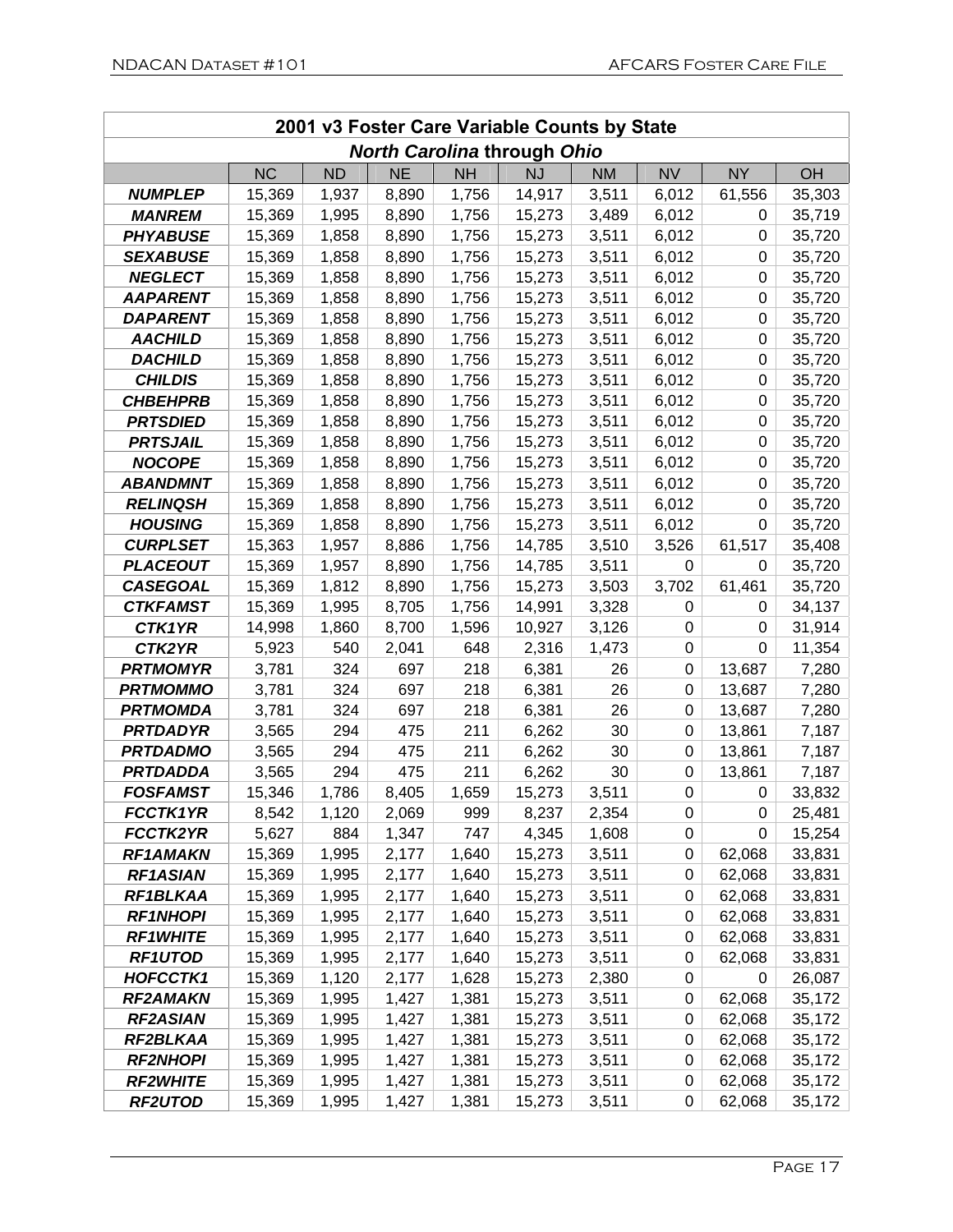| 2001 v3 Foster Care Variable Counts by State |           |           |           |           |        |           |           |           |           |
|----------------------------------------------|-----------|-----------|-----------|-----------|--------|-----------|-----------|-----------|-----------|
| <b>North Carolina through Ohio</b>           |           |           |           |           |        |           |           |           |           |
|                                              | <b>NC</b> | <b>ND</b> | <b>NE</b> | <b>NH</b> | NJ     | <b>NM</b> | <b>NV</b> | <b>NY</b> | <b>OH</b> |
| HOFCCTK2                                     | 15,369    | 886       | 1,427     | 1,361     | 15,273 | 1,634     | 0         | 0         | 15,515    |
| <b>DODFCYR</b>                               | 5,248     | 836       | 2,657     | 474       | 6,916  | 1,755     | 3,054     | 18,788    | 14,141    |
| <b>DODFCMO</b>                               | 5,248     | 836       | 2,657     | 474       | 6,916  | 1,755     | 3,054     | 18,788    | 14,141    |
| <b>DODFCDA</b>                               | 5,248     | 836       | 2,657     | 474       | 6,916  | 1,755     | 3,054     | 18,788    | 14,141    |
| <b>DODTRNYR</b>                              | 5,248     | 836       | 2,657     | 474       | 6,916  | 1,755     | 0         | 18,788    | 14,141    |
| <b>DODTRNMO</b>                              | 5,248     | 836       | 2,657     | 474       | 6,916  | 1,755     | 0         | 18,788    | 14,141    |
| <b>DODTRNDA</b>                              | 5,248     | 836       | 2,657     | 474       | 6,916  | 1,755     | 0         | 18,788    | 14,141    |
| <b>DISREASN</b>                              | 15,349    | 818       | 2,168     | 1,731     | 15,262 | 3,494     | 5,816     | 61,657    | 12,485    |
| <b>IVEFC</b>                                 | 15,369    | 1,995     | 8,890     | 1,756     | 15,273 | 3,511     | 0         | 62,068    | 35,720    |
| <b>IVEAA</b>                                 | 15,369    | 1,995     | 8,890     | 1,756     | 15,273 | 3,511     | 0         | 0         | 35,720    |
| <b>IVAAFDC</b>                               | 15,369    | 1,995     | 8,890     | 1,756     | 15,273 | 3,511     | 0         | 62,068    | 35,720    |
| <b>IVDCHSUP</b>                              | 15,369    | 1,995     | 8,890     | 1,756     | 15,273 | 3,511     | 0         | 0         | 35,720    |
| <b>XIXMEDCD</b>                              | 15,369    | 1,995     | 8,890     | 1,756     | 15,273 | 3,511     | 0         | 62,068    | 35,720    |
| <b>SSIOTHER</b>                              | 15,369    | 1,995     | 8,890     | 1,756     | 15,273 | 3,511     | 0         | 62,068    | 35,720    |
| <b>NOA</b>                                   | 15,369    | 1,995     | 8,890     | 1,756     | 15,273 | 3,511     | 0         | 0         | 35,720    |
| <b>FCMNTPAY</b>                              | 15,369    | 1,995     | 8,890     | 1,756     | 15,273 | 3,511     | 0         | 0         | 35,720    |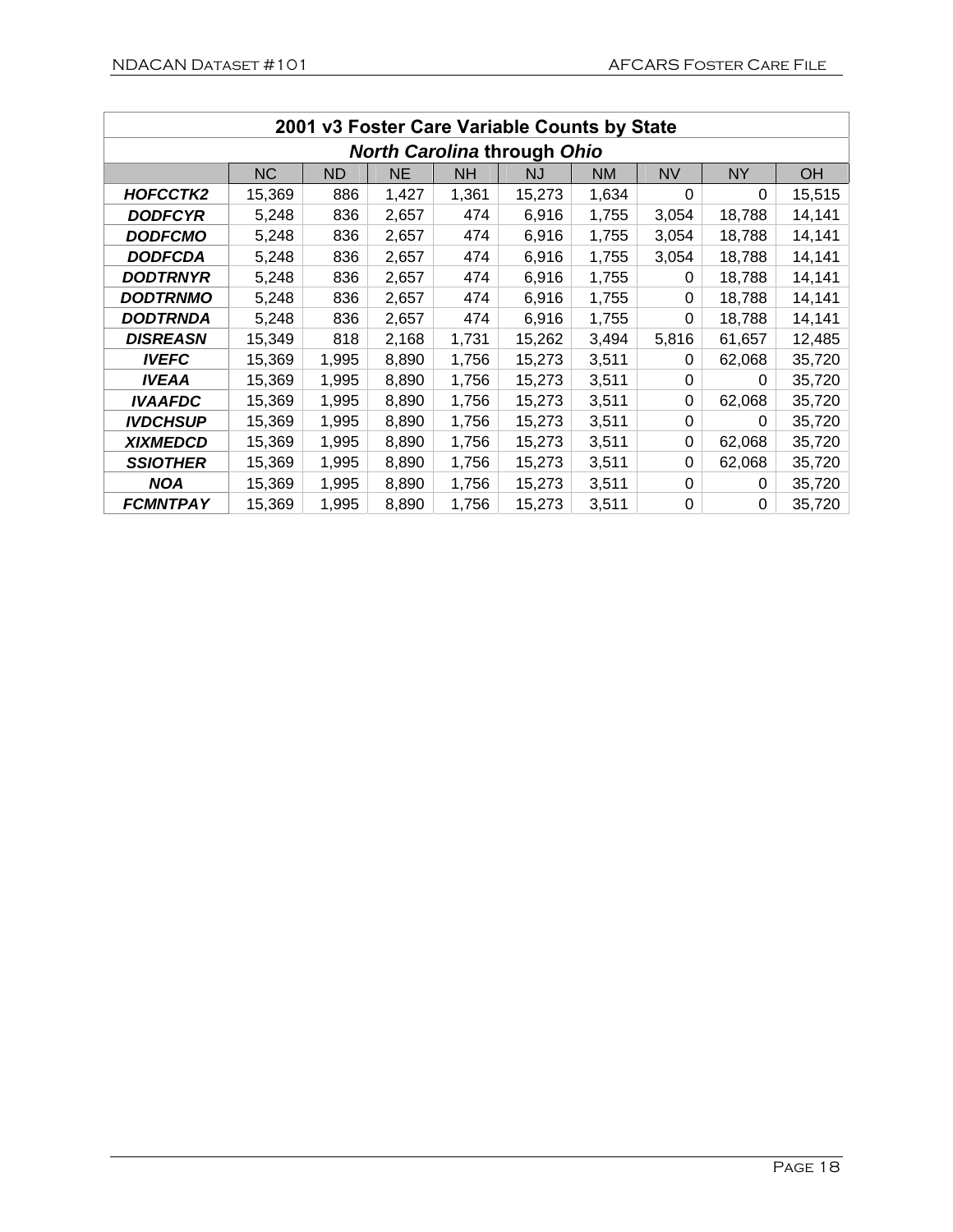| 2001 v3 Foster Care Variable Counts by State |        |           |                        |           |                |           |           |           |           |
|----------------------------------------------|--------|-----------|------------------------|-----------|----------------|-----------|-----------|-----------|-----------|
|                                              |        |           | Oklahoma through Texas |           |                |           |           |           |           |
|                                              | OK     | <b>OR</b> | PA                     | <b>PR</b> | R <sub>l</sub> | <b>SC</b> | <b>SD</b> | <b>TN</b> | <b>TX</b> |
| <b>NRecords</b>                              | 14,538 | 13,553    | 33,664                 | 9,455     | 3,641          | 7,881     | 2,540     | 14,768    | 28,597    |
| <b>STATE</b>                                 | 14,538 | 13,553    | 33,664                 | 9,455     | 3,641          | 7,881     | 2,540     | 14,768    | 28,597    |
| <b>REPDATYR</b>                              | 14,538 | 13,553    | 33,664                 | 9,455     | 3,641          | 7,881     | 2,540     | 14,768    | 28,597    |
| <b>REPDATMO</b>                              | 14,538 | 13,553    | 33,664                 | 9,455     | 3,641          | 7,881     | 2,540     | 14,768    | 28,597    |
| <b>FIPSCODE</b>                              | 14,538 | 13,553    | 33,664                 | 9,455     | 3,641          | 7,881     | 2,540     | 14,768    | 28,597    |
| <b>RECNUMBR</b>                              | 14,538 | 13,553    | 33,664                 | 9,455     | 3,641          | 7,881     | 2,540     | 14,768    | 28,597    |
| <b>PEDREVYR</b>                              | 11,657 | 11,290    | 28,965                 | 7,237     | 2,242          | 6,613     | 1,680     | 13,831    | 25,113    |
| <b>PEDREVMO</b>                              | 11,657 | 11,290    | 28,965                 | 7,237     | 2,242          | 6,613     | 1,680     | 13,831    | 25,113    |
| <b>PEDREVDA</b>                              | 11,657 | 11,290    | 28,965                 | 7,237     | 2,242          | 6,613     | 1,680     | 13,831    | 25,113    |
| <b>DOBYR</b>                                 | 14,538 | 13,553    | 33,664                 | 9,444     | 3,641          | 7,880     | 2,539     | 14,768    | 28,597    |
| <b>DOBMO</b>                                 | 14,538 | 13,553    | 33,664                 | 9,444     | 3,641          | 7,880     | 2,539     | 14,768    | 28,597    |
| <b>DOBDA</b>                                 | 14,538 | 13,553    | 33,664                 | 9,444     | 3,641          | 7,880     | 2,539     | 14,768    | 28,597    |
| <b>SEX</b>                                   | 14,538 | 13,553    | 33,664                 | 9,455     | 3,641          | 7,881     | 2,540     | 14,768    | 28,571    |
| <b>AMIAKN</b>                                | 14,538 | 13,553    | 33,664                 | 9,455     | 3,641          | 7,881     | 2,540     | 14,768    | 28,597    |
| <b>ASIAN</b>                                 | 14,538 | 13,553    | 33,664                 | 9,455     | 3,641          | 7,881     | 2,540     | 14,768    | 28,597    |
| <b>BLKAFRAM</b>                              | 14,538 | 13,553    | 33,664                 | 9,455     | 3,641          | 7,881     | 2,540     | 14,768    | 28,597    |
| <b>HAWAIIPI</b>                              | 14,538 | 13,553    | 33,664                 | 9,455     | 3,641          | 7,881     | 2,540     | 14,768    | 28,597    |
| <b>WHITE</b>                                 | 14,538 | 13,553    | 33,664                 | 9,455     | 3,641          | 7,881     | 2,540     | 14,768    | 28,597    |
| <b>UNTODETM</b>                              | 14,538 | 13,553    | 33,664                 | 9,455     | 3,641          | 7,881     | 2,540     | 14,768    | 28,597    |
| <b>HISORGIN</b>                              | 14,538 | 13,553    | 33,664                 | 9,455     | 3,641          | 7,881     | 2,540     | 14,765    | 28,584    |
| <b>CLINDIS</b>                               | 14,538 | 13,553    | 33,664                 | 9,455     | 3,601          | 7,881     | 2,540     | 14,768    | 28,597    |
| <b>MR</b>                                    | 14,538 | 13,553    | 33,664                 | 9,455     | 3,641          | 7,881     | 2,538     | 14,768    | 28,597    |
| <b>VISHEAR</b>                               | 14,538 | 13,553    | 33,664                 | 9,455     | 3,641          | 7,881     | 2,538     | 14,768    | 28,597    |
| <b>PHYDIS</b>                                | 14,538 | 13,553    | 33,664                 | 9,455     | 3,641          | 7,881     | 2,538     | 14,768    | 28,597    |
| <b>DSMIII</b>                                | 14,538 | 13,553    | 33,664                 | 9,455     | 3,641          | 7,881     | 2,540     | 14,768    | 28,597    |
| <b>OTHERMED</b>                              | 14,538 | 13,553    | 33,664                 | 9,455     | 3,641          | 7,881     | 2,539     | 14,768    | 28,597    |
| <b>EVERADPT</b>                              | 14,454 | 13,299    | 33,664                 | 9,455     | 3,641          | 7,855     | 2,540     | 14,300    | 28,597    |
| <b>AGEADOPT</b>                              | 14,454 | 13,553    | 33,664                 | 9,455     | 3,641          | 7,855     | 2,525     | 14,768    | 28,597    |
| <b>REM1YR</b>                                | 14,537 | 13,553    | 33,664                 | 9,448     | 3,641          | 7,881     | 2,540     | 14,767    | 28,597    |
| <b>REM1MO</b>                                | 14,537 | 13,553    | 33,664                 | 9,448     | 3,641          | 7,881     | 2,540     | 14,767    | 28,597    |
| REM1DA                                       | 14,537 | 13,553    | 33,664                 | 9,448     | 3,641          | 7,881     | 2,540     | 14,767    | 28,597    |
| <b>TOTALREM</b>                              | 14,538 | 13,553    | 33,664                 | 9,444     | 3,627          | 7,862     | 2,533     | 14,768    | 28,430    |
| <b>DLSTFCYR</b>                              | 3,149  | 3,134     | 10,901                 | 663       | 1,300          | 1,416     | 985       | 2,264     | 2,484     |
| <b>DLSTFCMO</b>                              | 3,149  | 3,134     | 10,901                 | 663       | 1,300          | 1,416     | 985       | 2,264     | 2,484     |
| <b>DLSTFCDA</b>                              | 3,149  | 3,134     | 10,901                 | 663       | 1,300          | 1,416     | 985       | 2,264     | 2,484     |
| <b>LATREMYR</b>                              | 14,538 | 13,553    | 33,663                 | 9,455     | 3,628          | 7,881     | 2,539     | 14,768    | 28,597    |
| <b>LATREMMO</b>                              | 14,538 | 13,553    | 33,663                 | 9,455     | 3,628          | 7,881     | 2,539     | 14,768    | 28,597    |
| <b>LATREMDA</b>                              | 14,538 | 13,553    | 33,663                 | 9,455     | 3,628          | 7,881     | 2,539     | 14,768    | 28,597    |
| <b>REMTRNYR</b>                              | 14,538 | 13,550    | 33,652                 | 9,455     | 3,091          | 7,881     | 2,540     | 14,768    | 28,597    |
| <b>REMTRNMO</b>                              | 14,538 | 13,550    | 33,652                 | 9,455     | 3,091          | 7,881     | 2,540     | 14,768    | 28,597    |
| <b>REMTRNDA</b>                              | 14,538 | 13,550    | 33,652                 | 9,455     | 3,091          | 7,881     | 2,540     | 14,768    | 28,597    |
| <b>CURSETYR</b>                              | 14,361 | 13,553    | 33,663                 | 9,453     | 3,641          | 7,879     | 2,526     | 14,601    | 28,595    |
| <b>CURSETMO</b>                              | 14,361 | 13,553    | 33,663                 | 9,453     | 3,641          | 7,879     | 2,526     | 14,601    | 28,595    |
| <b>CURSETDA</b>                              | 14,361 | 13,553    | 33,663                 | 9,453     | 3,641          | 7,879     | 2,526     | 14,601    | 28,595    |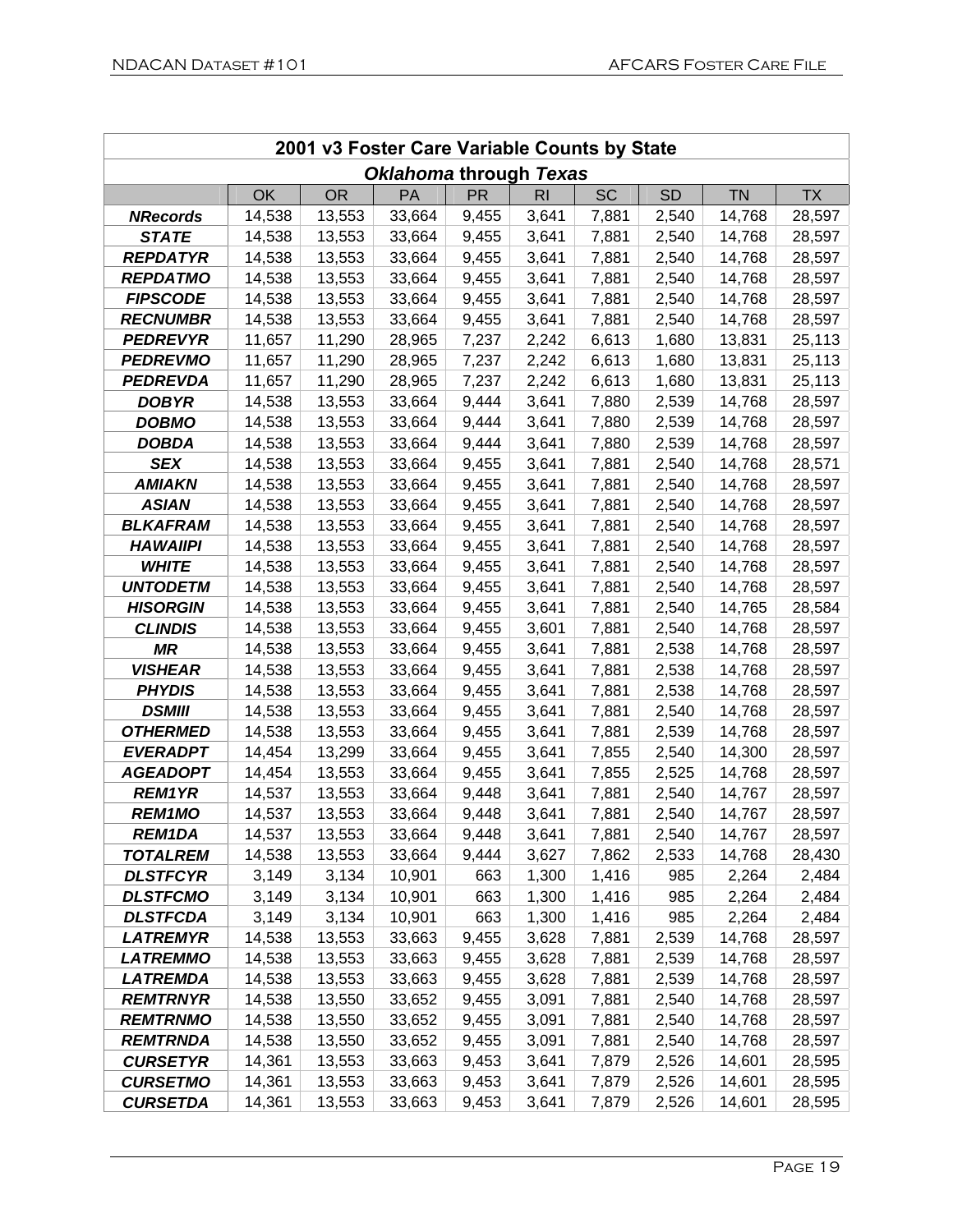| 2001 v3 Foster Care Variable Counts by State |           |           |                               |           |           |           |           |           |           |
|----------------------------------------------|-----------|-----------|-------------------------------|-----------|-----------|-----------|-----------|-----------|-----------|
|                                              |           |           | <b>Oklahoma through Texas</b> |           |           |           |           |           |           |
|                                              | <b>OK</b> | <b>OR</b> | <b>PA</b>                     | <b>PR</b> | <b>RI</b> | <b>SC</b> | <b>SD</b> | <b>TN</b> | <b>TX</b> |
| <b>NUMPLEP</b>                               | 14,371    | 13,553    | 33,663                        | 9,455     | 3,620     | 7,879     | 2,536     | 14,560    | 28,544    |
| <i><b>MANREM</b></i>                         | 14,538    | 13,270    | 33,559                        | 9,455     | 3,628     | 7,854     | 2,540     | 14,768    | 28,597    |
| <b>PHYABUSE</b>                              | 14,538    | 13,553    | 33,664                        | 9,455     | 3,628     | 7,881     | 2,537     | 14,768    | 28,597    |
| <b>SEXABUSE</b>                              | 14,538    | 13,553    | 33,664                        | 9,455     | 3,628     | 7,881     | 2,537     | 14,768    | 28,597    |
| <b>NEGLECT</b>                               | 14,538    | 13,553    | 33,664                        | 9,455     | 3,628     | 7,881     | 2,538     | 14,768    | 28,597    |
| <b>AAPARENT</b>                              | 14,538    | 13,553    | 33,664                        | 9,455     | 3,628     | 7,881     | 2,535     | 14,768    | 28,597    |
| <b>DAPARENT</b>                              | 14,538    | 13,553    | 33,664                        | 9,455     | 3,628     | 7,881     | 2,537     | 14,768    | 28,597    |
| <b>AACHILD</b>                               | 14,538    | 13,553    | 33,664                        | 9,455     | 3,628     | 7,881     | 2,537     | 14,768    | 28,597    |
| <b>DACHILD</b>                               | 14,538    | 13,553    | 33,664                        | 9,455     | 3,628     | 7,881     | 2,537     | 14,768    | 28,597    |
| <b>CHILDIS</b>                               | 14,538    | 13,553    | 33,664                        | 9,455     | 3,628     | 7,881     | 2,537     | 14,768    | 28,597    |
| <b>CHBEHPRB</b>                              | 14,538    | 13,553    | 33,664                        | 9,455     | 3,628     | 7,881     | 2,537     | 14,768    | 28,597    |
| <b>PRTSDIED</b>                              | 14,538    | 13,553    | 33,664                        | 9,455     | 3,628     | 7,881     | 2,537     | 14,768    | 28,597    |
| <b>PRTSJAIL</b>                              | 14,538    | 13,553    | 33,664                        | 9,455     | 3,628     | 7,881     | 2,537     | 14,768    | 28,597    |
| <b>NOCOPE</b>                                | 14,538    | 13,553    | 33,664                        | 9,455     | 3,628     | 7,881     | 2,537     | 14,768    | 28,597    |
| <b>ABANDMNT</b>                              | 14,538    | 13,553    | 33,664                        | 9,455     | 3,628     | 7,881     | 2,536     | 14,768    | 28,597    |
| <b>RELINQSH</b>                              | 14,538    | 13,553    | 33,664                        | 9,455     | 3,628     | 7,881     | 2,537     | 14,768    | 28,597    |
| <b>HOUSING</b>                               | 14,538    | 13,553    | 33,664                        | 9,455     | 3,628     | 7,881     | 2,535     | 14,768    | 28,597    |
| <b>CURPLSET</b>                              | 14,371    | 13,528    | 33,663                        | 9,455     | 3,640     | 7,870     | 2,537     | 14,601    | 27,302    |
| <b>PLACEOUT</b>                              | 14,538    | 13,553    | 33,663                        | 9,455     | 3,641     | 7,590     | 2,540     | 14,768    | 28,571    |
| <b>CASEGOAL</b>                              | 12,608    | 13,552    | 33,661                        | 9,455     | 3,273     | 7,871     | 2,540     | 13,831    | 28,474    |
| <b>CTKFAMST</b>                              | 14,538    | 13,553    | 33,661                        | 9,422     | 3,342     | 7,879     | 2,532     | 14,728    | 28,596    |
| <b>CTK1YR</b>                                | 13,821    | 13,488    | 32,370                        | 9,138     | 3,190     | 7,592     | 2,369     | 13,910    | 27,225    |
| CTK2YR                                       | 6,364     | 8,120     | 14,549                        | 5,567     | 871       | 2,604     | 1,034     | 4,100     | 12,962    |
| <b>PRTMOMYR</b>                              | 861       | 1,051     | 4,731                         | 124       | 519       | 1,348     | 582       | 1,698     | 9,618     |
| <b>PRTMOMMO</b>                              | 861       | 1,051     | 4,731                         | 124       | 519       | 1,348     | 582       | 1,698     | 9,618     |
| <b>PRTMOMDA</b>                              | 861       | 1,051     | 4,731                         | 124       | 519       | 1,348     | 582       | 1,698     | 9,618     |
| <b>PRTDADYR</b>                              | 642       | 807       | 2,413                         | 84        | 510       | 1,302     | 554       | 998       | 9,464     |
| <b>PRTDADMO</b>                              | 642       | 807       | 2,413                         | 84        | 510       | 1,302     | 554       | 998       | 9,464     |
| <b>PRTDADDA</b>                              | 642       | 807       | 2,413                         | 84        | 510       | 1,302     | 554       | 998       | 9,464     |
| <b>FOSFAMST</b>                              | 12,028    | 13,551    | 33,641                        | 9,455     | 3,534     | 7,831     | 2,512     | 14,764    | 12,289    |
| <b>FCCTK1YR</b>                              | 9,479     | 6,910     | 18,394                        | 7,626     | 1,868     | 5,341     | 1,747     | 7,215     | 16,262    |
| <b>FCCTK2YR</b>                              | 6,825     | 5,080     | 12,234                        | 4,112     | 1,108     | 2,790     | 1,199     | 4,074     | 8,653     |
| <b>RF1AMAKN</b>                              | 9,604     | 13,551    | 33,423                        | 9,455     | 3,586     | 7,797     | 2,540     | 14,768    | 16,715    |
| <b>RF1ASIAN</b>                              | 9,604     | 13,551    | 33,423                        | 9,455     | 3,586     | 7,797     | 2,540     | 14,768    | 16,715    |
| RF1BLKAA                                     | 9,604     | 13,551    | 33,423                        | 9,455     | 3,586     | 7,829     | 2,540     | 14,768    | 16,715    |
| <b>RF1NHOPI</b>                              | 9,604     | 13,551    | 33,423                        | 9,455     | 3,586     | 7,797     | 2,540     | 14,768    | 16,715    |
| <b>RF1WHITE</b>                              | 9,604     | 13,551    | 33,423                        | 9,455     | 3,586     | 7,801     | 2,540     | 14,768    | 16,715    |
| <b>RF1UTOD</b>                               | 9,604     | 13,551    | 33,423                        | 9,455     | 3,586     | 7,797     | 2,540     | 14,768    | 16,715    |
| <b>HOFCCTK1</b>                              | 10,754    | 13,553    | 33,645                        | 9,455     | 3,641     | 7,833     | 2,488     | 14,764    | 13,376    |
| <b>RF2AMAKN</b>                              | 6,943     | 13,551    | 33,322                        | 9,455     | 3,628     | 5,153     | 2,540     | 14,768    | 6,258     |
| <b>RF2ASIAN</b>                              | 6,943     | 13,551    | 33,322                        | 9,455     | 3,628     | 5,153     | 2,540     | 14,768    | 6,258     |
| RF2BLKAA                                     | 6,943     | 13,551    | 33,322                        | 9,455     | 3,628     | 5,164     | 2,540     | 14,768    | 6,258     |
| <b>RF2NHOPI</b>                              | 6,943     | 13,551    | 33,322                        | 9,455     | 3,628     | 5,153     | 2,540     | 14,768    | 6,258     |
| <b>RF2WHITE</b>                              | 6,943     | 13,551    | 33,322                        | 9,455     | 3,628     | 5,155     | 2,540     | 14,768    | 6,258     |
| <b>RF2UTOD</b>                               | 6,943     | 13,551    | 33,322                        | 9,455     | 3,628     | 5,153     | 2,540     | 14,768    | 6,258     |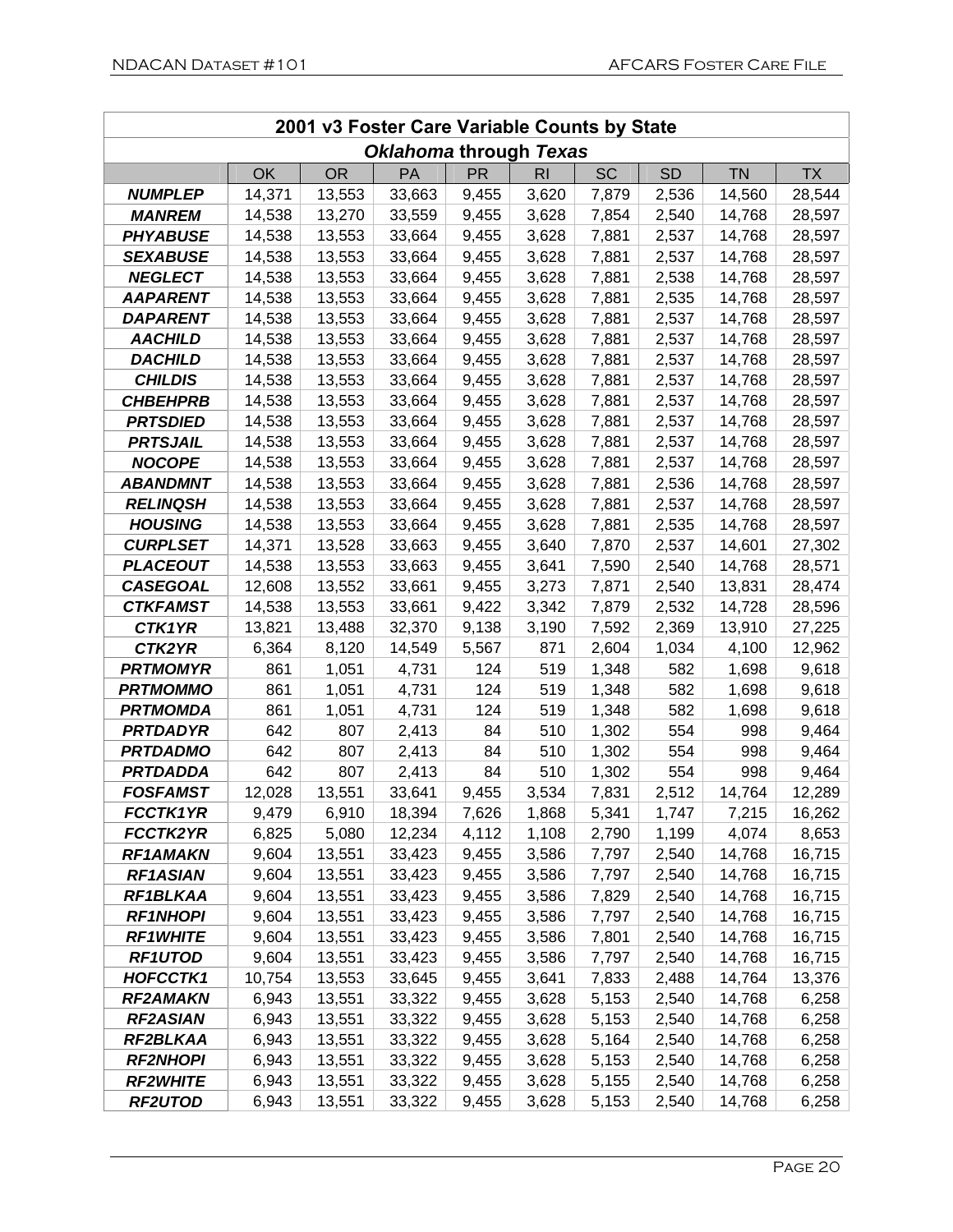| 2001 v3 Foster Care Variable Counts by State |        |        |           |       |           |           |           |        |        |
|----------------------------------------------|--------|--------|-----------|-------|-----------|-----------|-----------|--------|--------|
| <b>Oklahoma through Texas</b>                |        |        |           |       |           |           |           |        |        |
|                                              | OK     | OR.    | <b>PA</b> | PR    | <b>RI</b> | <b>SC</b> | <b>SD</b> | TN     | TX     |
| HOFCCTK2                                     | 10,727 | 13,553 | 33,645    | 9,455 | 3,641     | 5,166     | 2,471     | 14,768 | 6,256  |
| <b>DODFCYR</b>                               | 5,901  | 4,594  | 12,544    | 1,099 | 1,313     | 3,154     | 1,243     | 5,130  | 9,023  |
| <b>DODFCMO</b>                               | 5,901  | 4,594  | 12,544    | 1,099 | 1,313     | 3,154     | 1,243     | 5,130  | 9,023  |
| <b>DODFCDA</b>                               | 5,901  | 4,594  | 12,544    | 1,099 | 1,313     | 3,154     | 1,243     | 5,130  | 9,023  |
| DODTRNYR                                     | 5,901  | 4,594  | 12,544    | 1,022 | 1,313     | 3,152     | 1,245     | 5,130  | 8,984  |
| <b>DODTRNMO</b>                              | 5,901  | 4,594  | 12,544    | 1,022 | 1,313     | 3,152     | 1,245     | 5,130  | 8,984  |
| DODTRNDA                                     | 5,901  | 4,594  | 12,544    | 1,022 | 1,313     | 3,152     | 1,245     | 5,130  | 8,984  |
| <b>DISREASN</b>                              | 5,837  | 13,309 | 26,084    | 9,446 | 3,629     | 3,042     | 2,380     | 14,664 | 7,328  |
| <b>IVEFC</b>                                 | 14,538 | 13,553 | 33,664    | 9,455 | 3,641     | 7,881     | 2,540     | 14,768 | 28,597 |
| <b>IVEAA</b>                                 | 14,538 | 13,553 | 33,664    | 9,455 | 3,641     | 7,881     | 2,540     | 14,768 | 28,597 |
| <b>IVAAFDC</b>                               | 14,538 | 13,553 | 33,664    | 9,455 | 3,641     | 7,881     | 2,540     | 14,768 | 28,597 |
| <b>IVDCHSUP</b>                              | 14,538 | 13,553 | 33,664    | 9,455 | 3,641     | 7,881     | 2,540     | 14,768 | 28,597 |
| <b>XIXMEDCD</b>                              | 14,538 | 13,553 | 33,664    | 9,455 | 3,641     | 7,881     | 2,540     | 14,768 | 28,597 |
| <b>SSIOTHER</b>                              | 14,538 | 13,553 | 33,664    | 9,455 | 3,641     | 7,881     | 2,540     | 14,768 | 28,597 |
| <b>NOA</b>                                   | 14,538 | 13,553 | 33,664    | 9,455 | 3,641     | 7,881     | 2,540     | 14,768 | 28,597 |
| <b>FCMNTPAY</b>                              | 14,538 | 13,553 | 33,664    | 9,455 | 3,641     | 7,881     | 2,540     | 14,768 | 28,597 |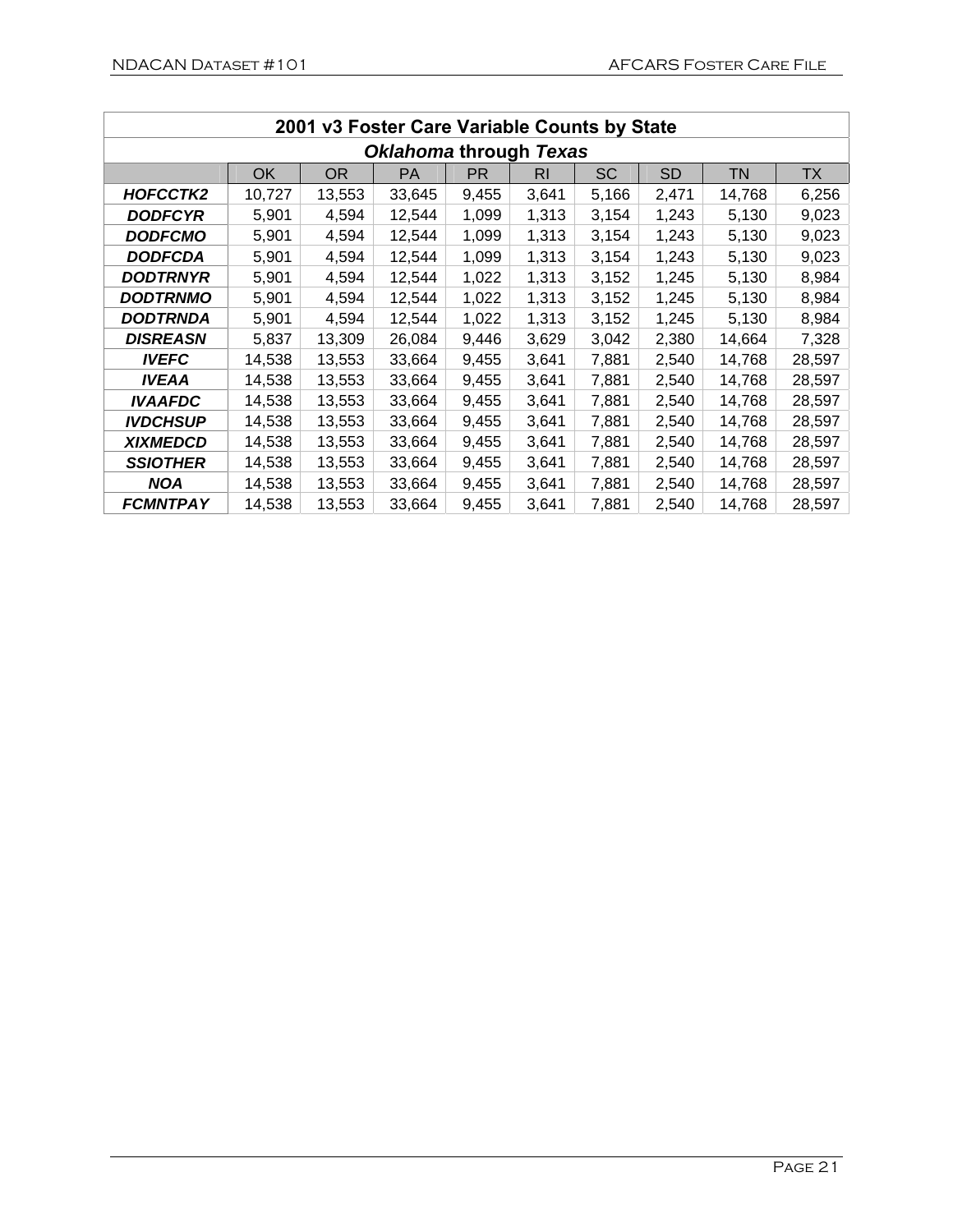|                                  | 2001 v3 Foster Care Variable Counts by State |                |                             |                  |                  |                |                |
|----------------------------------|----------------------------------------------|----------------|-----------------------------|------------------|------------------|----------------|----------------|
|                                  |                                              |                | <b>Utah through Wyoming</b> |                  |                  |                |                |
|                                  | UT                                           | VA             | VT                          | <b>WA</b>        | WI               | <b>WV</b>      | <b>WY</b>      |
| ID                               | 3,966                                        | 8,962          | 1,962                       | 15,539           | 13,855           | 5,638          | 1,654          |
| <b>STATE</b>                     | 3,966                                        | 8,962          | 1,962                       | 15,539           | 13,855           | 5,638          | 1,654          |
| <b>REPDATYR</b>                  | 3,966                                        | 8,962          | 1,962                       | 15,539           | 13,855           | 5,638          | 1,654          |
| <b>REPDATMO</b>                  | 3,966                                        | 8,962          | 1,962                       | 15,539           | 13,855           | 5,638          | 1,654          |
| <b>FIPSCODE</b>                  | 3,966                                        | 8,962          | 1,962                       | 15,539           | 13,849           | 5,638          | 1,654          |
| <b>RECNUMBR</b>                  | 3,966                                        | 8,962          | 1,962                       | 15,539           | 13,855           | 5,638          | 1,654          |
| <b>PEDREVYR</b>                  | 2,525                                        | 6,850          | 1,383                       | 8,210            | 3,102            | 4,613          | 795            |
| <b>PEDREVMO</b>                  | 2,525                                        | 6,850          | 1,383                       | 8,210            | 3,102            | 4,613          | 795            |
| <b>PEDREVDA</b>                  | 2,525                                        | 6,850          | 1,383                       | 8,210            | 3,102            | 4,613          | 795            |
| <b>DOBYR</b>                     | 3,966                                        | 8,962          | 1,962                       | 15,538           | 13,855           | 5,638          | 1,654          |
| <b>DOBMO</b>                     | 3,966                                        | 8,962          | 1,962                       | 15,538           | 13,855           | 5,638          | 1,654          |
| <b>DOBDA</b>                     | 3,966                                        | 8,962          | 1,962                       | 15,538           | 13,855           | 5,638          | 1,654          |
| <b>SEX</b>                       | 3,966                                        | 8,962          | 1,962                       | 15,539           | 13,855           | 5,638          | 1,654          |
| <b>AMIAKN</b>                    | 3,966                                        | 8,962          | 1,962                       | 15,539           | 13,855           | 5,638          | 1,654          |
| <b>ASIAN</b>                     | 3,966                                        | 8,962          | 1,962                       | 15,539           | 13,855           | 5,638          | 1,654          |
| <b>BLKAFRAM</b>                  | 3,966                                        | 8,962          | 1,962                       | 15,539           | 13,855           | 5,638          | 1,654          |
| <b>HAWAIIPI</b>                  | 3,966                                        | 8,962          | 1,962                       | 15,539           | 13,855           | 5,638          | 1,654          |
| <b>WHITE</b>                     | 3,966                                        | 8,962          | 1,962                       | 15,539           | 13,855           | 5,638          | 1,654          |
| <b>UNTODETM</b>                  | 3,966                                        | 8,962          | 1,962                       | 15,539           | 13,855           | 5,638          | 1,654          |
| <b>HISORGIN</b>                  | 3,966                                        | 8,962          | 1,877                       | 15,539           | 13,802           | 5,352          | 1,654          |
| <b>CLINDIS</b>                   | 3,966                                        | 8,962          | 1,931                       | 15,539           | 10,737           | 5,638          | 1,654          |
| <b>MR</b>                        | 3,966                                        | 8,962          | 1,931                       | 15,539           | 13,854           | 5,638          | 1,654          |
| <b>VISHEAR</b>                   | 3,966                                        | 8,962          | 1,931                       | 15,539           | 13,854           | 5,638          | 1,654          |
| <b>PHYDIS</b>                    | 3,966                                        | 8,962          | 1,931                       | 15,539           | 13,854           | 5,638          | 1,654          |
| <b>DSMIII</b>                    | 3,966                                        | 8,962          | 1,931                       | 15,539           | 13,854           | 5,638          | 1,654          |
| <b>OTHERMED</b>                  | 3,966                                        | 8,962          | 1,931                       | 15,539           | 13,854           | 5,638          | 1,654          |
| <b>EVERADPT</b>                  | 3,966                                        | 8,962          | 1,958<br>3                  | 15,539           | 13,437           | 5,638          | 1,654          |
| <b>AGEADOPT</b><br><b>REM1YR</b> | 3,966                                        | 8,962          |                             | 15,539           | 13,853           | 5,638          | 1,337          |
|                                  | 3,966                                        | 8,959          | 1,947                       | 15,538           | 13,538           | 5,637          | 1,654          |
| <b>REM1MO</b>                    | 3,966                                        | 8,959<br>8,959 | 1,947                       | 15,538           | 13,538           | 5,637          | 1,654          |
| REM1DA<br><b>TOTALREM</b>        | 3,966<br>3,966                               | 8,962          | 1,947<br>1,962              | 15,538<br>15,539 | 13,538<br>13,549 | 5,637<br>5,617 | 1,654<br>1,654 |
| <b>DLSTFCYR</b>                  | 1,002                                        | 361            | 426                         | 4,676            | 3,164            | 540            | 95             |
| <b>DLSTFCMO</b>                  | 1,002                                        | 361            | 426                         | 4,676            | 3,164            | 540            | 95             |
| <b>DLSTFCDA</b>                  | 1,002                                        | 361            | 426                         | 4,676            | 3,164            | 540            | 95             |
| <b>LATREMYR</b>                  | 3,966                                        | 8,959          | 1,947                       | 15,539           | 13,547           | 5,638          | 1,654          |
| <b>LATREMMO</b>                  | 3,966                                        | 8,959          | 1,947                       | 15,539           | 13,547           | 5,638          | 1,654          |
| <b>LATREMDA</b>                  | 3,966                                        | 8,959          | 1,947                       | 15,539           | 13,547           | 5,638          | 1,654          |
| <b>REMTRNYR</b>                  | 3,966                                        | 8,959          | 1,943                       | 15,539           | 13,547           | 5,638          | 1,654          |
| <b>REMTRNMO</b>                  | 3,966                                        | 8,959          | 1,943                       | 15,539           | 13,547           | 5,638          | 1,654          |
| <b>REMTRNDA</b>                  | 3,966                                        | 8,959          | 1,943                       | 15,539           | 13,547           | 5,638          | 1,654          |
| <b>CURSETYR</b>                  | 3,962                                        | 8,880          | 1,962                       | 15,514           | 13,855           | 5,622          | 1,654          |
| <b>CURSETMO</b>                  | 3,962                                        | 8,880          | 1,962                       | 15,514           | 13,855           | 5,622          | 1,654          |
| <b>CURSETDA</b>                  | 3,962                                        | 8,880          | 1,962                       | 15,514           | 13,855           | 5,622          | 1,654          |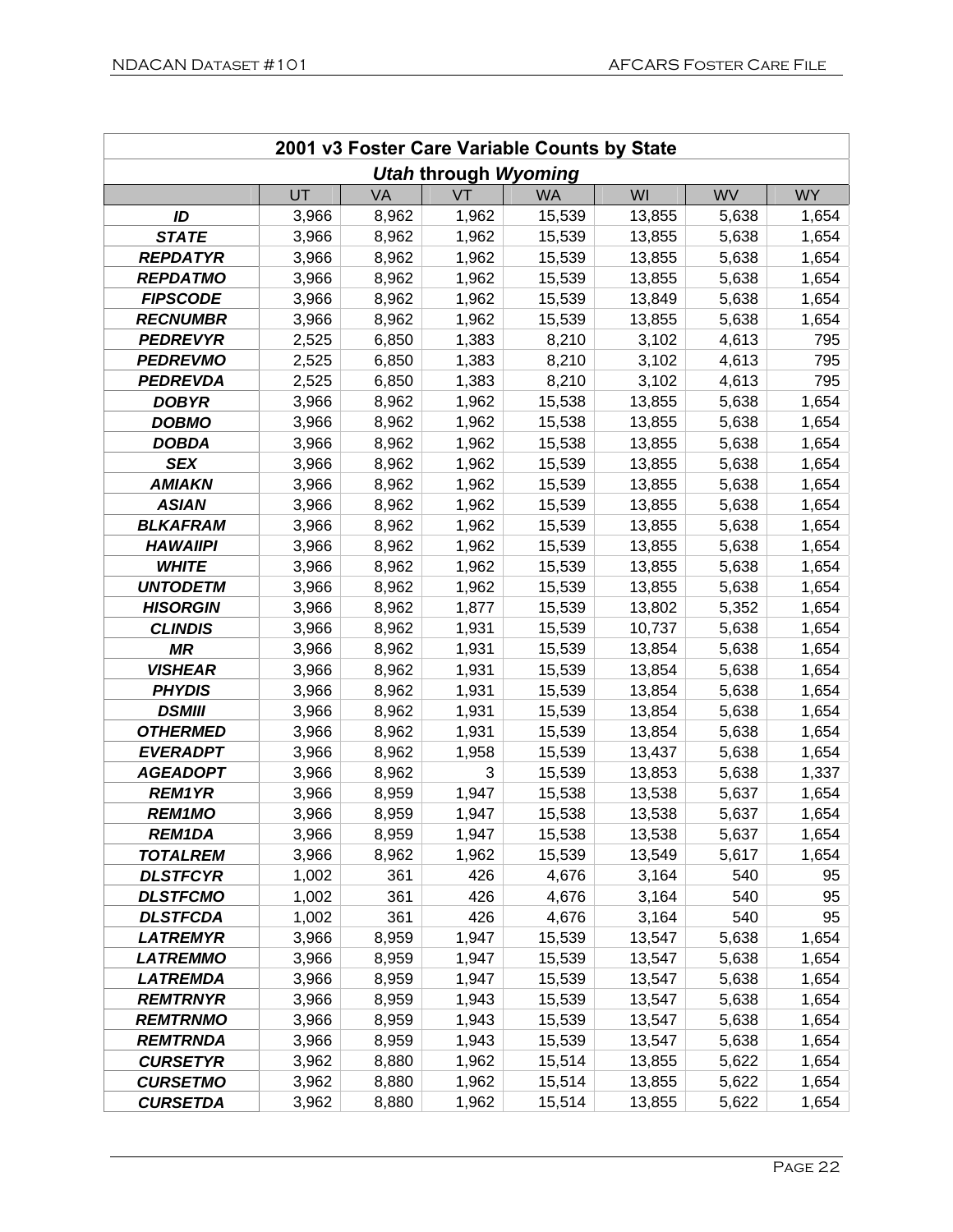|                 | 2001 v3 Foster Care Variable Counts by State |       |                             |           |        |           |           |
|-----------------|----------------------------------------------|-------|-----------------------------|-----------|--------|-----------|-----------|
|                 |                                              |       | <b>Utah through Wyoming</b> |           |        |           |           |
|                 | UT                                           | VA    | VT                          | <b>WA</b> | WI     | <b>WV</b> | <b>WY</b> |
| <b>NUMPLEP</b>  | 3,966                                        | 8,913 | 1,945                       | 15,491    | 13,545 | 5,638     | 1,642     |
| <b>MANREM</b>   | 3,966                                        | 8,959 | 1,962                       | 15,539    | 13,502 | 5,638     | 1,654     |
| <b>PHYABUSE</b> | 3,966                                        | 8,962 | 1,947                       | 15,539    | 13,546 | 5,638     | 1,654     |
| <b>SEXABUSE</b> | 3,966                                        | 8,962 | 1,947                       | 15,539    | 13,546 | 5,638     | 1,654     |
| <b>NEGLECT</b>  | 3,966                                        | 8,962 | 1,947                       | 15,539    | 13,546 | 5,638     | 1,654     |
| <b>AAPARENT</b> | 3,966                                        | 8,962 | 1,947                       | 15,539    | 13,546 | 5,638     | 1,654     |
| <b>DAPARENT</b> | 3,966                                        | 8,962 | 1,947                       | 15,539    | 13,546 | 5,638     | 1,654     |
| <b>AACHILD</b>  | 3,966                                        | 8,962 | 1,947                       | 15,539    | 13,546 | 5,638     | 1,654     |
| <b>DACHILD</b>  | 3,966                                        | 8,962 | 1,947                       | 15,539    | 13,546 | 5,638     | 1,654     |
| <b>CHILDIS</b>  | 3,966                                        | 8,962 | 1,947                       | 15,539    | 13,546 | 5,638     | 1,654     |
| <b>CHBEHPRB</b> | 3,966                                        | 8,962 | 1,947                       | 15,539    | 13,546 | 5,638     | 1,654     |
| <b>PRTSDIED</b> | 3,966                                        | 8,962 | 1,947                       | 15,539    | 13,546 | 5,638     | 1,654     |
| <b>PRTSJAIL</b> | 3,966                                        | 8,962 | 1,947                       | 15,539    | 13,546 | 5,638     | 1,654     |
| <b>NOCOPE</b>   | 3,966                                        | 8,962 | 1,947                       | 15,539    | 13,546 | 5,638     | 1,654     |
| <b>ABANDMNT</b> | 3,966                                        | 8,962 | 1,947                       | 15,539    | 13,546 | 5,638     | 1,654     |
| <b>RELINQSH</b> | 3,966                                        | 8,962 | 1,947                       | 15,539    | 13,546 | 5,638     | 1,654     |
| <b>HOUSING</b>  | 3,966                                        | 8,962 | 1,947                       | 15,539    | 13,546 | 5,638     | 1,654     |
| <b>CURPLSET</b> | 3,966                                        | 8,882 | 1,962                       | 15,107    | 13,710 | 5,638     | 1,654     |
| <b>PLACEOUT</b> | 3,966                                        | 8,962 | 1,951                       | 15,517    | 13,855 | 5,638     | 1,654     |
| <b>CASEGOAL</b> | 3,733                                        | 8,855 | 1,962                       | 15,539    | 13,852 | 5,073     | 1,646     |
| <b>CTKFAMST</b> | 3,966                                        | 8,959 | 1,949                       | 15,539    | 13,469 | 5,638     | 1,654     |
| CTK1YR          | 3,603                                        | 8,794 | 1,924                       | 13,124    | 12,535 | 5,244     | 1,553     |
| CTK2YR          | 1,984                                        | 1,558 | 873                         | 4,888     | 3,018  | 2,082     | 733       |
| <b>PRTMOMYR</b> | 652                                          | 944   | 366                         | 3,330     | 1,557  | 1,606     | 131       |
| <b>PRTMOMMO</b> | 652                                          | 944   | 366                         | 3,330     | 1,557  | 1,606     | 131       |
| <b>PRTMOMDA</b> | 652                                          | 944   | 366                         | 3,330     | 1,557  | 1,606     | 131       |
| <b>PRTDADYR</b> | 640                                          | 876   | 352                         | 3,392     | 1,513  | 108       | 124       |
| <b>PRTDADMO</b> | 640                                          | 876   | 352                         | 3,392     | 1,513  | 108       | 124       |
| <b>PRTDADDA</b> | 640                                          | 876   | 352                         | 3,392     | 1,513  | 108       | 124       |
| <b>FOSFAMST</b> | 3,966                                        | 8,859 | 1,073                       | 14,816    | 13,275 | 4,096     | 1,633     |
| FCCTK1YR        | 1,974                                        | 5,570 | 428                         | 10,895    | 11,177 | 1,779     | 489       |
| <b>FCCTK2YR</b> | 1,748                                        | 4,011 | 182                         | 7,631     | 6,356  | 1,397     | 396       |
| <b>RF1AMAKN</b> | 3,966                                        | 8,962 | 413                         | 15,539    | 13,682 | 5,638     | 489       |
| <b>RF1ASIAN</b> | 3,966                                        | 8,962 | 413                         | 15,539    | 13,682 | 1,793     | 489       |
| RF1BLKAA        | 3,966                                        | 8,962 | 413                         | 15,539    | 13,682 | 1,793     | 489       |
| <b>RF1NHOPI</b> | 3,966                                        | 8,962 | 413                         | 15,539    | 13,682 | 1,793     | 489       |
| <b>RF1WHITE</b> | 3,966                                        | 8,962 | 413                         | 15,539    | 13,682 | 1,793     | 489       |
| <b>RF1UTOD</b>  | 3,966                                        | 8,962 | 413                         | 15,539    | 13,682 | 1,793     | 489       |
| <b>HOFCCTK1</b> | 3,928                                        | 8,291 | 344                         | 13,792    | 13,065 | 5,609     | 489       |
| <b>RF2AMAKN</b> | 3,966                                        | 8,962 | 164                         | 15,539    | 13,682 | 3,738     | 396       |
| <b>RF2ASIAN</b> | 3,966                                        | 8,962 | 164                         | 15,539    | 13,682 | 1,415     | 396       |
| RF2BLKAA        | 3,966                                        | 8,962 | 164                         | 15,539    | 13,682 | 1,415     | 396       |
| <b>RF2NHOPI</b> | 3,966                                        | 8,962 | 164                         | 15,539    | 13,682 | 1,415     | 396       |
| <b>RF2WHITE</b> | 3,966                                        | 8,962 | 164                         | 15,539    | 13,682 | 1,415     | 396       |
| <b>RF2UTOD</b>  | 3,966                                        | 8,962 | 164                         | 15,539    | 13,682 | 1,415     | 396       |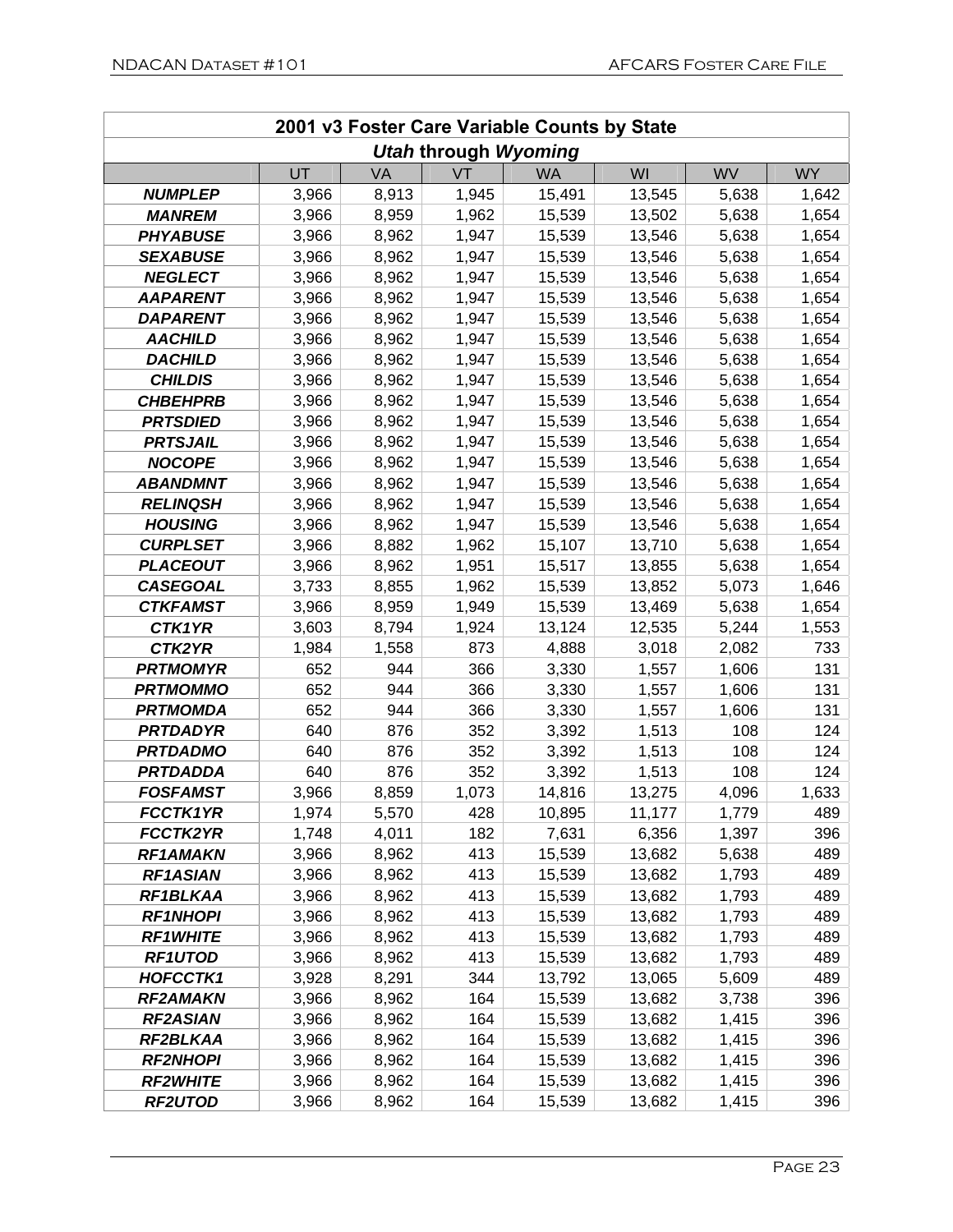| 2001 v3 Foster Care Variable Counts by State |       |       |       |           |        |       |           |  |
|----------------------------------------------|-------|-------|-------|-----------|--------|-------|-----------|--|
| <b>Utah through Wyoming</b>                  |       |       |       |           |        |       |           |  |
|                                              | UT    | VA    | VT    | <b>WA</b> | WI     | WV    | <b>WY</b> |  |
| HOFCCTK2                                     | 3,928 | 8,962 | 145   | 10,087    | 9,199  | 5,609 | 396       |  |
| <b>DODFCYR</b>                               | 2,083 | 2,133 | 610   | 6,821     | 4,362  | 2,373 | 1,133     |  |
| <b>DODFCMO</b>                               | 2,083 | 2,133 | 610   | 6,821     | 4,362  | 2,373 | 1,133     |  |
| <b>DODFCDA</b>                               | 2,083 | 2,133 | 610   | 6,821     | 4,362  | 2,373 | 1,133     |  |
| <b>DODTRNYR</b>                              | 2,083 | 2,133 | 610   | 6,821     | 4,362  | 2,426 | 1,133     |  |
| <b>DODTRNMO</b>                              | 2,083 | 2,133 | 610   | 6,821     | 4,362  | 2,426 | 1,133     |  |
| DODTRNDA                                     | 2,083 | 2,133 | 610   | 6,821     | 4,362  | 2,426 | 1,133     |  |
| <b>DISREASN</b>                              | 3,959 | 8,962 | 1,944 | 15,526    | 13,846 | 4,719 | 1,103     |  |
| <b>IVEFC</b>                                 | 3,966 | 8,962 | 1,962 | 15,539    | 13,855 | 5,638 | 1,654     |  |
| <b>IVEAA</b>                                 | 3,966 | 8,962 | 1,962 | 15,539    | 13,855 | 5,638 | 1,654     |  |
| <b>IVAAFDC</b>                               | 3,966 | 8,962 | 1,962 | 15,539    | 13,855 | 5,638 | 1,654     |  |
| <b>IVDCHSUP</b>                              | 3,966 | 8,962 | 1,962 | 15,539    | 13,855 | 5,638 | 1,654     |  |
| <b>XIXMEDCD</b>                              | 3,966 | 8,962 | 1,962 | 15,539    | 13,855 | 5,638 | 1,654     |  |
| <b>SSIOTHER</b>                              | 3,966 | 8,962 | 1,962 | 15,539    | 13,855 | 5,638 | 1,654     |  |
| <b>NOA</b>                                   | 3,966 | 8,962 | 1,962 | 15,539    | 13,855 | 5,638 | 1,654     |  |
| <b>FCMNTPAY</b>                              | 3,966 | 8,962 | 1,962 | 15,539    | 13,855 | 5,638 | 1,654     |  |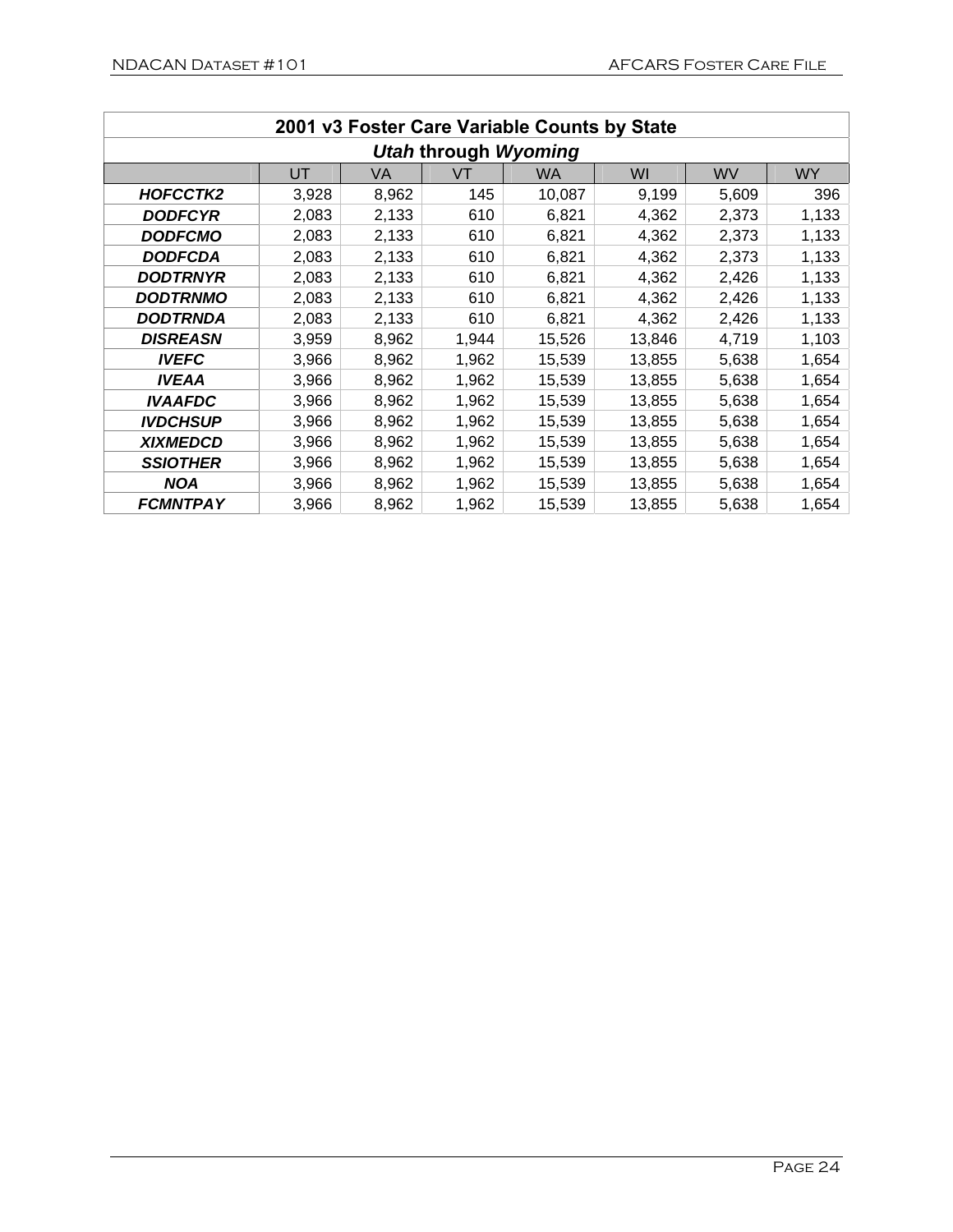#### FIPS CODES USED IN THE 2001 V3 FOSTER CARE FILE

Below is a listing of the geographic Federal Information Processing Standard (FIPS) codes for "state subdivisions" (usually counties) included in the dataset. The 133 counties listed had 1,000 or more records in the database. For counties with fewer than 1,000 records the FIPS code is not provided, and a value of *8* (*Not provided for reasons of confidentiality*) is assigned.

| <b>FIPS</b> | <b>County</b>        |
|-------------|----------------------|
| 1073        | Jefferson, AL        |
| 4013        | Maricopa, AZ         |
| 4019        | Pima, AZ             |
| 5119        | Pulaski, AR          |
| 6001        | Alameda, CA          |
| 6007        | Butte, CA            |
| 6013        | Contra Costa, CA     |
| 6019        | Fresno, CA           |
| 6029        | Kern, CA             |
| 6037        | Los Angeles, CA      |
| 6059        | Orange, CA           |
| 6065        | Riverside, CA        |
| 6067        | Sacramento, CA       |
| 6071        | San Bernardino, CA   |
| 6073        | San Diego, CA        |
| 6075        | San Francisco, CA    |
| 6077        | San Joaquin, CA      |
| 6081        | San Mateo, CA        |
| 6085        | Santa Clara, CA      |
| 6095        | Solano, CA           |
| 6099        | Stanislaus, CA       |
| 6107        | Tulare, CA           |
| 6111        | Ventura, CA          |
| 8001        | Adams, CO            |
| 8005        | Arapahoe, CO         |
| 8031        | Denver, CO           |
| 8041        | El Paso, CO          |
| 8059        | Jefferson, CO        |
| 9001        | Fairfield, CT        |
| 9003        | Hartford, CT         |
| 9007        | Middlesex, CT        |
| 9009        | New Haven, CT        |
| 10003       | New Castle, DE       |
| 11001       | District of Columbia |
| 12009       | Brevard, FL          |
| 12011       | Broward, FL          |
| 12025       | Dade, FL             |
| 12031       | Duval, FL            |
| 12033       | Escambia, FL         |

| <b>FIPS</b> | <b>County</b>      |
|-------------|--------------------|
| 12057       | Hillsborough, FL   |
| 12069       | Lake, FL           |
| 12071       | Lee, FL            |
| 12095       | Orange, FL         |
| 12099       | Palm Beach, FL     |
| 12103       | Pinellas, FL       |
| 12105       | Polk, FL           |
| 12127       | Volusia, FL        |
| 13089       | De Kalb, GA        |
| 13121       | Fulton, GA         |
| 15003       | Honolulu, HI       |
| 17031       | Cook, IL           |
| 17143       | Peoria, IL         |
| 18003       | Allen, IN          |
| 18089       | Lake, IN           |
| 18097       | Marion, IN         |
| 19153       | Polk, IA           |
| 20173       | Sedgwick, KS       |
| 21111       | Jefferson, KY      |
| 24510       | Baltimore City, MD |
| 25005       | Bristol, MA        |
| 25009       | Essex, MA          |
| 25013       | Hampden, MA        |
| 25017       | Middlesex, MA      |
| 25025       | Suffolk, MA        |
| 25027       | Worcester, MA      |
| 26049       | Genesee, MI        |
| 26065       | Ingham, MI         |
| 26081       | Kent, MI           |
| 26099       | Macomb, MI         |
| 26125       | Oakland, MI        |
| 26163       | Wayne, MI          |
| 27053       | Hennepin, MN       |
| 27123       | Ramsey, MN         |
| 29077       | Greene, MO         |
| 29095       | Jackson, MO        |
| 29189       | St. Louis, MO      |
| 29510       | St. Louis City, MO |
| 31055       | Douglas, NE        |

| <b>FIPS</b> | <b>County</b>    |
|-------------|------------------|
| 31109       | Lancaster, NE    |
| 32003       | Clark, NV        |
| 32031       | Washoe, NV       |
| 34007       | Camden, NJ       |
| 34013       | Essex, NJ        |
| 34017       | Hudson, NJ       |
| 34039       | Union, NJ        |
| 36029       | Erie, NY         |
| 36055       | Monroe, NY       |
| 36061       | New York, NY     |
| 36103       | Suffolk, NY      |
| 36119       | Westchester, NY  |
| 37081       | Guilford, NC     |
| 37119       | Mecklenburg, NC  |
| 39035       | Cuyahoga, OH     |
| 39049       | Franklin, OH     |
| 39061       | Hamilton, OH     |
| 39095       | Lucas, OH        |
| 39113       | Montgomery, OH   |
| 39151       | Stark, OH        |
| 39153       | Summit, OH       |
| 40109       | Oklahoma, OK     |
| 40143       | Tulsa, OK        |
| 41039       | Lane, OR         |
| 41047       | Marion, OR       |
| 41051       | Multnomah, OR    |
| 42003       | Allegheny, PA    |
| 42011       | Berks, PA        |
| 42101       | Philadelphia, PA |
| 42133       | York, PA         |
| 44007       | Providence, RI   |
| 47037       | Davidson, TN     |
| 47157       | Shelby, TN       |
| 48029       | <u>Bexar, TX</u> |
| 48113       | Dallas, TX       |
| 48201       | Harris, TX       |
| 48439       | Tarrant, TX      |
| 48453       | Travis, TX       |
| 49035       | Salt Lake, UT    |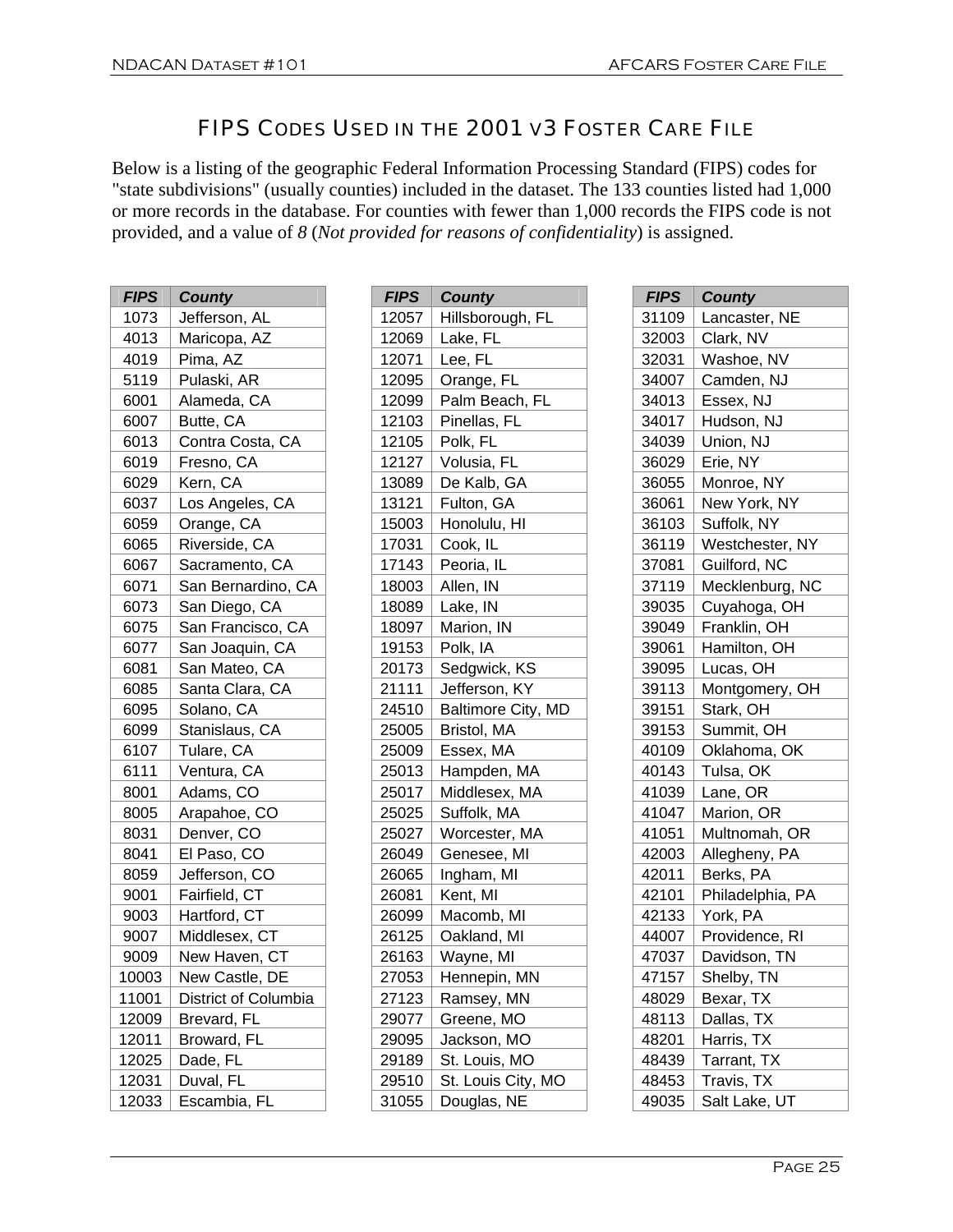| <b>FIPS</b> | <b>County</b> |
|-------------|---------------|
| 53033       | King, WA      |
| 53053       | Pierce, WA    |
| 53061       | Snohomish, WA |
| 53063       | Spokane, WA   |
| 53077       | Yakima, WA    |
| 55079       | Milwaukee, WI |
| 72127       | San Juan, PR  |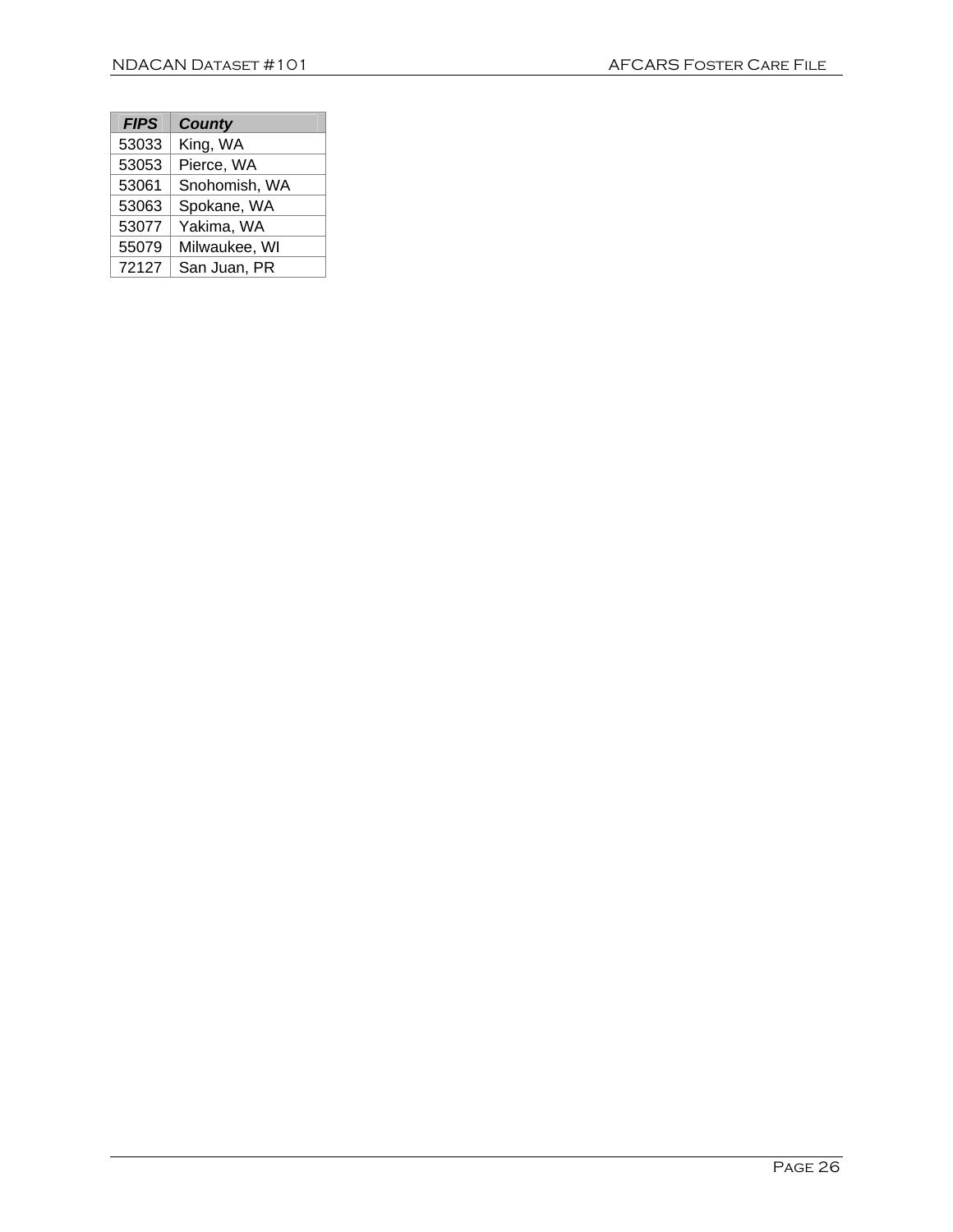#### 2001 FOSTER CARE STATE FOOTNOTES

States are encouraged, but not required, to provide explanatory footnotes along with their data submissions. The footnotes allow states to provide additional information they consider necessary for proper interpretation of their data. The footnotes may include such information as:

- general characteristics of the state's foster care system
- characteristics of the population, including whether certain types of placements are included
- state definitions that differ from federal AFCARS definitions.

Footnotes for the 2001 versions of the foster care data follow, sorted by element number and state. General state footnotes that are not specific to an element or period are given an element number of *00*.

#### **NDACAN strongly recommends that users review the 2001 footnotes that follow before attempting to analyze the AFCARS Foster Care data.**

| Foster Care Footnotes - 2001 v3 |              |                                                                                                                                                                                                                |
|---------------------------------|--------------|----------------------------------------------------------------------------------------------------------------------------------------------------------------------------------------------------------------|
| Element                         | <b>State</b> | <b>Note</b>                                                                                                                                                                                                    |
| F <sub>0</sub>                  | Colorado     | Colorado's data was extracted from an information system that<br>is under development.                                                                                                                         |
| F <sub>0</sub>                  | Florida      | IN NOV. 2000, FLORIDA BEGAN CONVERSION TO ITS SACWIS<br>SYSTEM. THIS REPORT WAS GENERATED TOTALLY FROM<br>LEGACY SYSTEM DATA AND IS INCOMPLETE. RESUBMISSION<br>FROM SACWIS IS PLANNED FOR SEPT 2001.          |
| F <sub>0</sub>                  | Florida      | RECORDS HAVE BEEN SELECTED FOR EXTRACTION BASED ON<br>ACTUAL DATES IN CARE.                                                                                                                                    |
| F <sub>0</sub>                  | Florida      | IN MARCH 2000, FLORIDA IMPLEMENTED CHANGES TO ITS<br>LEGACY SYSTEMS TO CAPTURE SOME OF THE ADDITIONAL<br>DATA REQUIRED TO MEET AFCARS REQUIREMENTS.                                                            |
| F <sub>0</sub>                  | Florida      | SOME RELATIVE PLACEMENT RECORDS ARE SELECTED BASED<br>ON THEIR LIVING ARRANGEMENT AT THE DATE OF EXTRACT<br>SINCE HISTORY IS NOT AVAILABLE; THESE VALUES COULD<br>VARY FROM THOSE DURING THE REPORTING PERIOD. |
| F <sub>0</sub>                  | Florida      | RECORDS ARE SELECTED BASED ON DATE OF REMOVAL PRIOR<br>TO END OF THE PERIOD AND DISCHARGE TRANSACTION DATE<br>DURING THE PERIOD.                                                                               |
| F <sub>0</sub>                  | Florida      | THIS FILE REPRESENTS THE FIRST SUBMISSION OF AFCARS<br>DATA FROM FLORIDA'S SACWIS SYSTEM.                                                                                                                      |
| F <sub>0</sub>                  | Florida      | A WAIVER OF TIMELINESS STANDARDS HAS BEEN REQUESTED<br>FOR THIS PERIOD IN ACCORDANCE WITH PROGRAM<br><b>INSTRUCTION ACYF CB PI 97 02.</b>                                                                      |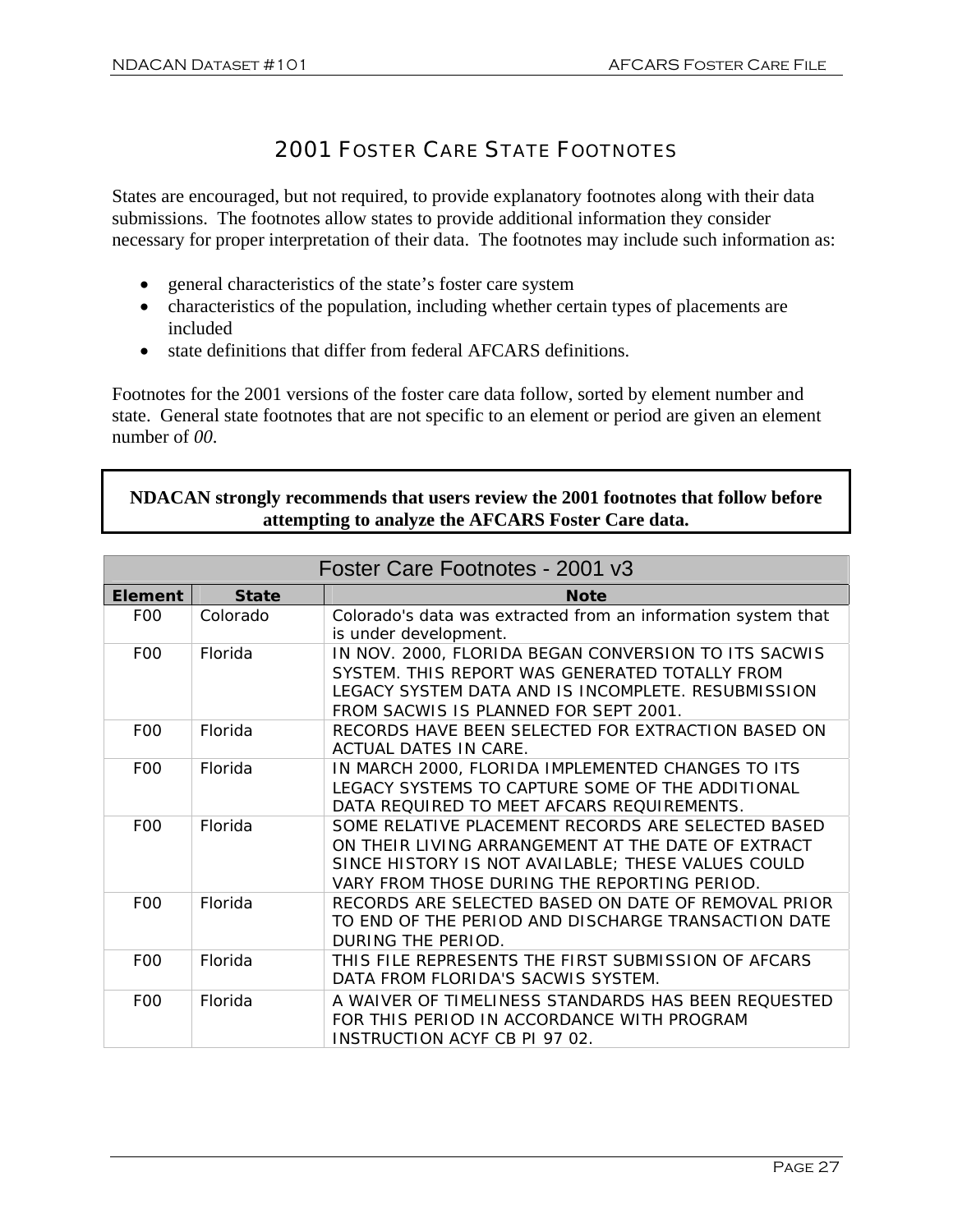|                |              | Foster Care Footnotes - 2001 v3                                                                                                                                                                                                                          |
|----------------|--------------|----------------------------------------------------------------------------------------------------------------------------------------------------------------------------------------------------------------------------------------------------------|
| <b>Element</b> | <b>State</b> | <b>Note</b>                                                                                                                                                                                                                                              |
| F <sub>0</sub> | Florida      | DATA CONVERTED FROM LEGACY SYSTEMS TO FLORIDA<br>SACWIS IN PHASES NOVEMBER 1, 2000 - SEPTEMBER 10,<br>2001. POST-CONVERSION DATA PURIFICATION CONTINUED<br>THROUGH FEBRUARY 2002.                                                                        |
| F <sub>0</sub> | Florida      | DETAILED HISTORIC CONVERSION FROM LEGACY SYSTEMS<br>DID NOT OCCUR. SPECIFIC ELEMENTS RELATED TO AFCARS<br>ARE CAPTURED ON A SUMMARY SCREEN.                                                                                                              |
| F <sub>0</sub> | Florida      | THIS REPRESENTS THE FIRST SUBMISSION FROM FLORIDA TO<br>INCLUDE CASES SERVED IN EMERGENCY SHELTER ONLY.                                                                                                                                                  |
| F <sub>0</sub> | Florida      | THIS REPRESENTS THE FIRST SUBMISSION FROM FLORIDA TO<br>INCLUDE CHILDREN IN THE JUVENILE JUSTICE SYSTEM.<br>APPROXIMATELY 0.5% OF CASES SUBMITTED REPRESENT<br>CINS/FINS IV-E ELIGIBLE CHILDREN SERVED IN JUVENILE<br><b>JUSTICE SHELTERS.</b>           |
| F <sub>0</sub> | Hawaii       | AFCARS FOSTER CARE DATA IS BEING RETRANSMITTED FOR<br>FFY 1999,2000,2001,2002 TO CORRECT AN ERROR IN THE<br>MAPPING OF THE CIRCUMSTANCE OF REMOVAL FIELDS. IT WAS<br>DISCOVERED THAT THE MAPPING OF ELEMENTS 31 THROUGH<br>40 HAVE ALWAYS BEEN IN ERROR. |
| F <sub>0</sub> | Hawaii       | THIS WAS DUE TO AN ERROR IN OUR FOSTER CARE EXTRACT<br>PROGRAM THAT INCORRECTLY MAPPED THE CIRCUMSTANCE<br>OF REMOVAL FIELDS IN OUR DATABASE TO THE FIELDS ON<br>THE AFCARS FOSTER CARE EXTRACT RECORD.                                                  |
| F <sub>0</sub> | Hawaii       | THIS CREATED A TOTALLY ERRONEOUS REPORT OF WHAT<br>WERE THE ACTUAL CIRCUMSTANCES LEADING TO THE<br>REMOVAL OF THE CHILD AND AS SUCH WILL SKEW ANY<br>STATISTICAL ANALYSIS THAT MAY BE DONE USING THESE<br>FIELDS.                                        |
| F <sub>0</sub> | Hawaii       | THESE RETRANSMISSIONS WILL ALSO AFFECT ELEMENTS<br>18,19,23,24 AND 41 DUE TO A CHANGE TO NO LONGER<br>REPORT ON REMOVALS OR PLACEMENTS OF ONE CALENDAR<br>DAY.                                                                                           |
| F <sub>0</sub> | Louisiana    | THIS SUBMISSION CONTAINS CHANGES TO RACE FORMAT<br>WHICH WERE REQUESTED TO BE IN PLACE APRIL 1, 2000.                                                                                                                                                    |
| F <sub>0</sub> | Louisiana    | THIS IS OUR USUAL FOSTER CARE SUBMISSION. THANK YOU.                                                                                                                                                                                                     |
| F <sub>0</sub> | Nebraska     | APPROXIMATELY 14% OF THE STATE'S SUBSTITUTE CARE<br>POPULATION INCLUDES CHILDREN IN THE JUVENILE JUSTICE<br>SYSTEM.                                                                                                                                      |
| F <sub>0</sub> | Nebraska     | LEGAL STATUS COUNTS.                                                                                                                                                                                                                                     |
| F <sub>0</sub> | Nebraska     | HHS WARD 5950.                                                                                                                                                                                                                                           |
| F <sub>0</sub> | Nebraska     | VOL. PLACEMENT AGGREEMENT 0108.                                                                                                                                                                                                                          |
| F <sub>0</sub> | Nebraska     | POLICE HOLD 0247.                                                                                                                                                                                                                                        |
| F <sub>0</sub> | Nebraska     | DIRECT RELINQUISHMENT 0005.                                                                                                                                                                                                                              |
| F <sub>0</sub> | Nebraska     | JUVENILE COURT WARD 0012.                                                                                                                                                                                                                                |
| F <sub>0</sub> | Nebraska     | TRIBAL COURT CUSTODY 0137.                                                                                                                                                                                                                               |
| F <sub>0</sub> | Nebraska     | HHS-OJS WARD 1209.                                                                                                                                                                                                                                       |
| <b>FOO</b>     | Nebraska     | <b>TOTAL 7668.</b>                                                                                                                                                                                                                                       |
| F <sub>0</sub> | Nebraska     | HHS WARD 5944.                                                                                                                                                                                                                                           |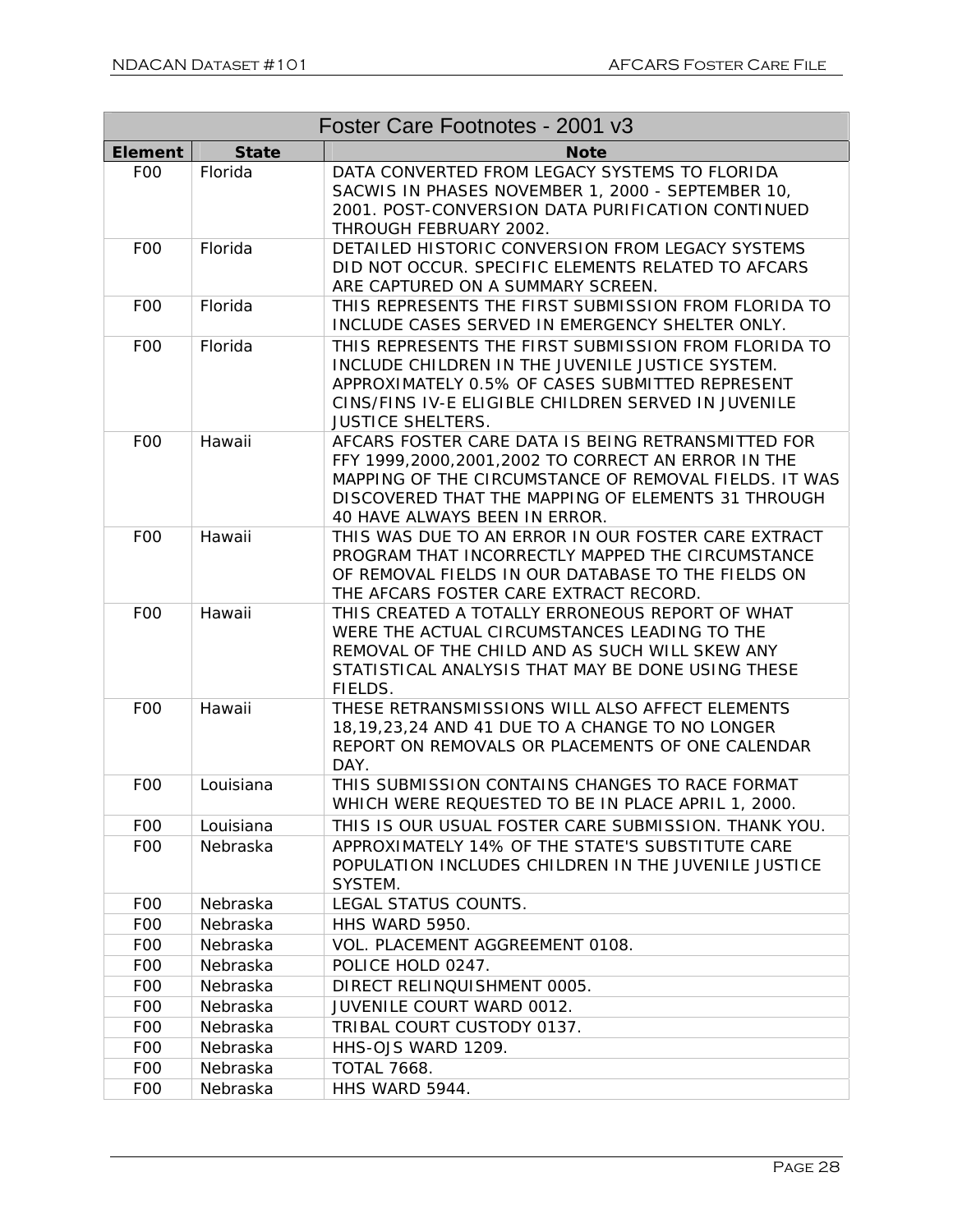| Foster Care Footnotes - 2001 v3 |                   |                                                                                                                                                                                                                                                      |
|---------------------------------|-------------------|------------------------------------------------------------------------------------------------------------------------------------------------------------------------------------------------------------------------------------------------------|
| <b>Element</b>                  | <b>State</b>      | <b>Note</b>                                                                                                                                                                                                                                          |
| F <sub>0</sub>                  | Nebraska          | VOL. PLACEMENT AGGREEMENT 0099.                                                                                                                                                                                                                      |
| F <sub>0</sub>                  | Nebraska          | POLICE HOLD 0151.                                                                                                                                                                                                                                    |
| F <sub>0</sub>                  | Nebraska          | DIRECT RELINQUISHMENT 0003.                                                                                                                                                                                                                          |
| F <sub>0</sub>                  | Nebraska          | JUVENILE COURT WARD 0010.                                                                                                                                                                                                                            |
| F <sub>0</sub>                  | Nebraska          | TRIBAL COURT CUSTODY 0136.                                                                                                                                                                                                                           |
| F <sub>0</sub>                  | Nebraska          | HHS-OJS WARD 1225.                                                                                                                                                                                                                                   |
| F <sub>0</sub>                  | Nebraska          | <b>TOTAL 7571.</b>                                                                                                                                                                                                                                   |
| F <sub>O</sub>                  | Nebraska          | HHS WARD 6095.                                                                                                                                                                                                                                       |
| F <sub>O</sub>                  | Nebraska          | VOL. PLACEMENT AGGREEMENT 0102.                                                                                                                                                                                                                      |
| F <sub>0</sub>                  | Nebraska          | POLICE HOLD 0181.                                                                                                                                                                                                                                    |
| F <sub>0</sub>                  | Nebraska          | DIRECT RELINQUISHMENT 0004.                                                                                                                                                                                                                          |
| F <sub>0</sub>                  | Nebraska          | JUVENILE COURT WARD 0006.                                                                                                                                                                                                                            |
| F <sub>0</sub>                  | Nebraska          | TRIBAL COURT CUSTODY 0130.                                                                                                                                                                                                                           |
| F <sub>0</sub>                  | Nebraska          | HHS-OJS WARD 1267.                                                                                                                                                                                                                                   |
| F <sub>0</sub>                  | Nebraska          | <b>TOTAL 7785.</b>                                                                                                                                                                                                                                   |
| F <sub>O</sub> O                | Nebraska          | HHS WARD 5977.                                                                                                                                                                                                                                       |
| F <sub>0</sub>                  | Nebraska          | VOL. PLACEMENT AGGREEMENT 0114.                                                                                                                                                                                                                      |
| F <sub>0</sub>                  | Nebraska          | POLICE HOLD 0254.                                                                                                                                                                                                                                    |
| F <sub>O</sub>                  | Nebraska          | <b>JUVENILE COURT WARD 0011.</b>                                                                                                                                                                                                                     |
| F <sub>0</sub>                  | Nebraska          | TRIBAL COURT CUSTODY 0150.                                                                                                                                                                                                                           |
| F <sub>0</sub>                  | Nebraska          | HHS-OJS WARD 1182.                                                                                                                                                                                                                                   |
| F <sub>0</sub>                  | Nebraska          | <b>TOTAL 7693.</b>                                                                                                                                                                                                                                   |
| F <sub>0</sub>                  | <b>New Mexico</b> | THE STATE OF NEW MEXICO IMPLEMENTED A COMPUTER<br>SYSTEM IN 1997 (FACTS) FOR TRACKING OF ADOPTION,<br>FOSTER CARE AND CHILD CARE CLIENTS AND SOME MISSING<br>DATA PROBLEMS ARE STILL BEING HANDLED.                                                  |
| F <sub>0</sub>                  | Pennsylvania      | Number of shared case managment with Juvenile Justice<br>System: 1,655.                                                                                                                                                                              |
| F <sub>0</sub>                  | Pennsylvania      | Number of shared case management with Juvenile Justice<br>System: 2,309.                                                                                                                                                                             |
| F <sub>0</sub>                  | South Carolina    | INTERFACES WERE USED TO OBTAIN DATA FROM THE<br>FOLLOWING SYSTEMS: DSS CHILD SUPPORT SYSTEM, DSS<br>CHIP SYSTEM, DSS FOSTER HOME PAYMENT SYSTEM, DSS<br>MEDICALLY FRAGILE PC SYSTEM, DSS MANAGED TREATMENT<br>SERVICES PC SYSTEM, DSS CIS SYSTEM AND |
| F <sub>0</sub>                  | South Carolina    | THE DSS SDX SYSTEM. SEE FOOTNOTES 59, 60, 61, 62, 63, 64,<br>AND 66.                                                                                                                                                                                 |
| F <sub>0</sub> 3                | Colorado          | Extraction problem.                                                                                                                                                                                                                                  |
| F <sub>0</sub> 3                | Florida           | WHERE THE SERVICE AREA INCLUDES MULTIPLE COUNTIES,<br>THE CHILD'S RESIDENCE COUNTY IS USED IF AMONG THE<br>COUNTIES SERVED, ELSE THE HOME OFFICE COUNTY IS USED.                                                                                     |
| F <sub>0</sub> 3                | Florida           | THE LOCAL AGENCY (FIPS CODE) REPRESENTS THE COUNTY OF<br><b>JURISDICTION IN ALL CASES.</b>                                                                                                                                                           |
| F <sub>O</sub> 3                | Iowa              | Adoption workers cover more than one county. Therefore, foster<br>children awaiting adoption adoption appear to be from a limited<br>number of counties.                                                                                             |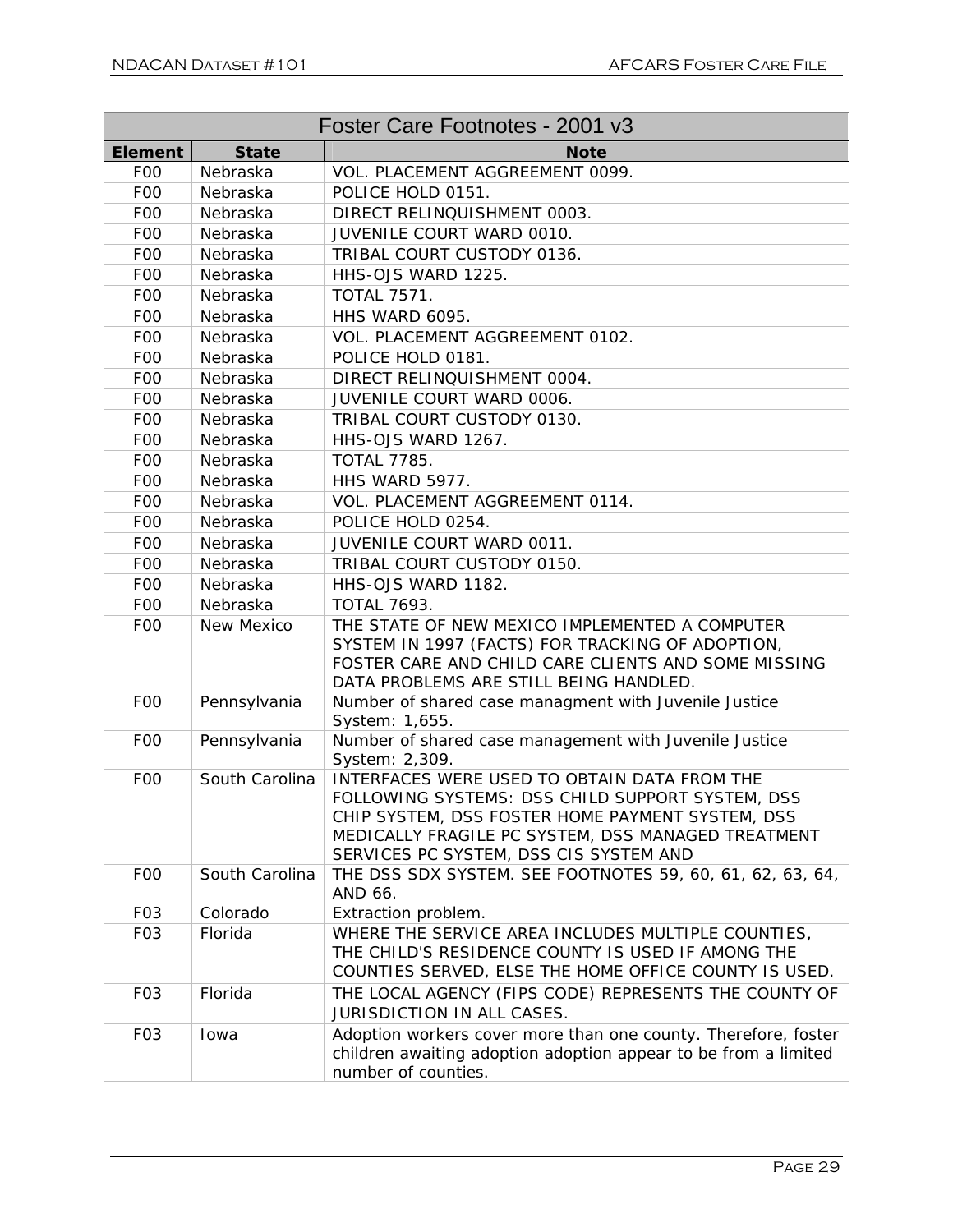| Foster Care Footnotes - 2001 v3 |                |                                                                                                                                                                                                                                         |
|---------------------------------|----------------|-----------------------------------------------------------------------------------------------------------------------------------------------------------------------------------------------------------------------------------------|
| <b>Element</b>                  | <b>State</b>   | <b>Note</b>                                                                                                                                                                                                                             |
| F <sub>0</sub> 3                | Nebraska       | THE FOLLOWING OFFICES DEAL WITH MORE CASES THAN JUST<br>THOSE IN THEIR COUNTY: ALLIANCE, SIDNEY, NORTH PLATTE,<br>MCCOOK, LEXINGTON, BROKEN BOW, O'NEILL, DAKOTA CITY,<br>COLUMBUS, NORFOLK, SEWARD, NEBRASKA CITY.                     |
| F <sub>O</sub> 4                | Florida        | A SEQUENTIAL NUMBER IS CREATED AND STORED IN THE<br>STATE DATA BASE FOR THE CHILD.                                                                                                                                                      |
| F <sub>O</sub> 4                | Florida        | SYSTEM GENERATED PERSON ID NUMBER IS ENCRYPTED.                                                                                                                                                                                         |
| FO <sub>4</sub>                 | Florida        | THERE IS A RECOGNIZED ISSUE WITH DUPLICATE PERSON<br>RECORDS IN FLORIDA'S SACWIS. EFFORTS TO RESOLVE THIS<br>ISSUE ARE UNDERWAY. THIS WILL AFFECT THE ABILITY TO<br>USE THIS ELEMENT TO MATCH TO DATA FOR FUTURE REPORT<br>PERIODS.     |
| F <sub>O</sub> 4                | Iowa           | Record numbers are encrypted in data submission.                                                                                                                                                                                        |
| FO <sub>4</sub>                 | Nebraska       | RECORD NUMBERS IN DATA SET ARE ENCRYPTED STATE<br>IDENTIFIERS.                                                                                                                                                                          |
| F <sub>O</sub> 4                | South Carolina | THIS DATA ELEMENT IS ENCRYPTED.                                                                                                                                                                                                         |
| F <sub>05</sub>                 | Florida        | IN MARCH 2000, FLORIDA IMPLEMENTED CHANGES TO ITS<br>LEGACY SYSTEMS TO CAPTURE SOME OF THE ADDITIONAL<br>DATA REQUIRED TO MEET AFCARS REQUIREMENTS; THIS<br>ELEMENT IS REPORTED BASED TOTALLY ON DATA CONTAINED<br>IN THAT STRUCTURE.   |
| F <sub>05</sub>                 | Florida        | THIS REPORT MAY NOT INCLUDE DISPOSITIONAL HEARINGS<br>THAT MAY ALSO MEET THE REQUIREMENTS OF A JUDICIAL<br>REVIEW.                                                                                                                      |
| F <sub>05</sub>                 | Iowa           | Iowa Citizen Foster Care Review Board Reviews, Court Reviews,<br>and DHS Administrative Reviews are shown in element 5.                                                                                                                 |
| F <sub>0</sub> 5                | Nebraska       | ANOTHER STATE AGENCY, FOSTER CARE REVIEW BOARD, IS<br>MANDATED BY STATE LAW TO CONDUCT THE PERIODIC<br>REVIEW ON ALL CHILDREN IN OUT OF HOME PLACEMENT FOR 6<br>MONTHS OR GREATER.                                                      |
| F <sub>0</sub> 5                | South Carolina | NUMBER OF REVIEWS NOT COMPLETED TIMELY IS INFLATED.<br>DATA INCLUDES REVIEWS NOT COMPLETED FOR YOUTH OVER<br>AGE 18. AGE 18 IS THE AGE OF MAJORITY FOR THE STATE.<br>STATE STATUTE DOES NOT REQUIRE REVIEW OF YOUTH OVER<br>AGE 18.     |
| F <sub>06</sub>                 | Florida        | FLORIDA CONTINUES TO SERVE YOUTH THROUGH 23 YEARS<br>OF AGE.                                                                                                                                                                            |
| F <sub>06</sub>                 | Iowa           | A date of birth is required. We do not estimate date of birth.                                                                                                                                                                          |
| F06                             | Nebraska       | ESTIMATED BIRTH DATE IS JANUARY 1 OF THE ESTIMATED<br>YEAR.??                                                                                                                                                                           |
| F <sub>08</sub>                 | California     | 'USED UNABLE TO DETERMINE' FOR RACE OF HISPANIC OR<br>MEXICAN OR CENTRAL AMERICAN OR SOUTH AMERICAN AND<br>'YES' FOR HISPANIC ORGIN CODE                                                                                                |
| F <sub>08</sub>                 | Florida        | IN MARCH 2000, FLORIDA IMPLEMENTED CHANGES TO ITS<br>LEGACY SYSTEMS TO CAPTURE SOME OF THE ADDITIONAL<br>DATA REQUIRED TO MEET AFCARS REQUIREMENTS; THIS<br>ELEMENT IS REPORTED BASED PARTIALLY ON DATA<br>CONTAINED IN THAT STRUCTURE. |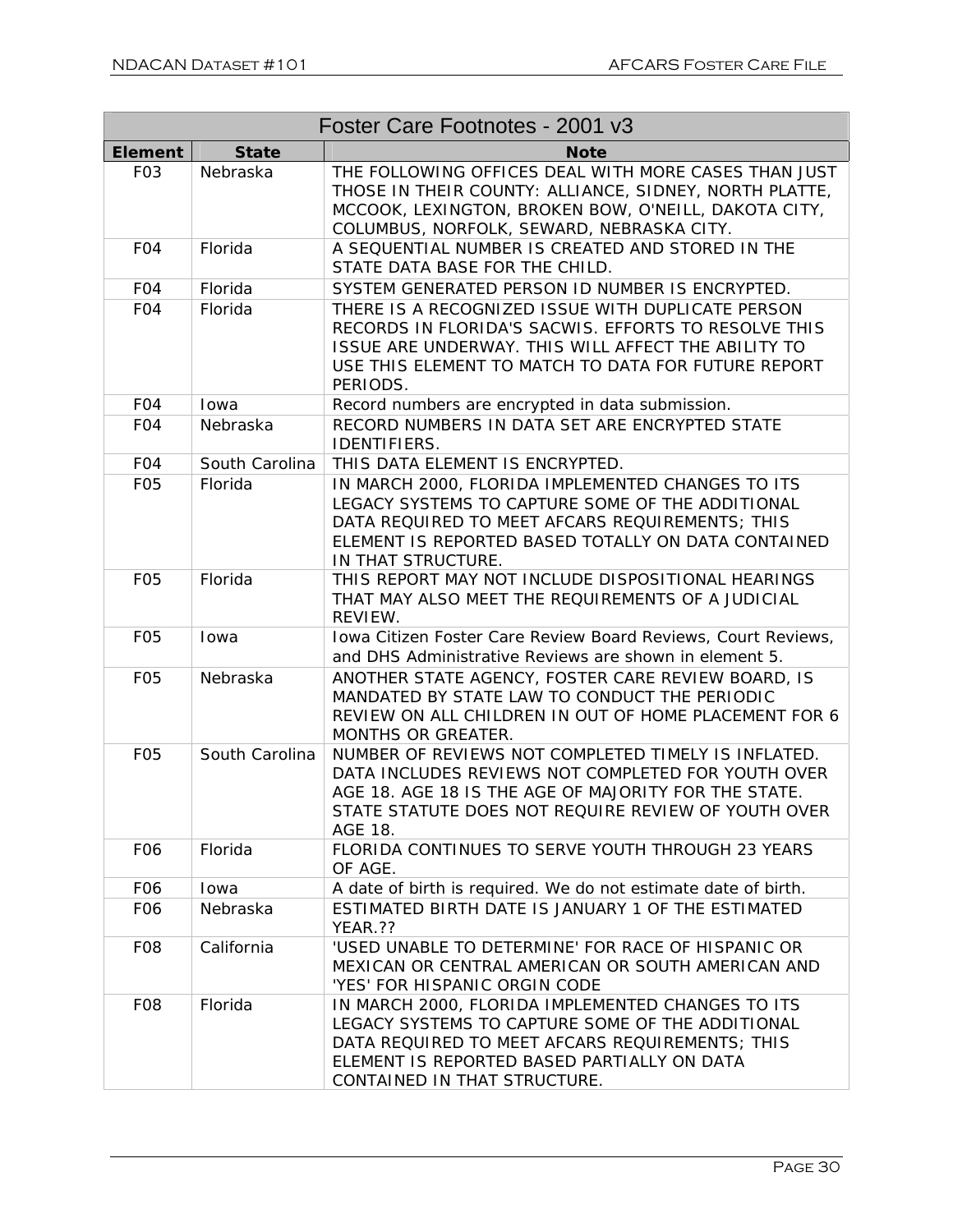| Foster Care Footnotes - 2001 v3 |              |                                                                                                                                                                                                                                         |
|---------------------------------|--------------|-----------------------------------------------------------------------------------------------------------------------------------------------------------------------------------------------------------------------------------------|
| <b>Element</b>                  | <b>State</b> | <b>Note</b>                                                                                                                                                                                                                             |
| F <sub>08</sub>                 | Nebraska     | UNABLE TO DETERMINE INCLUDES PERSONS WITH RACE<br>INDICATED AS OTHER.                                                                                                                                                                   |
| F <sub>09</sub>                 | Florida      | EFFECTIVE JANUARY 17, 1996, FLORIDA BEGAN CAPTURING<br>ETHNICITY FOR SUBJECTS OF NEW ABUSE REPORTS. THIS<br>DATA IS NOT YET AVAILABLE FOR ALL CHILDREN IN CARE.                                                                         |
| F <sub>09</sub>                 | Florida      | IN MARCH 2000, FLORIDA IMPLEMENTED CHANGES TO ITS<br>LEGACY SYSTEMS TO CAPTURE SOME OF THE ADDITIONAL<br>DATA REQUIRED TO MEET AFCARS REQUIREMENTS; THIS<br>ELEMENT IS REPORTED BASED PARTIALLY ON DATA<br>CONTAINED IN THAT STRUCTURE. |
| F <sub>10</sub>                 | Florida      | ENTRY IN STATE DIAGNOSIS FIELDS IS OPTIONAL AND DOES<br>NOT NECESSARILY MEAN THERE HAS NOT BEEN A DIAGNOSIS;<br>THEREFORE NO ENTRY IS CODED AS MISSING (BLANK).                                                                         |
| F10                             | Florida      | IN MARCH 2000, FLORIDA IMPLEMENTED CHANGES TO ITS<br>LEGACY SYSTEMS TO CAPTURE SOME OF THE ADDITIONAL<br>DATA REQUIRED TO MEET AFCARS REQUIREMENTS; THIS<br>ELEMENT IS REPORTED BASED PARTIALLY ON DATA<br>CONTAINED IN THAT STRUCTURE. |
| F <sub>10</sub>                 | Iowa         | A clinical diagnosis is required by a qualified professional.                                                                                                                                                                           |
| F10                             | Nebraska     | CLINICAL DIAGNOSIS IS REQUIRED.                                                                                                                                                                                                         |
| F11                             | Florida      | IN MARCH 2000, FLORIDA IMPLEMENTED CHANGES TO ITS<br>LEGACY SYSTEMS TO CAPTURE SOME OF THE ADDITIONAL<br>DATA REQUIRED TO MEET AFCARS REQUIREMENTS; THIS<br>ELEMENT IS REPORTED BASED PARTIALLY ON DATA<br>CONTAINED IN THAT STRUCTURE. |
| F12                             | Florida      | IN MARCH 2000, FLORIDA IMPLEMENTED CHANGES TO ITS<br>LEGACY SYSTEMS TO CAPTURE SOME OF THE ADDITIONAL<br>DATA REQUIRED TO MEET AFCARS REQUIREMENTS; THIS<br>ELEMENT IS REPORTED BASED TOTALLY ON DATA CONTAINED<br>IN THAT STRUCTURE.   |
| F13                             | Florida      | IN MARCH 2000, FLORIDA IMPLEMENTED CHANGES TO ITS<br>LEGACY SYSTEMS TO CAPTURE SOME OF THE ADDITIONAL<br>DATA REQUIRED TO MEET AFCARS REQUIREMENTS; THIS<br>ELEMENT IS REPORTED BASED PARTIALLY ON DATA<br>CONTAINED IN THAT STRUCTURE. |
| F <sub>13</sub>                 | Nebraska     | INCLUDES CHILDREN WHO ARE MEDICALLY FRAGILE AND/OR<br>NEEDING MEDICAL EQUIPMENT AND/OR WHEELCHAIR.                                                                                                                                      |
| F14                             | Florida      | IN MARCH 2000, FLORIDA IMPLEMENTED CHANGES TO ITS<br>LEGACY SYSTEMS TO CAPTURE SOME OF THE ADDITIONAL<br>DATA REQUIRED TO MEET AFCARS REQUIREMENTS; THIS<br>ELEMENT IS REPORTED BASED PARTIALLY ON DATA<br>CONTAINED IN THAT STRUCTURE. |
| F14                             | Iowa         | DSM III diagnostic criteria is used in this data element.                                                                                                                                                                               |
| F15                             | Florida      | IN MARCH 2000, FLORIDA IMPLEMENTED CHANGES TO ITS<br>LEGACY SYSTEMS TO CAPTURE SOME OF THE ADDITIONAL<br>DATA REQUIRED TO MEET AFCARS REQUIREMENTS; THIS<br>ELEMENT IS REPORTED BASED PARTIALLY ON DATA<br>CONTAINED IN THAT STRUCTURE. |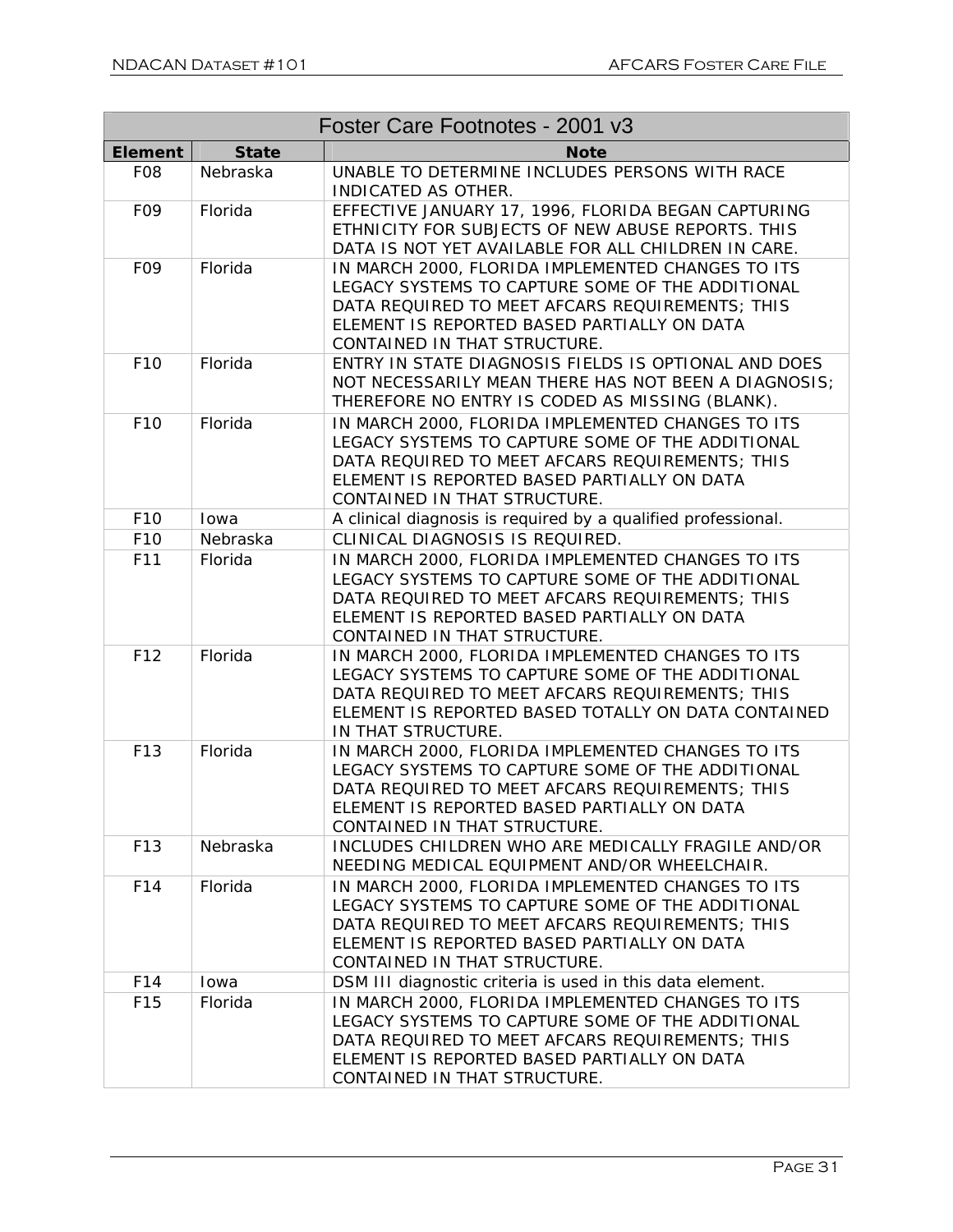| Foster Care Footnotes - 2001 v3 |              |                                                                                                                                                                                                                                         |
|---------------------------------|--------------|-----------------------------------------------------------------------------------------------------------------------------------------------------------------------------------------------------------------------------------------|
| <b>Element</b>                  | <b>State</b> | <b>Note</b>                                                                                                                                                                                                                             |
| F15                             | Florida      | ALSO MAY BE BASED ON STATE CODE FOR OTHER<br>DEVELOPMENTAL DISABILITY.                                                                                                                                                                  |
| F15                             | Nebraska     | INCLUDES CHILDREN WITH ATTENTION DEFICIT DISORDER<br>AND/OR IN INFECTIOUS DISEASES.                                                                                                                                                     |
| F <sub>16</sub>                 | Florida      | IN MARCH 2000, FLORIDA IMPLEMENTED CHANGES TO ITS<br>LEGACY SYSTEMS TO CAPTURE SOME OF THE ADDITIONAL<br>DATA REQUIRED TO MEET AFCARS REQUIREMENTS; THIS<br>ELEMENT IS REPORTED BASED TOTALLY ON DATA CONTAINED<br>IN THAT STRUCTURE.   |
| F <sub>16</sub>                 | Nebraska     | DATE WILL BE KNOWN IF DEPARTMENT HAS BEEN INVOLVED<br>WITH THE ADOPTION.                                                                                                                                                                |
| F17                             | Florida      | IN MARCH 2000, FLORIDA IMPLEMENTED CHANGES TO ITS<br>LEGACY SYSTEMS TO CAPTURE SOME OF THE ADDITIONAL<br>DATA REQUIRED TO MEET AFCARS REQUIREMENTS; THIS<br>ELEMENT IS REPORTED BASED TOTALLY ON DATA CONTAINED<br>IN THAT STRUCTURE.   |
| F17                             | Nebraska     | AGE WILL BE KNOWN IF DEPARTMENT HAS BEEN INVOLVED<br>WITH THE ADOPTION.                                                                                                                                                                 |
| F18                             | Florida      | IN MARCH 2000, FLORIDA IMPLEMENTED CHANGES TO ITS<br>LEGACY SYSTEMS TO CAPTURE SOME OF THE ADDITIONAL<br>DATA REQUIRED TO MEET AFCARS REQUIREMENTS; THIS<br>ELEMENT IS REPORTED BASED PARTIALLY ON DATA<br>CONTAINED IN THAT STRUCTURE. |
| F18                             | Hawaii       | SOME OF THESE WERE NOT ACTUAL REMOVALS BECAUSE THEY<br>WERE LESS THAN 24 HOURS LONG BUT SPANNED TWO<br>CALENDAR DAYS.                                                                                                                   |
| F19                             | Florida      | IN MARCH 2000, FLORIDA IMPLEMENTED CHANGES TO ITS<br>LEGACY SYSTEMS TO CAPTURE SOME OF THE ADDITIONAL<br>DATA REQUIRED TO MEET AFCARS REQUIREMENTS; THIS<br>ELEMENT IS REPORTED BASED PARTIALLY ON DATA<br>CONTAINED IN THAT STRUCTURE. |
| F19                             | Hawaii       | WE ARE NO LONGER REPORTING ONE CALENDAR DAY<br>EPISODES.                                                                                                                                                                                |
| F <sub>19</sub>                 | Hawaii       | SOME OF THESE SHOULD NOT BE COUNTED AS PRIOR<br>REMOVALS BECAUSE THEY WERE LESS THAN 24 HOURS LONG<br>BUT SPANNED TWO CALENDAR DAYS.                                                                                                    |
| F <sub>19</sub>                 | Iowa         | For every foster care service with an exit date and an exit<br>reason of return home, where a new foster care service starts<br>after the child was returned home, counts as one removal.                                               |
| F <sub>19</sub>                 | Nebraska     | STATE DID NOT MANDATE THAT HISTORICAL DATA BE<br>CONVERTED. IF A REMOVAL OCCURRED PRIOR TO DECEMBER<br>1998, IT MAY NOT HAVE BEEN RECORDED IN THE NEW<br>SYSTEM.                                                                        |
| F20                             | Florida      | IN MARCH 2000, FLORIDA IMPLEMENTED CHANGES TO ITS<br>LEGACY SYSTEMS TO CAPTURE SOME OF THE ADDITIONAL<br>DATA REQUIRED TO MEET AFCARS REQUIREMENTS; THIS<br>ELEMENT IS REPORTED BASED PARTIALLY ON DATA<br>CONTAINED IN THAT STRUCTURE. |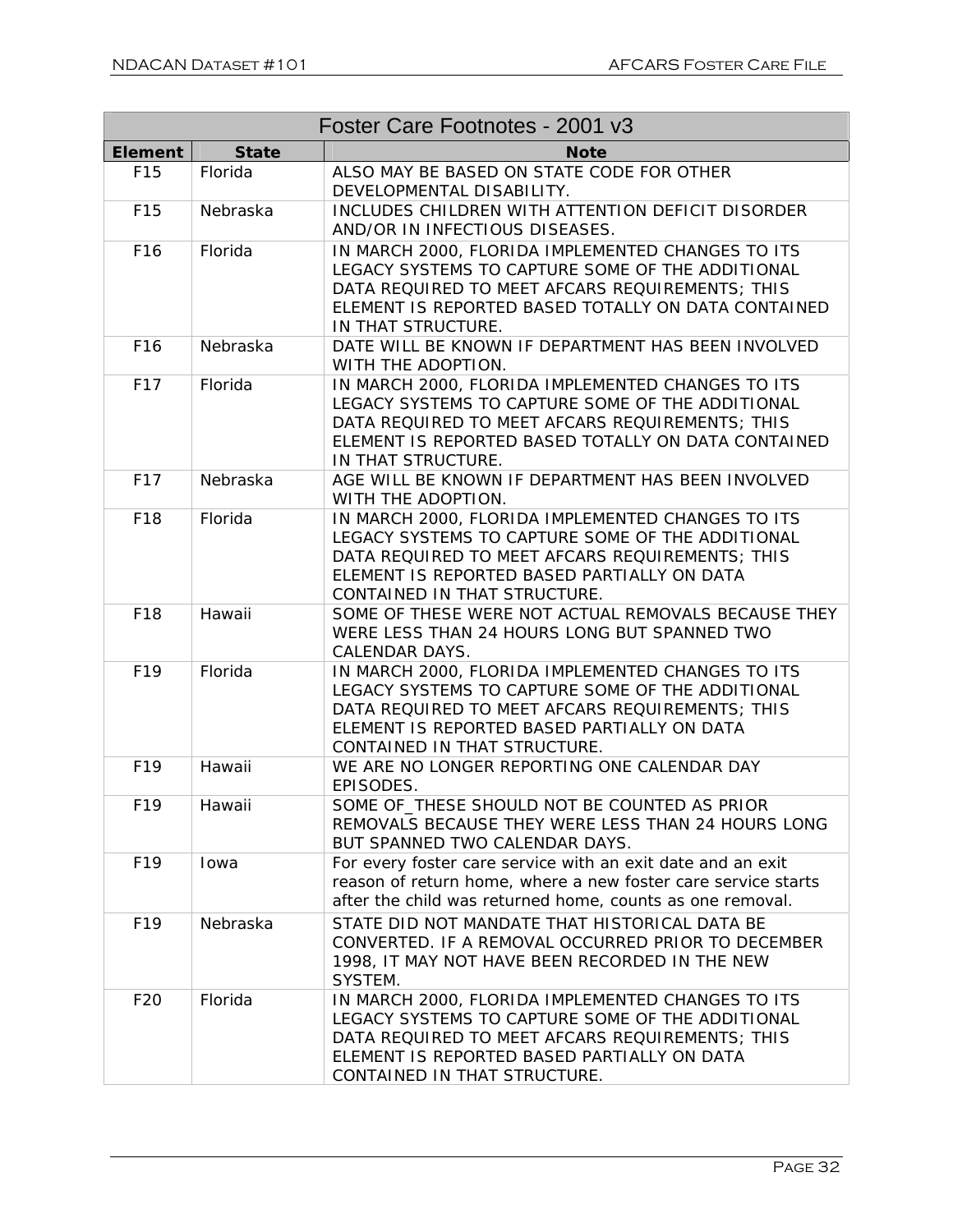| Foster Care Footnotes - 2001 v3 |              |                                                                                                                                                                                                                                         |
|---------------------------------|--------------|-----------------------------------------------------------------------------------------------------------------------------------------------------------------------------------------------------------------------------------------|
| <b>Element</b>                  | <b>State</b> | <b>Note</b>                                                                                                                                                                                                                             |
| F21                             | Florida      | IN MARCH 2000, FLORIDA IMPLEMENTED CHANGES TO ITS<br>LEGACY SYSTEMS TO CAPTURE SOME OF THE ADDITIONAL<br>DATA REQUIRED TO MEET AFCARS REQUIREMENTS; THIS<br>ELEMENT IS REPORTED BASED PARTIALLY ON DATA<br>CONTAINED IN THAT STRUCTURE. |
| F22                             | Florida      | IN MARCH 2000, FLORIDA IMPLEMENTED CHANGES TO ITS<br>LEGACY SYSTEMS TO CAPTURE SOME OF THE ADDITIONAL<br>DATA REQUIRED TO MEET AFCARS REQUIREMENTS; THIS<br>ELEMENT IS REPORTED BASED TOTALLY ON DATA CONTAINED<br>IN THAT STRUCTURE.   |
| F22                             | Florida      | DURING CONVERSION TO FLORIDA'S SACWIS, THE REMOVAL<br>TRANSACTION DATE WAS POPULATED WITH THE DATE OF THE<br>AUTOMATED CONVERSION.                                                                                                      |
| F22                             | Florida      | DATA PURIFICATION AND RE-ENTRY OF CASES FOLLOWING<br>AUTOMATED CONVERSION SERIOUSLY IMPACTED DATA IN<br>THIS FIELD.                                                                                                                     |
| F22                             | Nebraska     | STATE HAS CAPACITY TO GENERATE THE TRANSACITON DATE<br>FOR LATEST REMOVAL FROM HOME.                                                                                                                                                    |
| F23                             | Florida      | IN MARCH 2000, FLORIDA IMPLEMENTED CHANGES TO ITS<br>LEGACY SYSTEMS TO CAPTURE SOME OF THE ADDITIONAL<br>DATA REQUIRED TO MEET AFCARS REQUIREMENTS; THIS<br>ELEMENT IS REPORTED BASED TOTALLY ON DATA CONTAINED<br>IN THAT STRUCTURE.   |
| F23                             | Hawaii       | PLACEMENT DATES MAY VARY FROM THOSE PREVIOUSLY<br>REPORTED AS WE ARE NO LONGER REPORTING ON ONE<br>CALENDAR PLACEMENTS. RUNAWAY WILL NOW BE REPORTED<br>AS THE DATE THE CHILD RAN AWAY.                                                 |
| F24                             | Florida      | IN MARCH 2000, FLORIDA IMPLEMENTED CHANGES TO ITS<br>LEGACY SYSTEMS TO CAPTURE SOME OF THE ADDITIONAL<br>DATA REQUIRED TO MEET AFCARS REQUIREMENTS; THIS<br>ELEMENT IS REPORTED BASED TOTALLY ON DATA CONTAINED<br>IN THAT STRUCTURE.   |
| F24                             | Florida      | FLORIDA COUNTS REPLACEMENT IN A SETTING WHERE A<br>CHILD WAS PREVIOUSLY PLACED AS A NEW AND UNIQUE<br>PLACEMENT.                                                                                                                        |
| F24                             | Hawaii       | WE ARE NO LONGER REPORTING ONE CALENDAR DAY<br><b>PLACEMENTS</b>                                                                                                                                                                        |
| F24                             | Hawaii       | SOME OF THESE SHOULD NOT BE COUNTED AS PLACEMENT<br>SETTINGS BECAUSE THEY WERE LESS THAN 24 HOURS LONG<br>BUT SPANNED TWO CALENDAR DAYS.                                                                                                |
| F24                             | Iowa         | Data reflects same day in/out placements, emergency<br>placements respite, day treatment and other short term<br>placements.                                                                                                            |
| F24                             | Nebraska     | STATE DID NOT MANDATE THAT HISTORICAL DATA BE<br>CONVERTED. IF PLACEMENTS OCCURRED PRIOR TO DECEMBER<br>1998, IT MAY NOT HAVE BEEN RECORDED IN THE NEW<br>SYSTEM.                                                                       |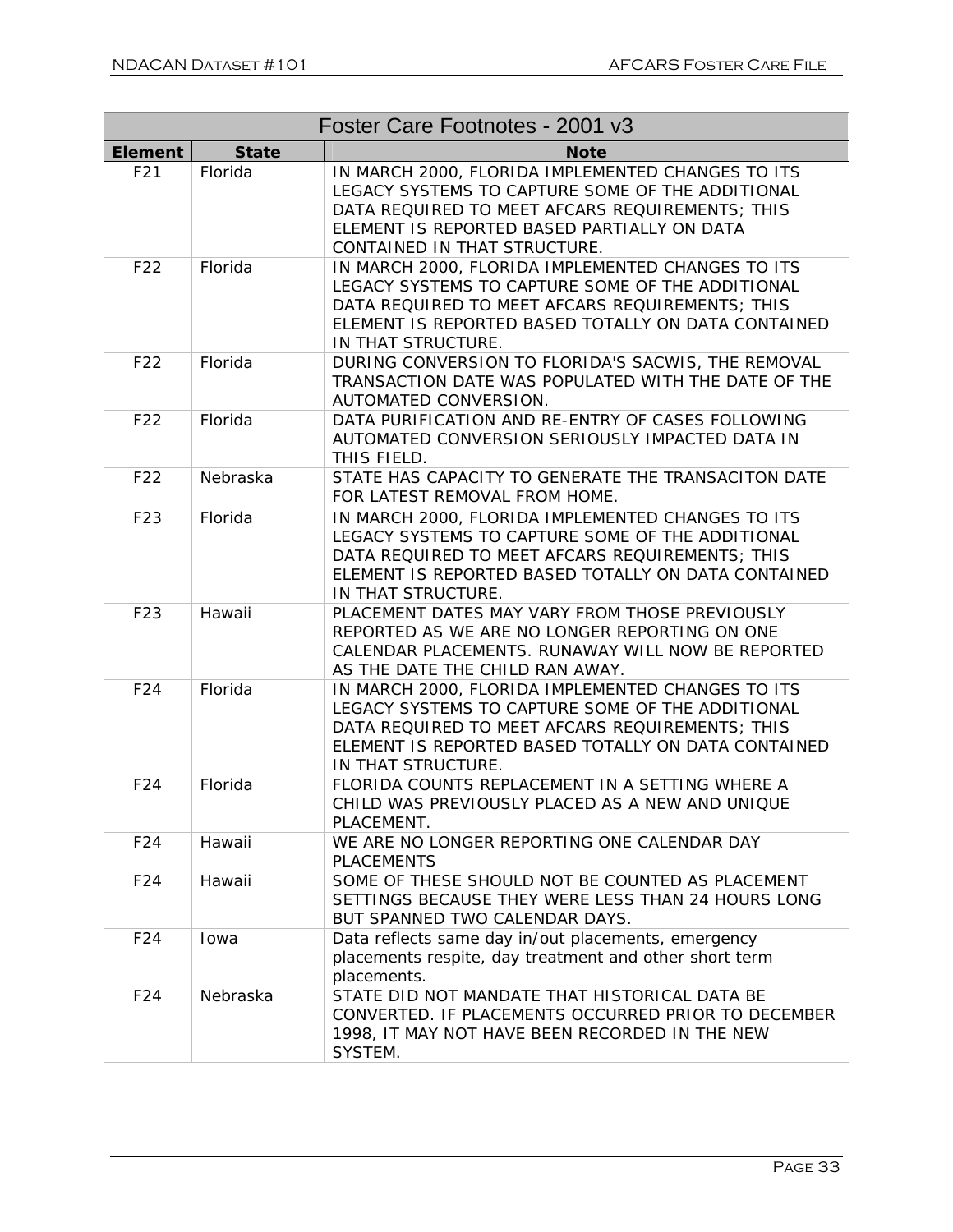| Foster Care Footnotes - 2001 v3 |              |                                                                                                                                                                                                                                                       |
|---------------------------------|--------------|-------------------------------------------------------------------------------------------------------------------------------------------------------------------------------------------------------------------------------------------------------|
| <b>Element</b>                  | <b>State</b> | <b>Note</b>                                                                                                                                                                                                                                           |
| F25                             | Texas        | The State of Texas only deals with court ordered placements. All<br>records will be set to 2 for Court Ordered as the manner of<br>removal for the current placement episode.                                                                         |
| F26                             | Florida      | IN MARCH 2000, FLORIDA IMPLEMENTED CHANGES TO ITS<br>LEGACY SYSTEMS TO CAPTURE SOME OF THE ADDITIONAL<br>DATA REQUIRED TO MEET AFCARS REQUIREMENTS; THIS<br>ELEMENT IS REPORTED BASED PARTIALLY ON DATA<br>CONTAINED IN THAT STRUCTURE.               |
| F <sub>26</sub>                 | Iowa         | Iowa defines physical abuse as damage to any bodily tissue that<br>must undergo a healing process or results in death.                                                                                                                                |
| F27                             | Florida      | IN MARCH 2000, FLORIDA IMPLEMENTED CHANGES TO ITS<br>LEGACY SYSTEMS TO CAPTURE SOME OF THE ADDITIONAL<br>DATA REQUIRED TO MEET AFCARS REQUIREMENTS; THIS<br>ELEMENT IS REPORTED BASED PARTIALLY ON DATA<br>CONTAINED IN THAT STRUCTURE.               |
| F27                             | Iowa         | Iowa defines sexual abuse as commission of sexual offenses<br>with or to a child as a result of acts or omissions of a caretaker.                                                                                                                     |
| F28                             | Florida      | IN MARCH 2000, FLORIDA IMPLEMENTED CHANGES TO ITS<br>LEGACY SYSTEMS TO CAPTURE SOME OF THE ADDITIONAL<br>DATA REQUIRED TO MEET AFCARS REQUIREMENTS; THIS<br>ELEMENT IS REPORTED BASED PARTIALLY ON DATA<br>CONTAINED IN THAT STRUCTURE.               |
| F28                             | Florida      | MAY INCLUDE STATE CODE FOR MENTAL INJURY.                                                                                                                                                                                                             |
| F28                             | Iowa         | Failure of caretaker to provide adequate food, shelter, clothing<br>or other care necessary for child's health & welfare when<br>financially able: health/mental health care, emotional needs,<br>proper supervision & response to infant's survival. |
| F29                             | Florida      | IN MARCH 2000, FLORIDA IMPLEMENTED CHANGES TO ITS<br>LEGACY SYSTEMS TO CAPTURE SOME OF THE ADDITIONAL<br>DATA REQUIRED TO MEET AFCARS REQUIREMENTS; THIS<br>ELEMENT IS REPORTED BASED TOTALLY ON DATA CONTAINED<br>IN THAT STRUCTURE.                 |
| F30                             | Florida      | IN MARCH 2000, FLORIDA IMPLEMENTED CHANGES TO ITS<br>LEGACY SYSTEMS TO CAPTURE SOME OF THE ADDITIONAL<br>DATA REQUIRED TO MEET AFCARS REQUIREMENTS; THIS<br>ELEMENT IS REPORTED BASED TOTALLY ON DATA CONTAINED<br>IN THAT STRUCTURE.                 |
| F31                             | Florida      | IN MARCH 2000, FLORIDA IMPLEMENTED CHANGES TO ITS<br>LEGACY SYSTEMS TO CAPTURE SOME OF THE ADDITIONAL<br>DATA REQUIRED TO MEET AFCARS REQUIREMENTS; THIS<br>ELEMENT IS REPORTED BASED TOTALLY ON DATA CONTAINED<br>IN THAT STRUCTURE.                 |
| F31                             | Hawaii       | THIS FIELD WAS PREVIOUSLY BEING SET TO '1' ERRONEOUSLY<br>WHEN THE CIRCUMSTANCE OF REMOVAL WAS ACTUALLY<br>CHILD BEHAVIORAL PROBLEM (ELEMENT 34).                                                                                                     |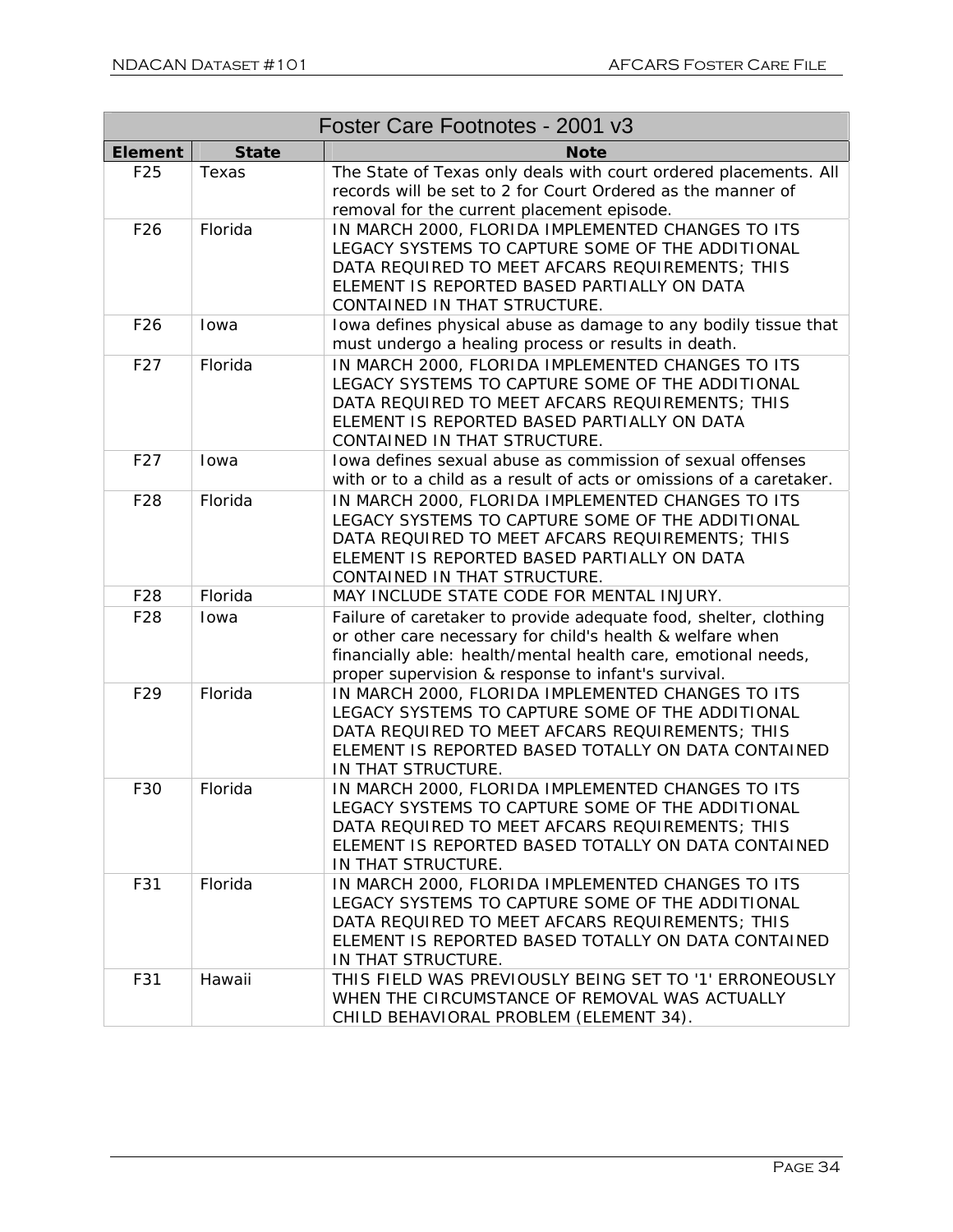| Foster Care Footnotes - 2001 v3 |              |                                                                                                                                                                                                                                         |
|---------------------------------|--------------|-----------------------------------------------------------------------------------------------------------------------------------------------------------------------------------------------------------------------------------------|
| <b>Element</b>                  | <b>State</b> | <b>Note</b>                                                                                                                                                                                                                             |
| F32                             | Florida      | IN MARCH 2000, FLORIDA IMPLEMENTED CHANGES TO ITS<br>LEGACY SYSTEMS TO CAPTURE SOME OF THE ADDITIONAL<br>DATA REQUIRED TO MEET AFCARS REQUIREMENTS; THIS<br>ELEMENT IS REPORTED BASED TOTALLY ON DATA CONTAINED<br>IN THAT STRUCTURE.   |
| F32                             | Hawaii       | THIS FIELD WAS PREVIOUSLY BEING SET TO '1' ERRONEOUSLY<br>WHEN THE CIRCUMSTANCE OF REMOVAL WAS ACTUALLY<br>RELINQUISHMENT (ELEMENT 39).                                                                                                 |
| F33                             | Florida      | IN MARCH 2000, FLORIDA IMPLEMENTED CHANGES TO ITS<br>LEGACY SYSTEMS TO CAPTURE SOME OF THE ADDITIONAL<br>DATA REQUIRED TO MEET AFCARS REQUIREMENTS; THIS<br>ELEMENT IS REPORTED BASED TOTALLY ON DATA CONTAINED<br>IN THAT STRUCTURE.   |
| F33                             | Hawaii       | THIS FIELD WAS PREVIOUSLY BEING SET TO '1' ERRONEOUSLY<br>WHEN THE CIRCUMSTANCE OF REMOVAL WAS ACTUALLY<br>INADEQUATE HOUSING (ELEMENT 40).                                                                                             |
| F34                             | Florida      | IN MARCH 2000, FLORIDA IMPLEMENTED CHANGES TO ITS<br>LEGACY SYSTEMS TO CAPTURE SOME OF THE ADDITIONAL<br>DATA REQUIRED TO MEET AFCARS REQUIREMENTS; THIS<br>ELEMENT IS REPORTED BASED PARTIALLY ON DATA<br>CONTAINED IN THAT STRUCTURE. |
| F34                             | Florida      | MAY INCLUDE STATE CODES FOR RUNAWAY, TRUANCY AND<br>BEYOND CONTROL.                                                                                                                                                                     |
| F34                             | Hawaii       | THIS FIELD WAS PREVIOUSLY BEING SET TO '1' ERRONEOUSLY<br>WHEN THE CIRCUMSTANCE OF REMOVAL WAS ACTUALLY<br>DEATH OF PARENT (ELEMENT 35).                                                                                                |
| F35                             | Florida      | IN MARCH 2000, FLORIDA IMPLEMENTED CHANGES TO ITS<br>LEGACY SYSTEMS TO CAPTURE SOME OF THE ADDITIONAL<br>DATA REQUIRED TO MEET AFCARS REQUIREMENTS; THIS<br>ELEMENT IS REPORTED BASED TOTALLY ON DATA CONTAINED<br>IN THAT STRUCTURE.   |
| F35                             | Hawaii       | THIS FIELD WAS PREVIOUSLY BEING SET TO '1' ERRONEOUSLY<br>WHEN THE CIRCUMSTANCE OF REMOVAL WAS ACTUALLY<br>INCARCERATION OF PARENT (ELEMENT 36).                                                                                        |
| F36                             | Florida      | IN MARCH 2000, FLORIDA IMPLEMENTED CHANGES TO ITS<br>LEGACY SYSTEMS TO CAPTURE SOME OF THE ADDITIONAL<br>DATA REQUIRED TO MEET AFCARS REQUIREMENTS; THIS<br>ELEMENT IS REPORTED BASED TOTALLY ON DATA CONTAINED<br>IN THAT STRUCTURE.   |
| F36                             | Hawaii       | THIS FIELD WAS PREVIOUSLY BEING SET TO '1' ERRONEOUSLY<br>WHEN THE CIRCUMSTANCE OF REMOVAL WAS ACTUALLY<br>CARETAKER INABILITYTO COPE (ELEMENT 37).                                                                                     |
| F37                             | Florida      | IN MARCH 2000, FLORIDA IMPLEMENTED CHANGES TO ITS<br>LEGACY SYSTEMS TO CAPTURE SOME OF THE ADDITIONAL<br>DATA REQUIRED TO MEET AFCARS REQUIREMENTS; THIS<br>ELEMENT IS REPORTED BASED PARTIALLY ON DATA<br>CONTAINED IN THAT STRUCTURE. |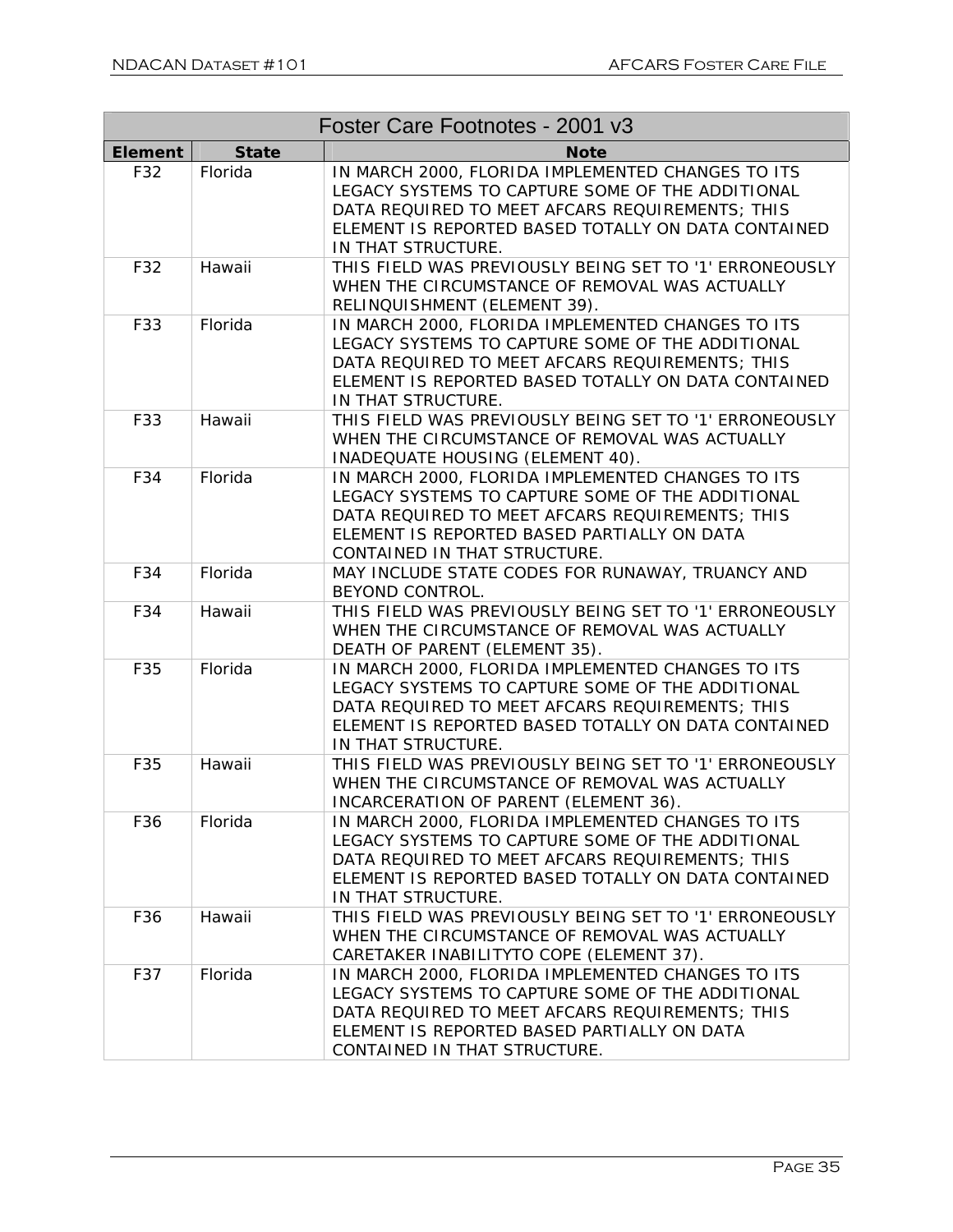| Foster Care Footnotes - 2001 v3 |              |                                                                                                                                                                                                                                                 |  |  |
|---------------------------------|--------------|-------------------------------------------------------------------------------------------------------------------------------------------------------------------------------------------------------------------------------------------------|--|--|
| <b>Element</b>                  | <b>State</b> | <b>Note</b>                                                                                                                                                                                                                                     |  |  |
| F37                             | Florida      | MAY INCLUDE STATE CODE FOR OTHER DEPENDENCY; OTHER<br>DEPENDENCY INCLUDES PARENT DECEASED OR<br>INCARCERATED WHICH CANNOT BE SEPARATED UNDER F35<br><b>AND F36.</b>                                                                             |  |  |
| F37                             | Hawaii       | THIS FIELD WAS PREVIOUSLY BEING SET TO '1' ERRONEOUSLY<br>WHEN THE CIRCUMSTANCE OF REMOVAL WAS ACTUALLY<br>CHILD ALCOHOL ABUSE (ELEMENT 31).                                                                                                    |  |  |
| F38                             | Florida      | IN MARCH 2000, FLORIDA IMPLEMENTED CHANGES TO ITS<br>LEGACY SYSTEMS TO CAPTURE SOME OF THE ADDITIONAL<br>DATA REQUIRED TO MEET AFCARS REQUIREMENTS; THIS<br>ELEMENT IS REPORTED BASED PARTIALLY ON DATA<br>CONTAINED IN THAT STRUCTURE.         |  |  |
| F38                             | Hawaii       | THIS FIELD WAS PREVIOUSLY BEING SET TO '1' ERRONEOUSLY<br>WHEN THE CIRCUMSTANCE OF REMOVAL WAS ACTUALLY<br>CHILD DRUG ABUSE (ELEMENT 32).                                                                                                       |  |  |
| F39                             | Florida      | IN MARCH 2000, FLORIDA IMPLEMENTED CHANGES TO ITS<br>LEGACY SYSTEMS TO CAPTURE SOME OF THE ADDITIONAL<br>DATA REQUIRED TO MEET AFCARS REQUIREMENTS; THIS<br>ELEMENT IS REPORTED BASED TOTALLY ON DATA CONTAINED<br>IN THAT STRUCTURE.           |  |  |
| F39                             | Hawaii       | THIS FIELD WAS PREVIOUSLY BEING SET TO '1' ERRONEOUSLY<br>WHEN THE CIRCUMSTANCE OF REMOVAL WAS ACTUALLY<br>CHILD DISABILITY (ELEMENT 33).                                                                                                       |  |  |
| F39                             | Iowa         | Iowa law does not permit relinquishment.                                                                                                                                                                                                        |  |  |
| F40                             | Florida      | IN MARCH 2000, FLORIDA IMPLEMENTED CHANGES TO ITS<br>LEGACY SYSTEMS TO CAPTURE SOME OF THE ADDITIONAL<br>DATA REQUIRED TO MEET AFCARS REQUIREMENTS; THIS<br>ELEMENT IS REPORTED BASED TOTALLY ON DATA CONTAINED<br>IN THAT STRUCTURE.           |  |  |
| F40                             | Hawaii       | THIS FIELD WAS PREVIOUSLY BEING SET TO '1' ERRONEOUSLY<br>WHEN THE CIRCUMSTANCE OF REMOVAL WAS ACTUALLY<br>ABANDONMENT (ELEMENT 38).                                                                                                            |  |  |
| F40                             | Iowa         | Iowa does not distinguish inadequate housing from other types<br>of denial of critical care. A system enactment is being made to<br>capture this data.                                                                                          |  |  |
| F41                             | Florida      | TRIAL HOME VISITS ARE NOT CAPTURED.                                                                                                                                                                                                             |  |  |
| F41                             | Florida      | DELINQUENCY, ALCOHOL, DRUG ABUSE AND MENTAL HEALTH<br>RESIDENTIAL PROGRAMS ARE CODED AS INSTITUTIONS<br>BECAUSE THE MAJORITY WOULD MEET THAT DEFINITION<br>ALTHOUGH A FEW WOULD QUALIFY AS GROUP HOMES;<br>HOSPITALS ARE CODED AS INSTITUTIONS. |  |  |
| F41                             | Hawaii       | OF THE APPROXIMATELY 120 CLIENTS REPORTED IN<br>INSTITUTIONAL SETTINGS, ABOUT 23% HAVE BEEN<br>INCORRECTLY CODED (INPUT ERRORS). OF THE 23%<br>WRONGLY CODED, THE CHILDREN WERE DISTRIBUTED EVENLY<br>ACROSS NON-RELATIVE AND RELATIVE FOSTER   |  |  |
| F41                             | Hawaii       | HOMES AS WELL AS PROSPECTIVE ADOPTIVE HOMES. (REPORT<br>$PERIOD = 04/01/00-09/30/00)$                                                                                                                                                           |  |  |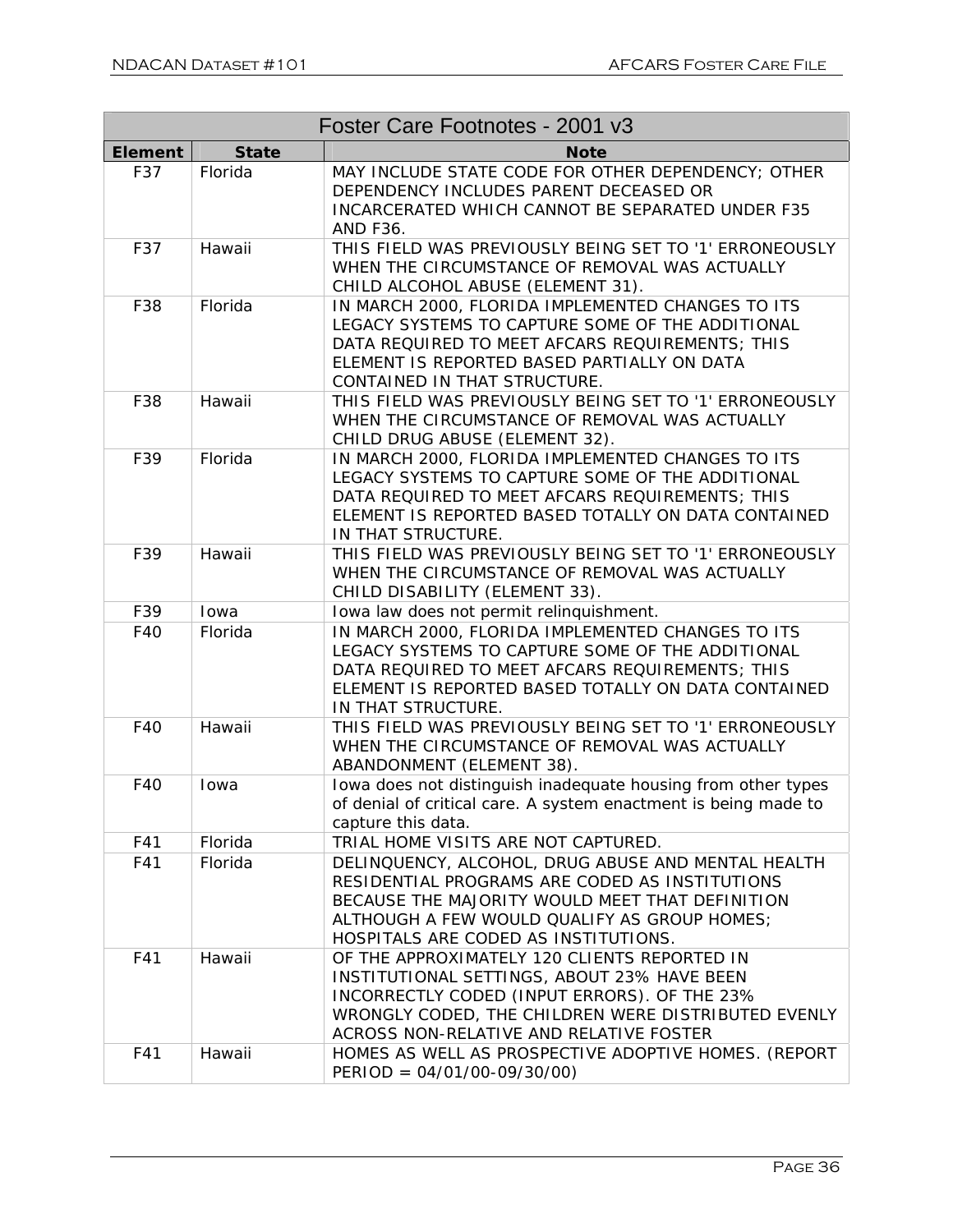| Foster Care Footnotes - 2001 v3 |              |                                                                                                                                                                                                                                           |  |  |
|---------------------------------|--------------|-------------------------------------------------------------------------------------------------------------------------------------------------------------------------------------------------------------------------------------------|--|--|
| <b>Element</b>                  | <b>State</b> | <b>Note</b>                                                                                                                                                                                                                               |  |  |
| F41                             | Hawaii       | HAWAII IS NO LONGER REPORTING TRIAL HOME VISITS<br>BECAUSE HAWAII'S CHILD PROTECTIVE ACT HRS 587 DOES<br>NOT ALLOW TRIAL HOME VISITS UP TO 6 MONTHS AS IS<br>ALLOWED FOR AFCARS.                                                          |  |  |
| F41                             | Iowa         | Juvenile Justice population is included. Categories include:<br>foster family, group care, relative, independent living;<br>psychiatric medical institution for children, shelter, structured<br>juvenile program, & medical institution. |  |  |
| F41                             | Nebraska     | GROUP HOME INCLUDES GROUP HOMES FOR CHILDREN,<br>TREATMENT GROUP HOMES, EMERGENCY SHELTER CENTERS,<br>AND GROUP HOME FOR ADULTS.                                                                                                          |  |  |
| F41                             | Nebraska     | INSTITUTION INCLUDES CENTRES FOR DEVELOPMENTALLY<br>DISABLED, CHILD CARING AGENCIES, RESIDENTIAL<br>TREATMENT FACILITIES, MEDICAL HOSPITALS, PSYCHIATRIC<br>HOSPITALS, JAILS, YOUTH LOCKED FACILITIES, NURSING<br>HOMES, AND SCHOOLS.     |  |  |
| F41                             | Nebraska     | APPROVED OR UNLICENSED RELATIVE HOMES ARE INCLUDED<br>IN RELATIVE FOSTER HOMES.                                                                                                                                                           |  |  |
| F41                             | Nebraska     | SUPERVISED INDEPENDENT LIVING INCLUDES BOARDING<br>HOMES, DOMICILLIARY FACILITIES AND INDEPENDENT LIVING<br>SITUATIONS.                                                                                                                   |  |  |
| F42                             | Florida      | IN MARCH 2000, FLORIDA IMPLEMENTED CHANGES TO ITS<br>LEGACY SYSTEMS TO CAPTURE SOME OF THE ADDITIONAL<br>DATA REQUIRED TO MEET AFCARS REQUIREMENTS; THIS<br>ELEMENT IS REPORTED BASED TOTALLY ON DATA CONTAINED<br>IN THAT STRUCTURE.     |  |  |
| F43                             | Colorado     | Extraction problem.                                                                                                                                                                                                                       |  |  |
| F43                             | Florida      | STATE CODE FOR CUSTODY ON A PERMANENT BASIS TO A<br>FOSTER PARENT IS CODED AS LONG TERM FOSTER CARE;<br>RELATIVE AND NON-RELATIVE CARE (SHORT-TERM) AND<br><b>GUARDIANSHIP CANNOT BE DISTINGUISHED FROM</b><br>REUNIFICATION.             |  |  |
| F43                             | Nebraska     | STATE POLICY DOES NOT DEFINE 'LIVE WITH OTHER<br>RELATIVES' AS A CASE PLAN GOAL.                                                                                                                                                          |  |  |
| F43                             | Nebraska     | REUNIFY WITH PARENT OR PRINCIPAL CARETAKER INCLUDES<br>CASE PLAN GOALS OF FAMILY PRESERVATION AND<br>REUNIFICATION.                                                                                                                       |  |  |
| F43                             | Nebraska     | EMANCIPATION INCLUDES CASE PLAN GOALS OF<br>INDEPENDENT LIVING AND SELF SUFFICIENCY.                                                                                                                                                      |  |  |
| F44                             | Florida      | IN MARCH 2000, FLORIDA IMPLEMENTED CHANGES TO ITS<br>LEGACY SYSTEMS TO CAPTURE SOME OF THE ADDITIONAL<br>DATA REQUIRED TO MEET AFCARS REQUIREMENTS; THIS<br>ELEMENT IS REPORTED BASED TOTALLY ON DATA CONTAINED<br>IN THAT STRUCTURE.     |  |  |
| F45                             | Florida      | IN MARCH 2000, FLORIDA IMPLEMENTED CHANGES TO ITS<br>LEGACY SYSTEMS TO CAPTURE SOME OF THE ADDITIONAL<br>DATA REQUIRED TO MEET AFCARS REQUIREMENTS; THIS<br>ELEMENT IS REPORTED BASED TOTALLY ON DATA CONTAINED<br>IN THAT STRUCTURE.     |  |  |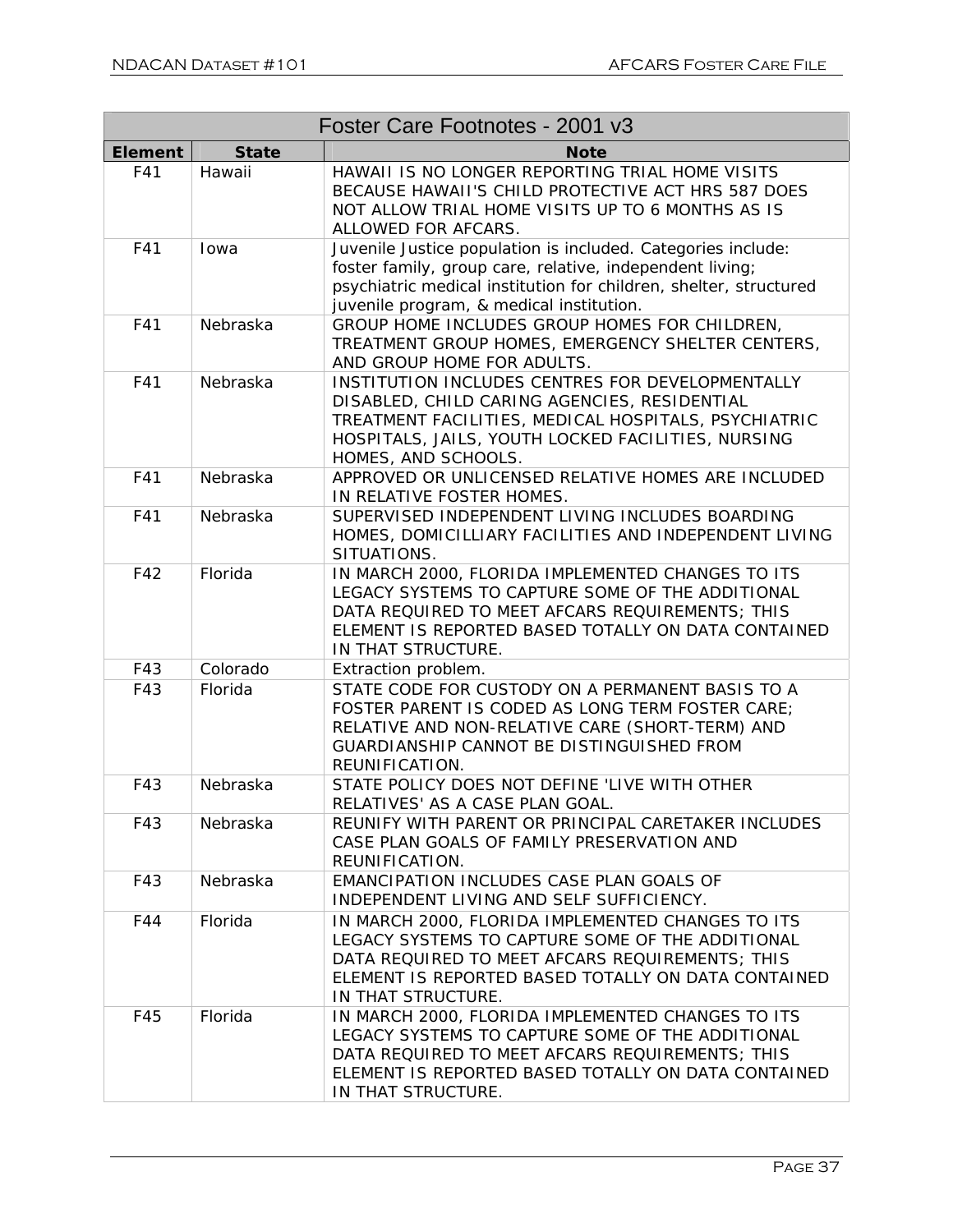| Foster Care Footnotes - 2001 v3 |                |                                                                                                                                                                                                                                         |  |  |
|---------------------------------|----------------|-----------------------------------------------------------------------------------------------------------------------------------------------------------------------------------------------------------------------------------------|--|--|
| <b>Element</b>                  | <b>State</b>   | <b>Note</b>                                                                                                                                                                                                                             |  |  |
| F46                             | Florida        | IN MARCH 2000, FLORIDA IMPLEMENTED CHANGES TO ITS<br>LEGACY SYSTEMS TO CAPTURE SOME OF THE ADDITIONAL<br>DATA REQUIRED TO MEET AFCARS REQUIREMENTS; THIS<br>ELEMENT IS REPORTED BASED TOTALLY ON DATA CONTAINED<br>IN THAT STRUCTURE.   |  |  |
| F <sub>52</sub>                 | California     | 'USED UNABLE TO DETERMINE' FOR RACE OF HISPANIC OR<br>MEXICAN OR CENTRAL AMERICAN OR SOUTH AMERICAN AND<br>'YES' FOR HISPANIC ORGIN CODE                                                                                                |  |  |
| F <sub>52</sub>                 | Nebraska       | UNABLE TO DETERMINE INCLUDES PERSONS WITH RACE<br><b>INDICATED AS OTHER</b>                                                                                                                                                             |  |  |
| F53                             | Nebraska       | UNABLE TO DETERMINE INCLUDES PERSONS WITH RACE<br><b>INDICATED AS OTHER</b>                                                                                                                                                             |  |  |
| F54                             | California     | 'USED UNABLE TO DETERMINE' FOR RACE OF HISPANIC OR<br>MEXICAN OR CENTRAL AMERICAN OR SOUTH AMERICAN AND<br>'YES' FOR HISPANIC ORGIN CODE                                                                                                |  |  |
| F <sub>56</sub>                 | Florida        | IN MARCH 2000, FLORIDA IMPLEMENTED CHANGES TO ITS<br>LEGACY SYSTEMS TO CAPTURE SOME OF THE ADDITIONAL<br>DATA REQUIRED TO MEET AFCARS REQUIREMENTS; THIS<br>ELEMENT IS REPORTED BASED PARTIALLY ON DATA<br>CONTAINED IN THAT STRUCTURE. |  |  |
| F57                             | Florida        | IN MARCH 2000, FLORIDA IMPLEMENTED CHANGES TO ITS<br>LEGACY SYSTEMS TO CAPTURE SOME OF THE ADDITIONAL<br>DATA REQUIRED TO MEET AFCARS REQUIREMENTS; THIS<br>ELEMENT IS REPORTED BASED TOTALLY ON DATA CONTAINED<br>IN THAT STRUCTURE.   |  |  |
| F57                             | Florida        | DISCHARGE TRANSACTION DATE WAS CONVERTED IF PRESENT<br>IN THE LEGACY SYSTEM. OTHERWISE, IT WAS POPULATED BY<br>THE ACTUAL DATE OF DISCHARGE.                                                                                            |  |  |
| F57                             | Florida        | DATA PURIFICATION AND RE-ENTRY OF CASES FOLLOWING<br>AUTOMATED CONVERSION SERIOUSLY IMPACTED DATA IN<br>THIS FIELD.                                                                                                                     |  |  |
| F57                             | Iowa           | Service may be entered and closed on the same date. The<br>system modify date is being captured for this element. An<br>enhancement is being made to automate this function.                                                            |  |  |
| F57                             | Nebraska       | STATE HAS CAPACITY TO GENERATE THE TRANSACTION DATE<br>FOR DISCHARGE FROM FOSTER CARE.                                                                                                                                                  |  |  |
| F57                             | South Carolina | SOME LATE POSTING DATES DUE TO EFFORTS TO CORRECT<br>OTHER PROBLEMS IN SACWIS. CORRECTIVE ACTION HAS BEEN<br>IMPLEMENTED.                                                                                                               |  |  |
| F58                             | Florida        | IN MARCH 2000, FLORIDA IMPLEMENTED CHANGES TO ITS<br>LEGACY SYSTEMS TO CAPTURE SOME OF THE ADDITIONAL<br>DATA REQUIRED TO MEET AFCARS REQUIREMENTS; THIS<br>ELEMENT IS REPORTED BASED PARTIALLY ON DATA<br>CONTAINED IN THAT STRUCTURE. |  |  |
| F58                             | Florida        | FOR SOME CASES, PLACEMENT WITH LEGAL GUARDIAN (NOT A<br>RELATIVE) CANNOT BE DISTINGUISHED FROM REUNIFICATION<br>WITH PARENTS.                                                                                                           |  |  |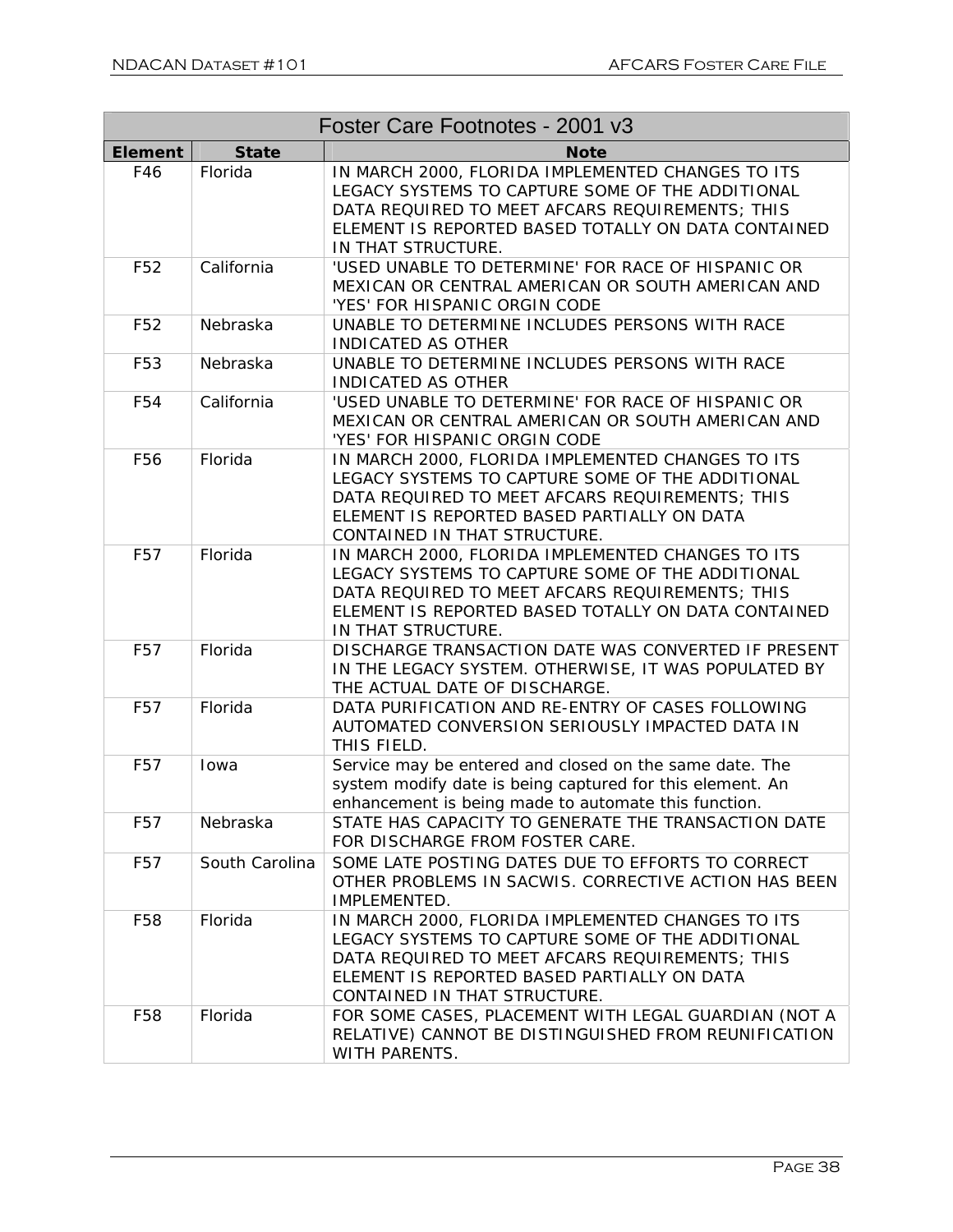| Foster Care Footnotes - 2001 v3 |                |                                                                                                                                                                                                                                         |  |  |
|---------------------------------|----------------|-----------------------------------------------------------------------------------------------------------------------------------------------------------------------------------------------------------------------------------------|--|--|
| <b>Element</b>                  | <b>State</b>   | <b>Note</b>                                                                                                                                                                                                                             |  |  |
| F58                             | Florida        | TRANSFER TO ANOTHER AGENCY MAY INCLUDE JUVENILE<br>JUSTICE, ADULT CORRECTIONS, OTHER DEPARTMENT<br>PROGRAMS (NOT CHILD WELFARE), PRIVATE AGENCIES AND<br>CLOSURE OF INTERSTATE CASES.                                                   |  |  |
| F58                             | Hawaii         | THE ONLY CHILD EXITING FOSTER CARE BY DEATH WAS<br>MEDICALLY FRAGILE. CAUSE OF DEATH WAS LEUKEMIA.                                                                                                                                      |  |  |
| F58                             | Iowa           | Placement with a suitable person includes placement with a<br>relative, quardian or other suitable person. Iowa does not use<br>emancipation. Clients coded as such have aged out of the<br>system.                                     |  |  |
| F58                             | Pennsylvania   | Total Number of Deaths: 7. Caused by: natural causes (6);<br>neglect (1).                                                                                                                                                               |  |  |
| F58                             | Pennsylvania   | Total Number of Deaths: 5. Caused by homicide (1); natural<br>causes $(4)$ .                                                                                                                                                            |  |  |
| F <sub>59</sub>                 | Florida        | IN MARCH 2000, FLORIDA IMPLEMENTED CHANGES TO ITS<br>LEGACY SYSTEMS TO CAPTURE SOME OF THE ADDITIONAL<br>DATA REQUIRED TO MEET AFCARS REQUIREMENTS; THIS<br>ELEMENT IS REPORTED BASED PARTIALLY ON DATA<br>CONTAINED IN THAT STRUCTURE. |  |  |
| F <sub>59</sub>                 | Florida        | THIS FIELD IS CODED BASED ON IV-E ELIGIBILITY OF THE<br>CHILD; IF THE PLACEMENT IS NOT ELIGIBLE, PAYMENTS WILL<br>NOT BE IV-E.                                                                                                          |  |  |
| F <sub>59</sub>                 | Florida        | THIS ELEMENT IS CODED BASED ON IV-E ELIGIBILITY OF THE<br>CHILD. IF THE PLACEMENT IS NOT ELIGIBLE, PAYMENTS WILL<br>NOT BE IV-E.                                                                                                        |  |  |
| F <sub>59</sub>                 | South Carolina | OBTAINED FROM AN INTERFACE WITH THE DSS FOSTER HOME<br>PAYMENT SYSTEM(THRU NOVEMBER, 1999; THEREAFTER FROM<br>SACWIS), THE DSS MEDICALLY FRAGILE PC SYSTEM AND THE<br>DSS MANAGED TREATMENT SERVICES PC SYSTEM.                         |  |  |
| F60                             | Florida        | IN MARCH 2000, FLORIDA IMPLEMENTED CHANGES TO ITS<br>LEGACY SYSTEMS TO CAPTURE SOME OF THE ADDITIONAL<br>DATA REQUIRED TO MEET AFCARS REQUIREMENTS; THIS<br>ELEMENT IS REPORTED BASED PARTIALLY ON DATA<br>CONTAINED IN THAT STRUCTURE. |  |  |
| F60                             | Florida        | THIS FIELD IS CODED BASED ON IV-E ELIGIBILITY OF THE<br>CHILD; IF THE PLACEMENT IS NOT ELIGIBLE, PAYMENTS WILL<br>NOT BE IV-E.                                                                                                          |  |  |
| F60                             | Florida        | THIS ELEMENT IS CODED BASED ON IV-E ELIGIBILITY OF THE<br>CHILD.                                                                                                                                                                        |  |  |
| F60                             | South Carolina | OBTAINED FROM AN INTERFACE WITH THE DSS FOSTER HOME<br>PAYMENT SYSTEM.                                                                                                                                                                  |  |  |
| F61                             | Colorado       | Extraction problem.                                                                                                                                                                                                                     |  |  |
| F61                             | Florida        | IN MARCH 2000, FLORIDA IMPLEMENTED CHANGES TO ITS<br>LEGACY SYSTEMS TO CAPTURE SOME OF THE ADDITIONAL<br>DATA REQUIRED TO MEET AFCARS REQUIREMENTS; THIS<br>ELEMENT IS REPORTED BASED TOTALLY ON DATA CONTAINED<br>IN THAT STRUCTURE.   |  |  |
| F61                             | Florida        | THIS ELEMENT IS CODED BASED ON IV-A ELIGIBILITY OF THE<br>CHILD.                                                                                                                                                                        |  |  |